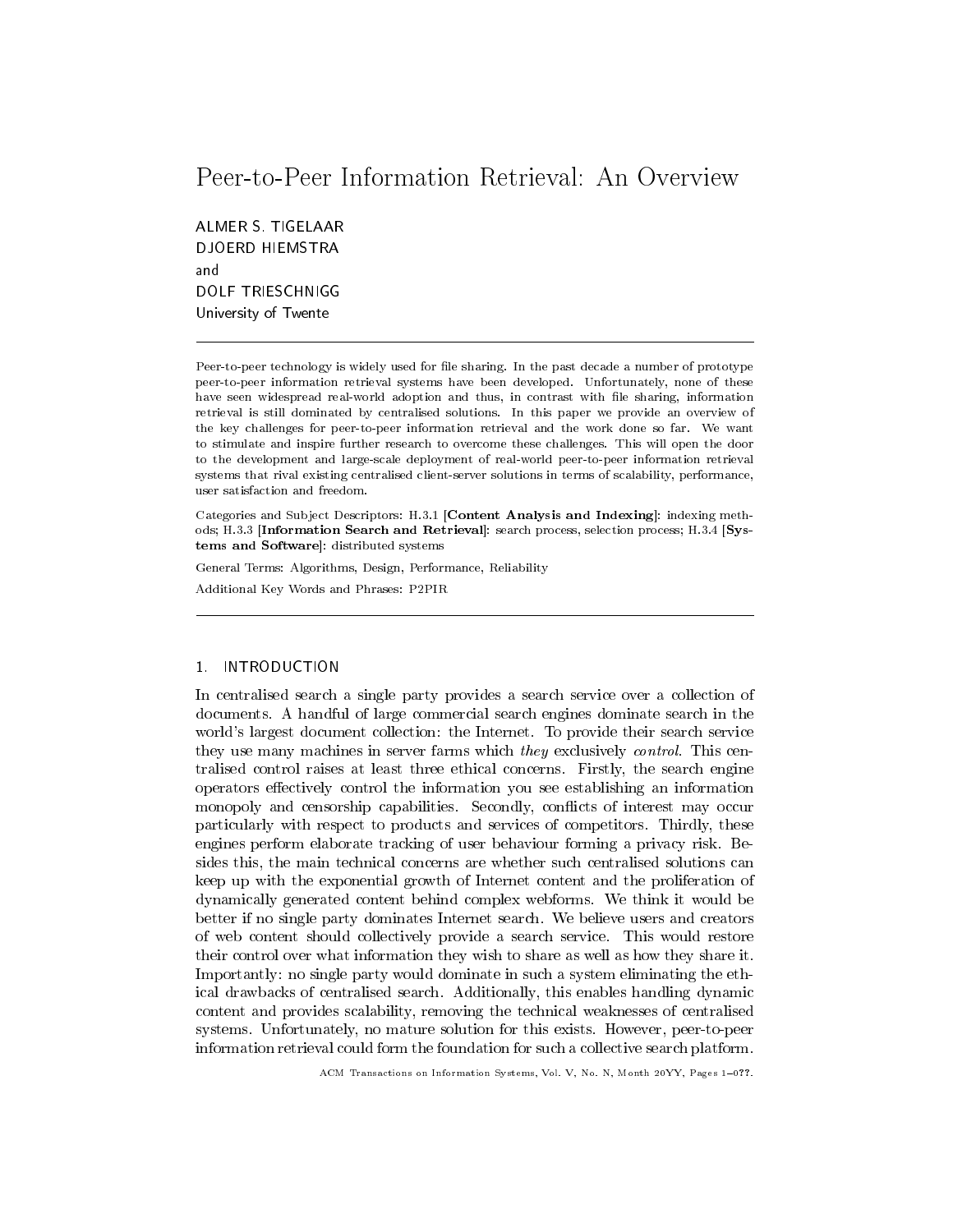Peer-to-peer architectures provide an alternative to the client-server paradigm that permeates many Internet applications like e-mail, web browsing and newsgroups. Peers typically have a high degree of both autonomy and volatility. This provides a natural way to distribute processing load and network bandwidth among the participating peers. A peer that joins the network does not only use resources, but also contributes resources back. Hence, a peer-to-peer network can potentially scale beyond what is possible in client-server set-ups. However, the price to pay for this is higher algorithmic complexity, security problems and vulnerability to abuse [Aberer and Hauswirth 2002]. Despite this, peer-to-peer networks are widely used for large-scale data sharing, content distribution and application-level multicast [Lua et al. 2005]. In this paper we focus specically on using peer-to-peer networks for the purpose of information retrieval providing an overview of the work done so far as well as identifying the key challenges in the field.

The rest of this paper is organised as follows: in Section 2 we define what a peerto-peer system is; provide an overview of commonly used architectures and their characteristics; and finally identify challenges for peer-to-peer systems. In Section 3 we highlight both the differences and similarities between the most successful application of peer-to-peer technology to date: file sharing, the application that is the subject of this paper: information retrieval, and the closely related field of federated information retrieval. In Section 4 we provide an overview of commonly used optimisation techniques in peer-to-peer information retrieval, and Section 5 contains descriptions of a selection of existing systems. We discuss challenges and key focus areas for future research which will enable better peer-to-peer information retrieval solutions in Section 6. Finally, Section 7 closes the paper.

## 2. PEER-TO-PEER NETWORKS

#### 2.1 Introduction

A node is a computer connected to a network. This network facilitates communication between the connected nodes through various protocols enabling many distributed applications. The Internet is the largest contemporary computer network with a prolific ecosystem of network applications. Communication occurs at various levels called layers, the lowest layers are close to the physical hardware, whereas the highest layers are close to the software. The top layer is the application layer in which communication commonly takes place according to the *client-server* paradigm: server nodes provide a resource, while client nodes use this resource. An extension to this is the *peer-to-peer paradigm*: here each node is equal and therefore called a peer. Each peer could be said to be a client and a server at the same time and thus can both supply and consume resources. In this paradigm, peers need to cooperate with each other, balancing their mutual resources in order to complete application specific tasks. For communication with each other, during task execution, the peers temporarily form overlay networks: smaller networks within the much larger network that they are part of. Each peer is connected to a limited number of other peers: its neighbours. Peers conventionally transmit data by forwarding from one peer to the next or by directly contacting other, non-neighbouring, peers using routing tables. The architecture of a peer-to-peer network is determined by the shape of its overlay network(s), the placement and scope of indices and the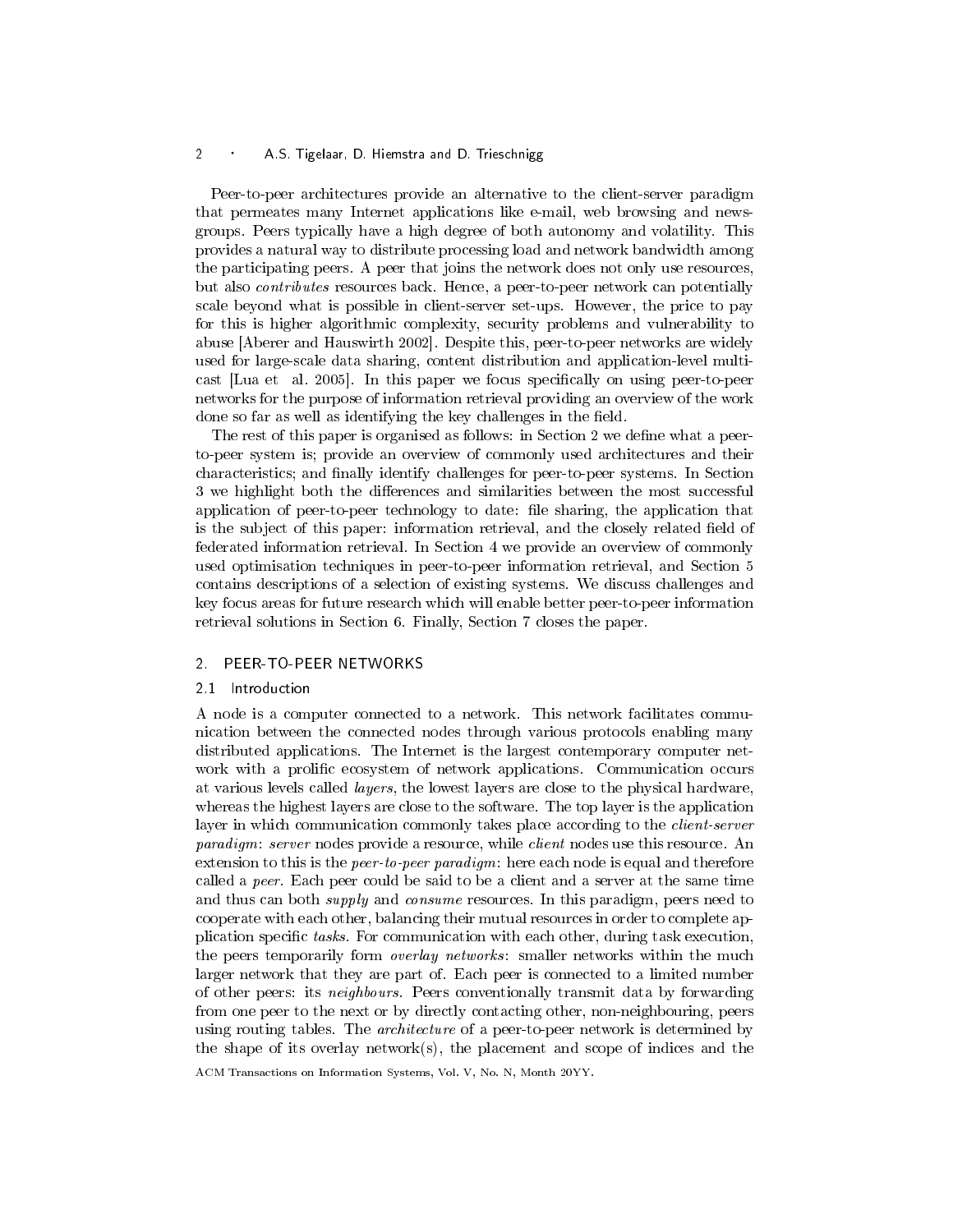protocols used for communication. The choice of architecture influences how the network can be utilised for various tasks such as searching and downloading.

In practice the machines that participate in peer-to-peer networks are predominantly found at the edge of the network, meaning: they are not machines in the big server farms, but computers in people's homes [Kurose and Ross 2003]. Because of this, a peer-to-peer network typically consists of thousands of low-cost machines all with different processing and storage capacities as well as different link speeds. Such a network can provide many interesting applications, like: file sharing, streaming media and distributed search. Peer-to-peer networks have several properties that make them attractive for these tasks. They usually have no centralised directory or control point and thus also no central point of failure. This makes them self organizing, meaning that they automatically adapt when peers join the network, depart from it or fail. The communication between peers uses a common language and is symmetric as is the provision of services. This symmetry makes a peer-to-peer network self-scaling: each peer that joins the network adds to the available total capacity [Bawa et al. 2003; Risson and Moors 2006].

In the following sections we will first discuss some common applications of peerto-peer networks, the challenges for such networks, followed by an in-depth overview of commonly used peer-to-peer network architectures.

#### 2.2 Applications

Many applications use peer-to-peer technology. A short listing with some concrete examples:

- Content Distribution: Usenet, Akamai, Steam.
- File Sharing: Napster, Kazaa, Gnutella, BitTorrent.
- Information Retrieval: Sixearch, YaCy.
- $-$ Instant Messaging: ICQ, MSN.
- -Streaming Media: Tribler, Spotify.
- Telephony: Skype, SIP.

Significant differences exist among these applications. One can roughly distinguish between applications with mostly private data: instant messaging, and telephony; and *public data*: content distribution, file sharing, information retrieval and streaming media. The term peer-to-peer is conventionally used for this latter category of applications where the sharing of public data is the goal which is also the focus of this paper. The interesting characteristic of public data is that there are initially only a few peers that supply the data and there are many peers that demand a copy of it. This asymmetry can be exploited to widely replicate data and provide better servicing for future requests. Since file sharing networks are the most pervasive peer-to-peer application, we will frequently use it as an example and basis for comparison especially in this section which focuses on the common characteristics of peer-to-peer computing. However, in Section 3 we will shift focus to the differences and give a definition of peer-to-peer information retrieval and what sets it apart from other applications.

The concepts *query, document*, and *index* will often be used in this paper. What is considered to be a query and a document, and what is stored in the index depends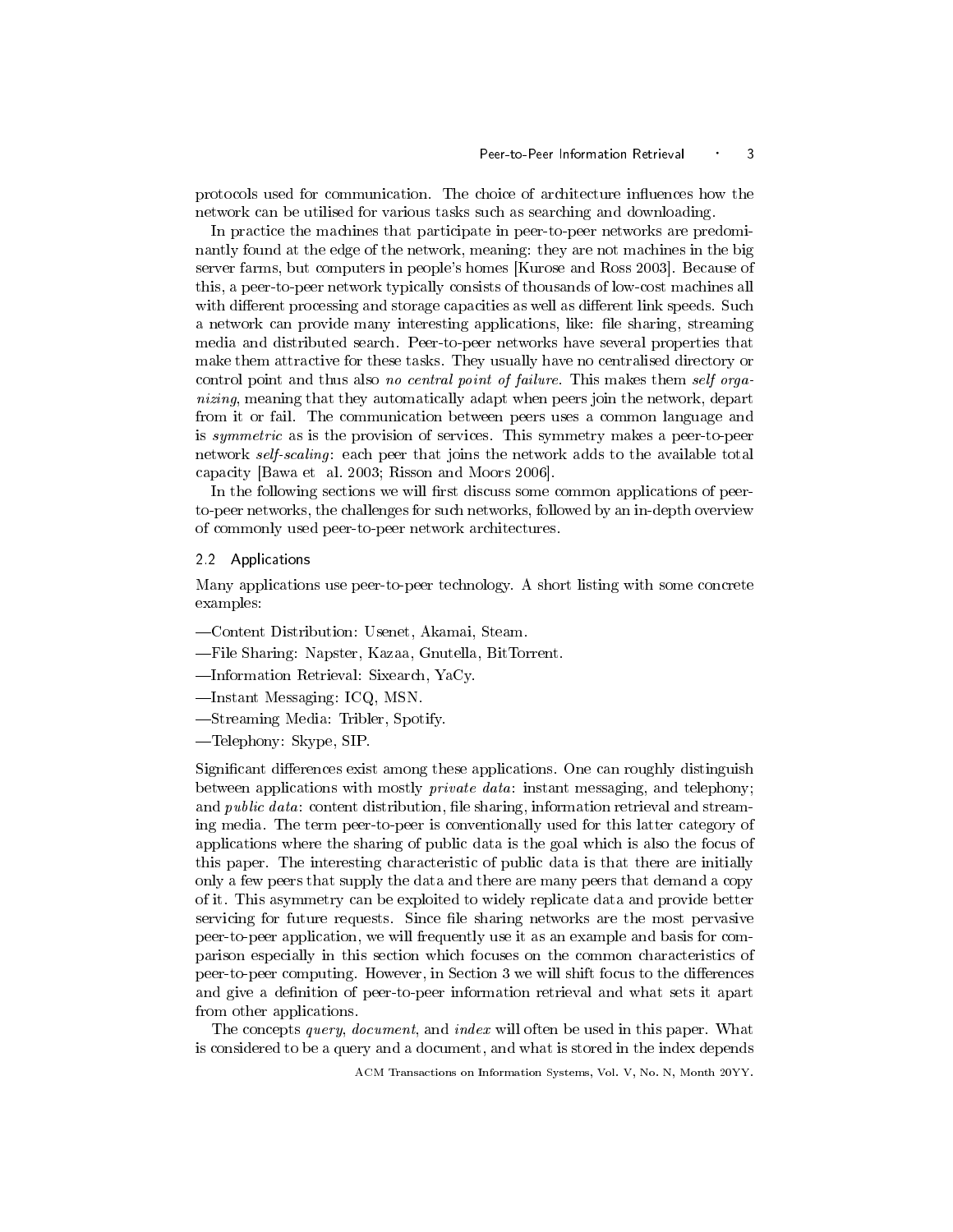on the application. For most content distribution, file sharing and streaming media systems the documents can be files of all types, the index consists of meta-data about those files and the queries are restricted to searching in this meta-data space. Information retrieval usually involves a large collection of text documents of which the actual content is indexed and searchable by using free text queries. For searching in instant messaging networks, and telephony applications, the documents are user profiles of which some fields are used to form an index, the query is restricted to searching in one of these fields, for example: 'nickname'.

## 2.3 Challenges

There are many important challenges specific to peer-to-peer networks [Daswani] et al. 2003; Triantafillou et al. 2003]:

 $-How to make efficient use of resources?$ 

Resources are bandwidth, processing power and storage. The higher the efficiency the more requests a system can handle and the lower the costs for handling each request. Peers may vary wildly in their available resources. This heterogeneity raises unique challenges.

How to provide acceptable quality of service?

Measurable important aspects are: low latency, and sufficient, high quality results.

How to guarantee robustness?

Provide a stable service to peers and the ability to recover from data corruption and communication errors whatever the cause.

How to ensure data remains available?

When a peer leaves the network its content is, temporarily, not accessible. Hence, a peer-to-peer network should engage in quick distribution of popular data to ensure it remains available for as long as there is demand for it.

How to provide anonymity?

The owners and users of peers in the network should have at least some level of anonymity depending on the application. This enables censorship resistance, freedom of speech without the fear of persecution and privacy protection.

Additionally, several behaviours of peers within a network must be handled:

 $-Churn$ 

The stress caused on a network by the constant joining and leaving of peers is termed churn. Most peers remain connected to the network only for a short time. Especially if the network needs to maintain global information, as in a network with a decentralised global index, this can lead to constant costly shifting and rebalancing of data over the network. This behaviour also reduces the availability of data. Peers may leave willingly, but they can also simply crash [Klampanos et al. 2005]. A peer-to-peer network should minimise the communication needed when a peer leaves or joins the network [Stutzbach and Rejaie 2006].

 $-$ *Free riding* 

A peer-to-peer network is build around the assumption that all the peers in the network contribute a part of their processing power and available bandwidth.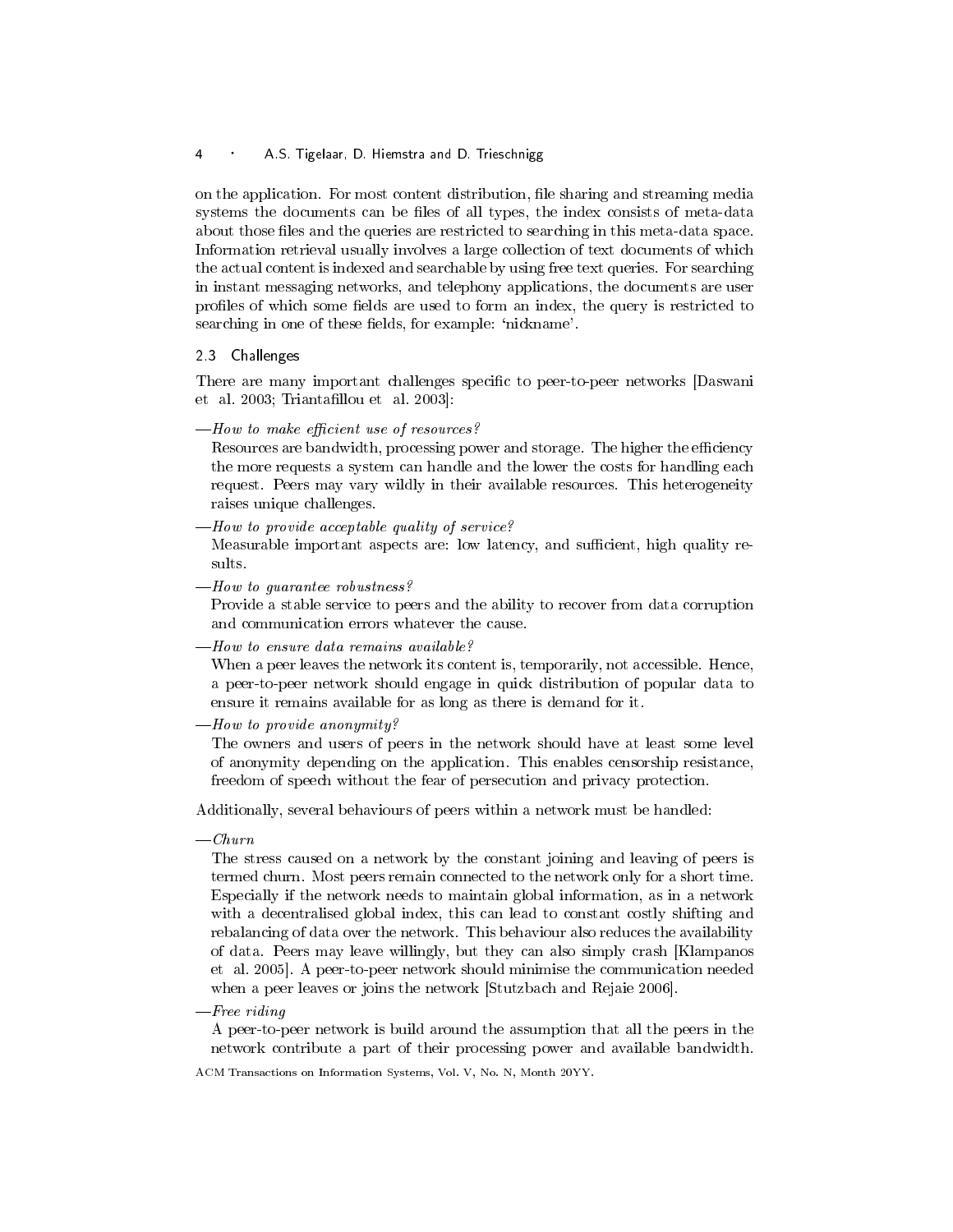Unfortunately, most networks also contain peers that only use the resources of other peers without contributing anything back. These peers are said to engage in free riding. A peer-to-peer network should both discourage free riding and minimise the impact that free riders have on the performance of the network as a whole [Krishnan et al. 2002].

Malicious behaviour

While free riding is just unfair consumption of resources, actual malicious behaviour intends to actively frustrate the usage of resources. Either by executing attacks or `poisoning' the network with fake or corrupted data. A peer-to-peer network should be resilient to such attacks and have mechanisms to detect and remove poisoned data [Kamvar et al. 2003].

Finally, to this day it remains difficult to evaluate and compare different peer-topeer systems. For this we define the following research challenges:

 $-Simulation$ 

The vast majority of peer-to-peer papers uses self-developed simulation frameworks. This may be surprising since several peer-to-peer simulators exist. However, these have a number of problems like limited ways in which statistics can be obtained, poor documentation and being generally hard to use [Naicken et al. 2006; Naicken et al. 2007]. Creating a framework that can actually be used to conduct experiments for a wide range of peer-to-peer applications is a challenge.

Standardised test sets

Simulations should use standardised test sets so that results of different approaches to peer-to-peer problems can be compared. For a file sharing network this could be a set of reference files of different types like text and video, for an information retrieval network a set of documents, queries and relevance judgements. Creating such test collections is often difficult and labour intensive. However, they are indispensable for the scientific process.

# 2.4 Tasks

We distinguish three tasks that every peer-to-peer network performs:

- (1) Searching: Given a query return some list of document references.
- (2) Locating: Resolve a document reference to concrete locations from which the full document can be obtained.
- (3) Transferring: Actually download the document.

From a user perspective the first step is about identifying what you want, the second about working out where it is and the third about obtaining it [Joseph 2002]. Peer-to-peer networks do not always decentralise all of these tasks and not every peer-to-peer architecture caters well to each task as we will see later. The key point to understand is that searching is different from locating. We will concretely illustrate this difference using three examples.

Firstly, in an instant messaging application searching would be looking for users that have a certain first name or that live in a specific city, for example for all people named Zefram Cochrane in Bozeman, Montana. This search would yield a list with various properties of matching users, including a unique identifier, from which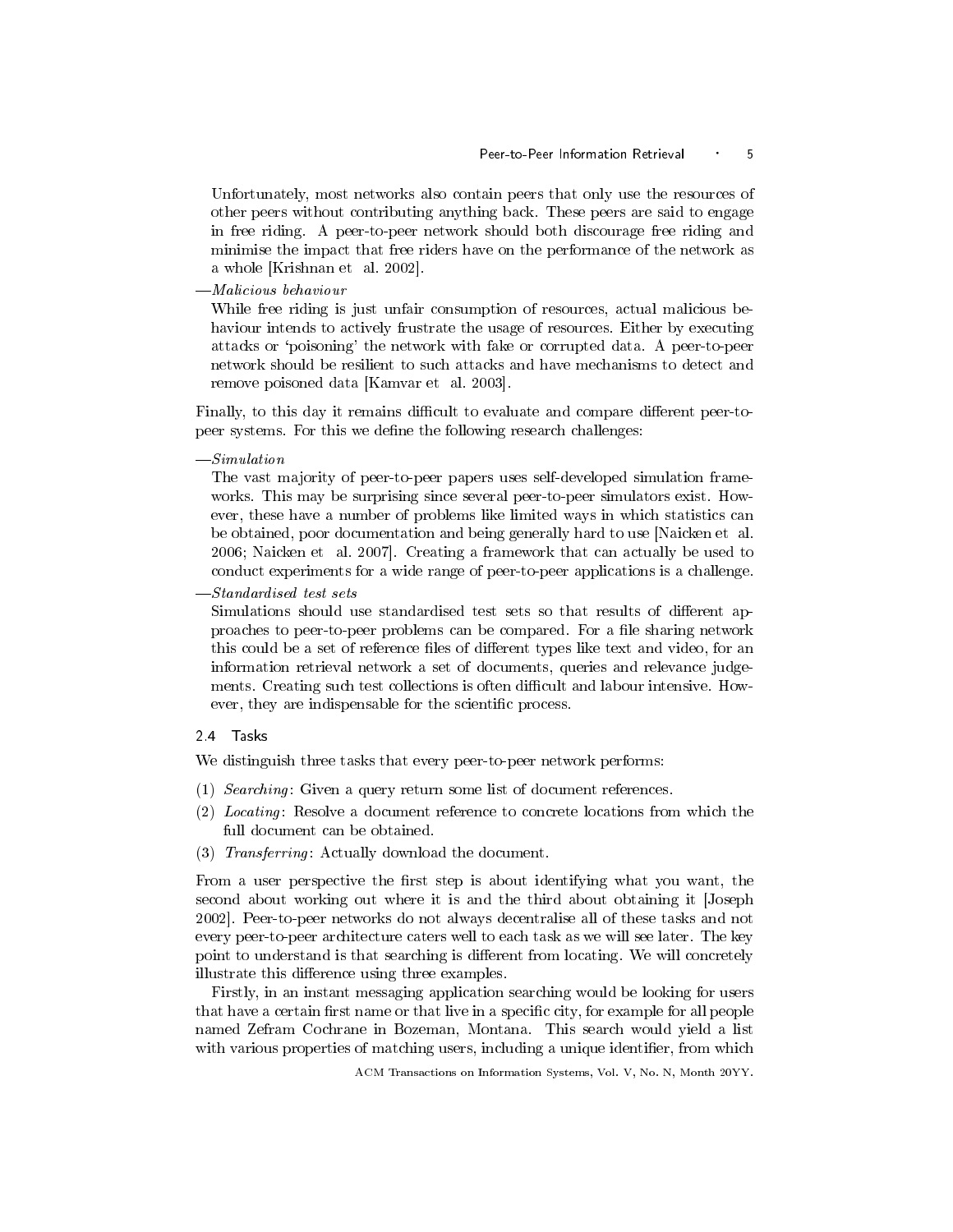the searcher picks one, for example the one with identifier  $Z2032'$ . The instant messaging application can use this to locate that particular user: resolving the identifier to a specific machine address he is currently using, for example:  $5.4.20.63$ . Finally, the transfer step would be sending an instant message to that machine.

Secondly, in information retrieval the search step would be looking for documents that contain a particular phrase, for example `pizza baking robots'. This would yield a list of documents that either contain the exact phrase or parts thereof. The searcher then selects a document of interest with a unique identifier. Locating would involve finding all peers that share the document with that identifier and finally downloading the document from one of these.

As a final example let us consider the first two tasks in file sharing networks. Firstly, *searching*: given a query find *some possible files* to download. This step yields unique file identifiers necessary for the next step, commonly a hash derived from the file content. Secondly, *locating*: given a specific file identifier find me other peers that offer *exactly* that file. What distinguishes these is that in the first you still have to choose what you want to download from the search results, whereas in the second you know exactly what you want already and you are simply looking for replicas. These two tasks are cleanly split in, for example, BitTorrent [Cohen 2003]. A free text search yields a list of possible torrent files: small meta-data files that each describe the real downloadable file by using hash values for blocks of the file. This is followed by locating peers that offer parts of this real file using a centralised machine called the tracker. Finally, the download proceeds by obtaining parts of the file from different peers. BitTorrent thus only decentralises the transfer task, and uses centralised indices for both searching and locating. However, both BitTorrent extensions and many other file sharing networks increasingly perform locating within the peer-to-peer network using a distributed global index. A distributed global index can also be used for the search task. Networks that use aggregated local indices, like Gnutella2, often integrate the search and locate tasks: a free-text search directly yields search results with for each file a list of peers from which it can be obtained.

## 2.5 Architectures

There are multiple possible architectures for a peer-to-peer network. The choice for one of these affects how the network can be searched. To be able to search, one requires an index and a way to match queries against entries in this index. Although we will use a number of examples, it is important to realise that what the index is used for is application specific. This could be mapping filenames to concrete locations in the case of file sharing, user identifiers to machine addresses for instant messaging networks, or terms to documents in the case of information retrieval. In all cases the crucial challenge is that of keeping the latency low whilst retaining the beneficial properties of peer-to-peer networks like self organisation and load balancing [Daswani et al. 2003]. Based on this there are a number of subtasks for searching that all affect the latency:

 $-$ Indexing: Who constructs and updates the index? Where is it stored and what are the cost of mutating it?

The peers involved in data placement have more processing overhead than others.

ACM Transactions on Information Systems, Vol. V, No. N, Month 20YY.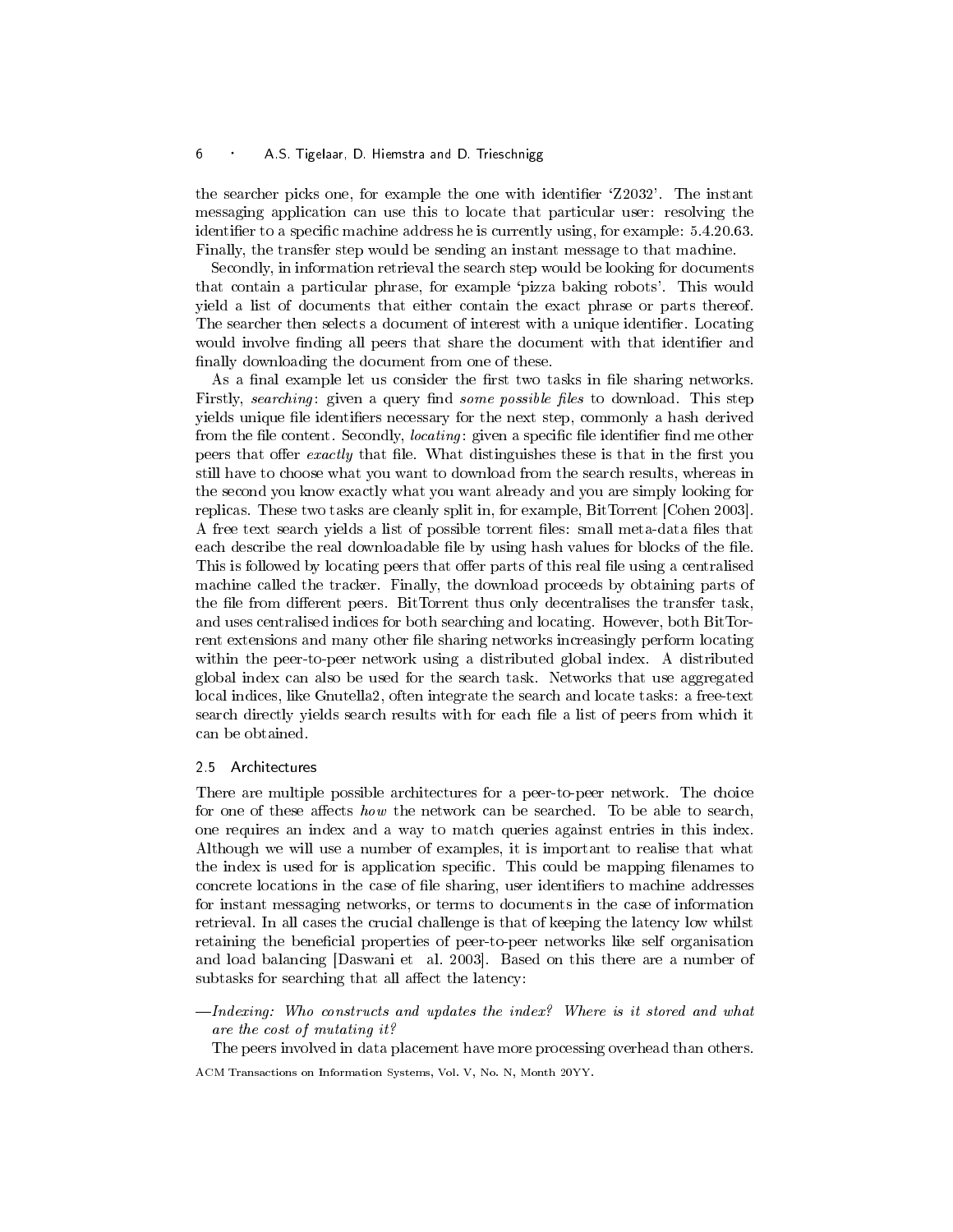There can be one big global index, or each peer can index its own content. Peers can specialise in only providing storage space or only filling the index, or they can do both. Where the index is stored also affects query routing.

Querying Routing: Along what path is a query sent from an issuing peer to a peer that is capable of answering the query via its index?

Long paths are expensive in terms of latency, and slow network links and machines worsen this. The topology of the overlay network restricts the possible paths.

 $\sim$  Query Processing: Which peer performs the actual query processing (generating results for a specific query based on an index)?

Having more peers involved in query processing increases the latency and makes fusing the results more difficult. However, if less peers are involved it is likely that relevant results will be missed.

These search subtasks are relevant to tasks performed in all peer-to-peer networks. In the following paragraphs we discuss how these subtasks are performed in four commonly used peer-to-peer architectures using file sharing as example, since many techniques used in peer-to-peer information retrieval are adapted from innovations seen in file sharing networks.

2.5.1 Centralised Global Index. Early file sharing systems used a centralised global index located at a dedicated party, usually a server farm, which kept track of what file was located at which peer in the network. When peers joined the network they sent a list of meta-data on files they wanted to share containing, for example, filenames, to the central party which would then include them in its central index. All queries that originated from the peers were directly routed to and processed by that central party. Hence, indexing and searching itself was completely centralised and followed the client-server paradigm. Actually obtaining files, or parts of files, was decentralised by downloading from peers directly. This is sometimes referred to as a brokered architecture, since the central party acts as a mediator between peers. The most famous example of this type of network is Napster. This approach avoids many problems of other peer-to-peer systems regarding query routing and index placement. However, it has at least two significant drawbacks. Firstly, a central party limits the scalability of the system. Secondly, and more importantly, this central party forms a single point of technical, and legal, failure [Aberer and Hauswirth 2002; Risson and Moors 2006].

2.5.2 Distributed Global Index. Later systems used a distributed global index by partitioning the index over the peers: both the index and the data are distributed in such networks. These indices conventionally take the form of a large key-value store: a distributed hash table [Stoica et al. 2001]. When a peer joins the network it puts the names of the files it wants to share as keys in the global index, and adds its own address as value for these filenames. Other peers looking for a specific file can then obtain a list of peers that offer that file by consulting the global distributed index. Each peer stores some part of this index. The key space is typically divided in some fashion over peers making each peer responsible for keys within a certain range. This also determines the position of a peer in the overlay network. For example: if all peers are arranged in a ring, newly joining peers would bootstrap themselves in between two existing peers and take over responsibility for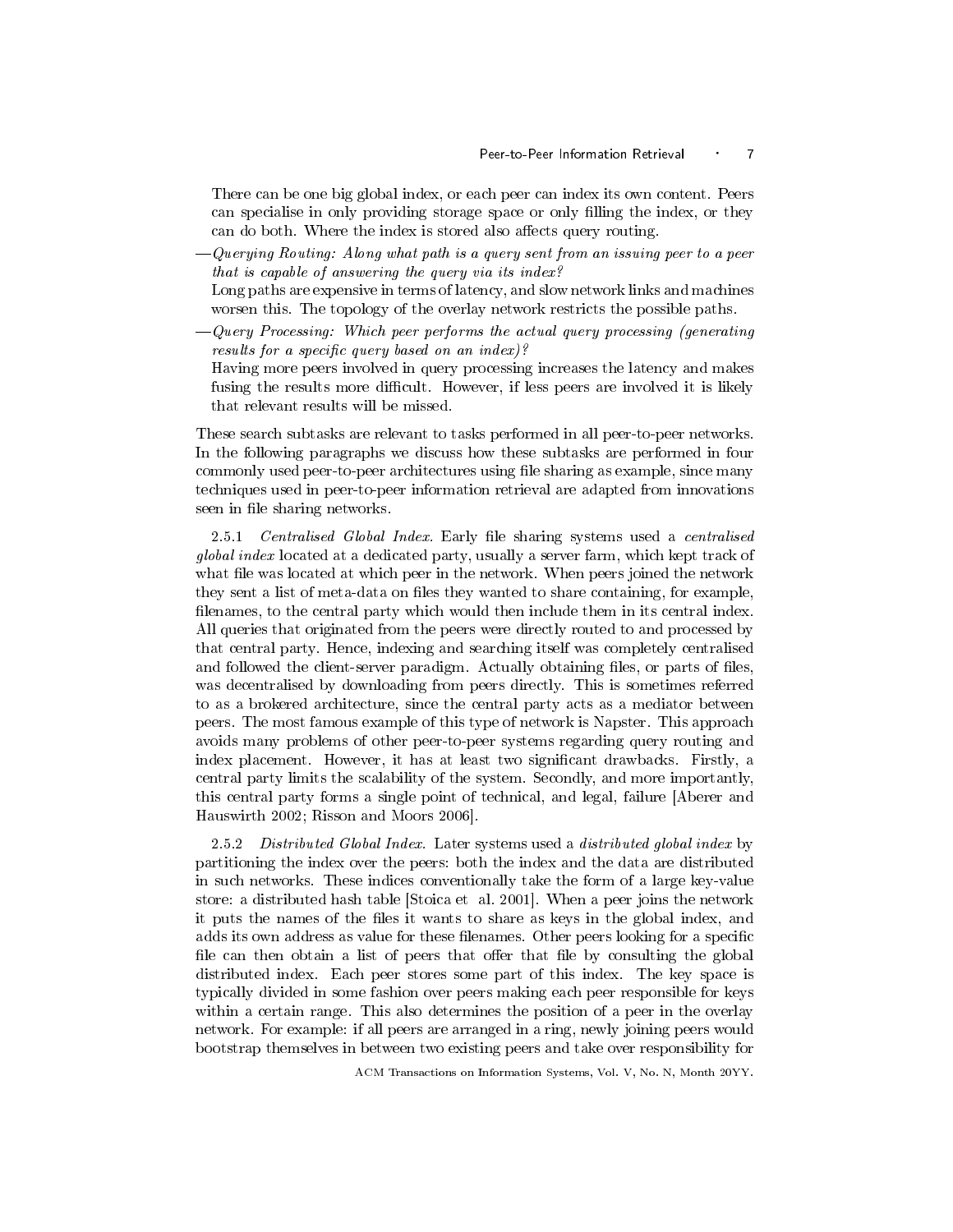a part of the key space of the two peers. Given a key, the peer-to-peer network can quickly determine what peer in the network stores the associated value. This key-based routing has its origins in the academic world and was first pioneered in Freenet [Clarke et al. 2001]. There are many ways in which a hash table can topologically be distributed over the peers. However, all of these approaches have a similar complexity for look-ups: typically  $O(\log n)$ , where n is the total number of peers in the network. A notable exception to this are hash tables that replicate all the globally known key-value mappings on each peer. These single-hop distributed hash tables have a complexity of  $O(1)$  [Monnerat and Amorim 2009]. The primary difference between hash table architectures is the way in which they adapt when peers join or leave the network and in how they offer reliability and load balancing. A complete discussion of this is beyond the scope of this paper, but can be found in [Lua et al. 2005]. A global index can also be implemented using gossip to replicate the full index for the entire network at each peer as done by [Cuenca-Acuna et al. 2003. However, this approach is not often used and conceptually quite different from hash tables. A key difference is that each peer may have a slightly different view of what the global index contains at a given point in time, since it takes a while for gossip to propagate. In that way it is also close to aggregation. We propose to use the term replicated global index to distinguish this approach.

2.5.3 Strict Local Indices. An alternative is to use strict local indices. Peers join the network by contacting bootstrap peers and connecting directly to them or to peers suggested by those bootstrap peers until reaching some neighbour connectivity threshold. A peer simply indexes its local files and waits for queries to arrive from neighbouring peers. An example of this type of network is the first version of Gnutella [Aberer and Hauswirth 2002]. This network performs search by propagating a query from its originating peer via the neighbours until reaching a fixed number of hops, a fixed time-to-live, or after obtaining a minimum number of search results [Kurose and Ross 2003]: query flooding. One can imagine this as a ripple that originates from the peer that issued the query: a breadth-first search [Zeinalipour-Yazti et al. 2004]. Unfortunately, this approach scales poorly as a single query generates massive amounts of traffic even in a moderate size peer-to-peer network [Risson and Moors 2006]. Thus, there have been many attempts to improve this basic flooding approach. For example: by forwarding queries to a limited set of neighbours, resulting in a random walk [Lv et al. 2002], by directing the search [Adamic et al. 2001; Zeinalipour-Yazti et al. 2004] or by clustering peers by content [Crespo and Garcia-Molina 2004] or interest [Sripanidkulchai et al. 2003]. An important advantage of this type of network is that no index information ever needs to be exchanged or synchronised. Thus, index mutations are cheap, and all query processing is local and can thus employ advanced techniques that may be collection specific, but query routing is more costly than in any other architecture discussed as it involves contacting a large subset of peers. While the impact of churn on these networks is lower than for global indices, poorly replicated, unpopular, data may become unavailable due to the practical limit on the search horizon. Also, peers with low bandwidth or processing capacity can become a serious bottleneck in these networks [Lu 2007].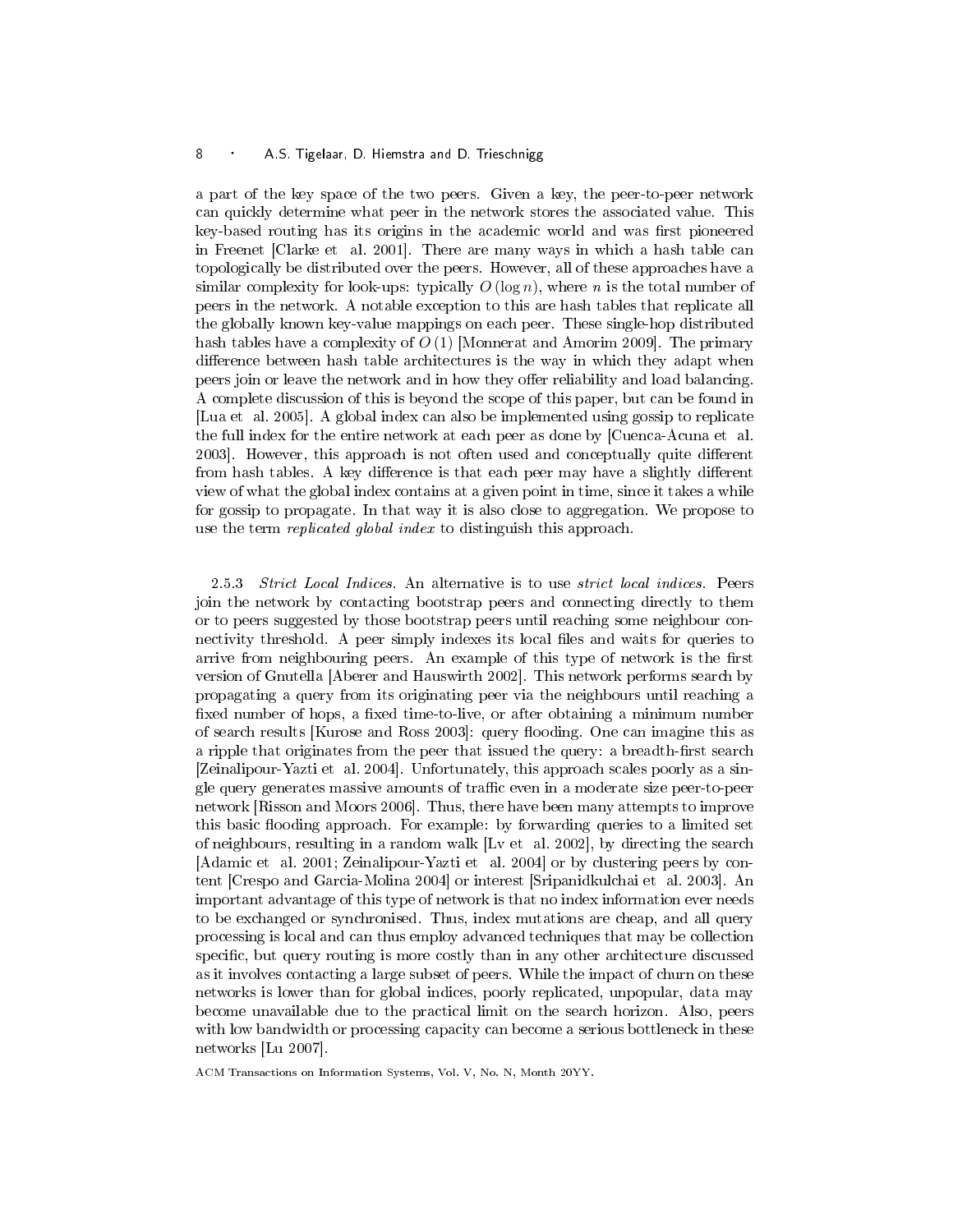#### Peer-to-Peer Information Retrieval . 9

2.5.4 Aggregated Local Indices. A variation, or rather optimisation, on the usage of local indices are aggregated local indices. Networks that use this approach have at least two, and sometimes more, classes of peers: those with high bandwidth and processing capacity are designated as *super peers*, the remaining 'leaf' peers are each assigned to one or more super peers when they join the network. A super peer holds the index of both its own content as well as an aggregation of the indices of all its leaf peers. This architecture introduces a hierarchy among peers and by doing so takes advantage of the inherent heterogeneity of peers. It was used by FastTrack and in recent versions of Gnutella. Searching proceeds in the same way as when using strict local indices. However, only the super peers participate in routing queries. Since these peers are faster and well connected, this yields better performance compared to local indices, lower susceptibility to bottlenecks, and similar resilience to churn. However, this comes at the cost of more overhead for exchanging index information between leaf peers and super peers [Yang et al. 2006; Lu and Callan 2006]. The distinction between leaf and super peers need not be binary, but can instead be gradual based on, for example, node uptime. Usually leaf peers generate the actual search results for queries using their local index. However, it is possible to omit this and leave even that task up to the super peer with its aggregated index. In that case the leafs only transmit index information to the peer and pose queries.

2.5.5 Discussion. Figure 1 depicts the formed overlay networks for the described peer-to-peer architectures. These graphs serve only to get a general impression of what form the overlay networks can take. The number of participating peers in a real network is typically much higher. Figure 1a shows a centralised global index: all peers have to contact one dedicated machine, or group thereof, for lookups. Figure 1b shows only one possible instantiation of a distributed global index shaped like a ring [Stoica et al. 2001]. There are many other possible topological arrangements for a distributed global index overlay, the choice of which only mildly influences the typical performance of the network as a whole [Lua et al. 2005]. These arrangements all share the common property that they form *regular graphs*: there are no loops, all paths are of equal length and all nodes have the same degree. This contrasts with the topology for aggregated local indices shown in Figure 1c, which ideally takes the form of a *small world graph*: this has loops, random path lengths, and variable degrees which result in the forming of clusters. Small world graphs exhibit a short global separation in terms of hops between peers. This is a desirable property as it enables decentralised algorithms which use only local information for finding short paths. Finally, strict local indices, Figure 1d, either take the form of a small world graph or a random graph depending largely on whether they include some type of node clustering. A random graph can have loops and both random path lengths and node degrees [Aberer and Hauswirth 2002; Kleinberg 2006; Girdzijauskas et al. 2011]. Besides the overall shape of the graph, the path lengths between peers are also of interest. Networks with interestbased locality have a short path length between each peer and peers with content similar to its interests. Keeping data closer to peers more likely to request them reduces the latency and overall network load. Content-based locality makes finding the majority of relevant contents efficient since they are mostly near to one another: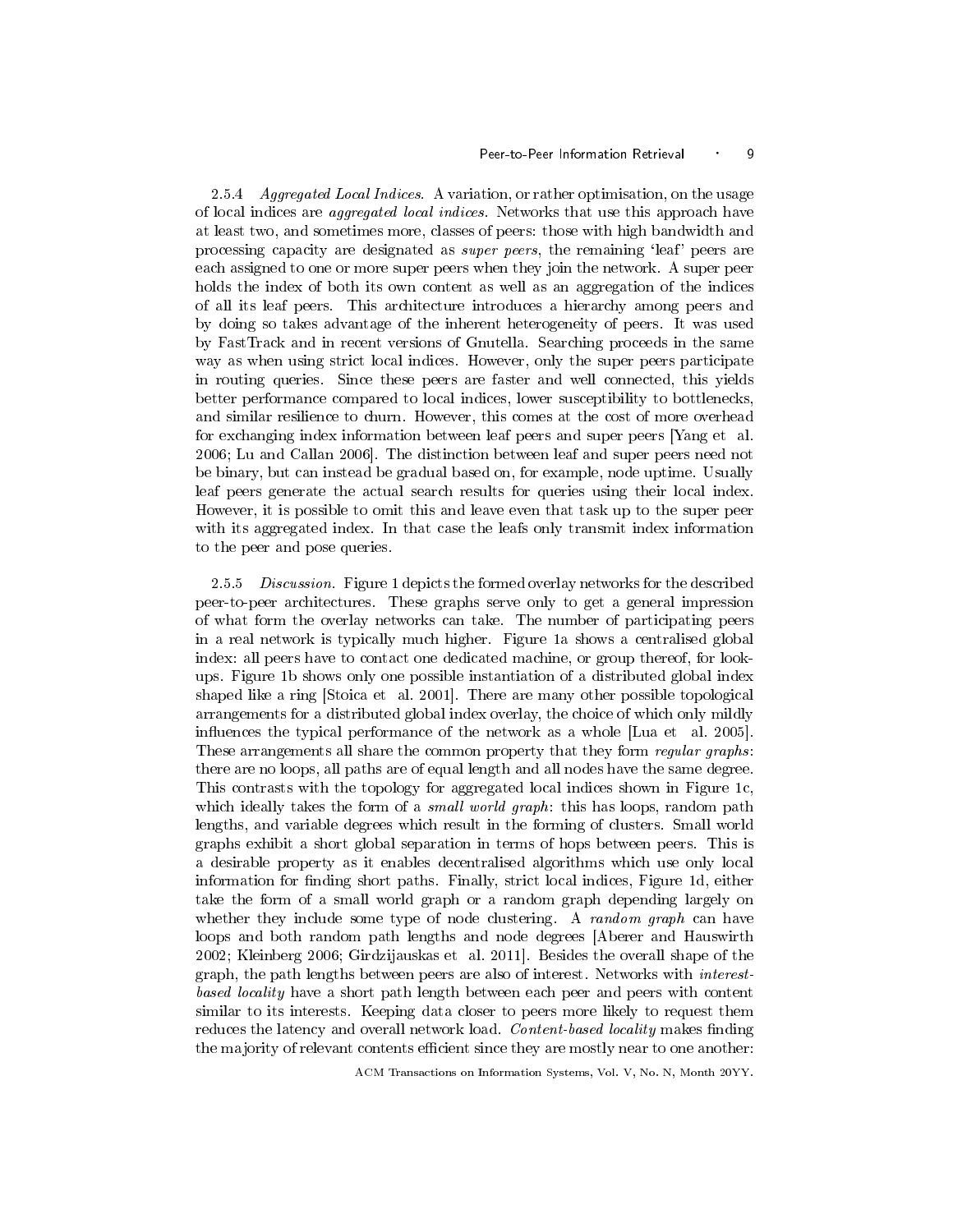

Fig. 1: Overview of peer-to-peer index and search overlays. Each circle represents a peer in the network. Peers with double borders are involved in storing index information and processing queries. A  $G$  symbol indicates a peer stores a part of a global index, whereas an  $L$  symbol indicates a local index. The arrows indicate the origin of queries and the directions in which these queries flow through the system.

clustering peers with similar content [Lu 2007].

Table I shows characteristics of the discussed peer-to-peer architectures and Table II shows an architectural classification for the search task in several existing popular peer-to-peer le sharing networks. We distinguish several groups and types of peers. Firstly, the central peer which indicates the machine(s) that store the index in a centralised global index. Secondly, the super peers which function as mediators in some architectures. Thirdly, all the peers in the network as a whole and on an individual basis. These distinctions are important since in most architectures the peers involved in constructing the index are not the same as those involved in storage leading to differences in mutation costs. The peer that originates a query rarely also provides results for that query, hence the network needs to route queries from the origin peer to result bearing peers. Queries can be routed either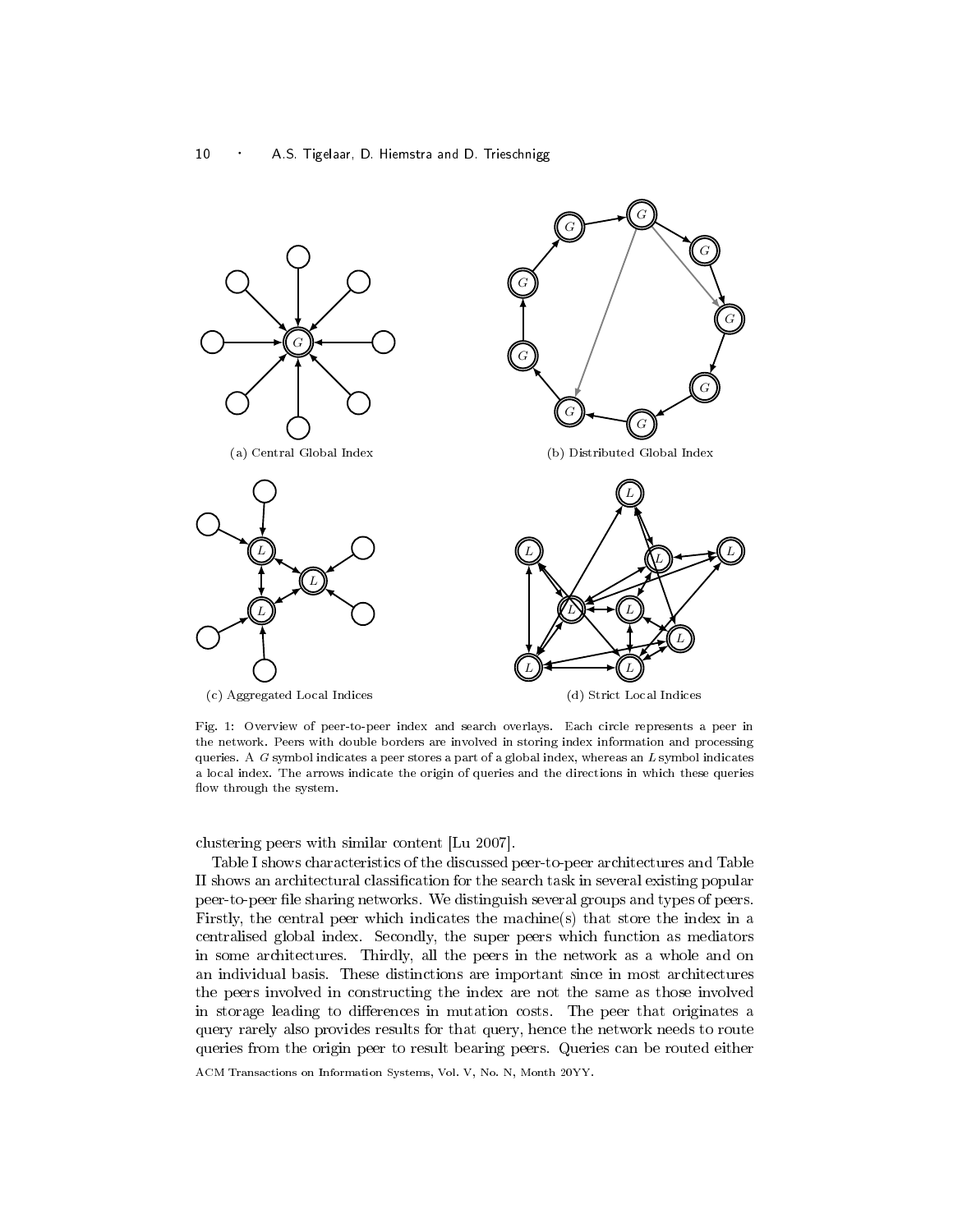|                           | Global Index       |                       | Local Indices         |                    |
|---------------------------|--------------------|-----------------------|-----------------------|--------------------|
|                           | <i>Centralised</i> | Distributed           | Aggregated            | <i>Strict</i>      |
| Index                     |                    |                       |                       |                    |
| - Construction            | Central Peer       | All Peers             | All Peers             | All Peers          |
| - Storage                 | Central Peer       | All Peers (Shared)    | Super Peers           | All Peers (Indiv.) |
| - Mutation $Cost^{\star}$ | Low                | High                  | Low                   | None               |
| Query Routing             |                    |                       |                       |                    |
| - Method                  | Direct             | Forwarding            | Forwarding            | Forwarding         |
| - Parties                 | Central Peer       | Intermediate Peers    | Super Peers           | Neighbour Peers    |
| - Complexity              | O(1)               | $O(\log N)^{\dagger}$ | $O(N_s-1)^{\ddagger}$ | $O(N-1)$           |
| Query Processing          |                    |                       |                       |                    |
| - Peer Subset             | Central Only       | Small                 | Medium                | Large              |
| - Latency                 | Low                | Medium                | Medium                | High               |
| - Result Set Unit         | Query              | Term                  | Query                 | Query              |
| - Result Fusion           |                    | <b>Intersect</b>      | Merge                 | Merge              |
| - Exhaustive              | Yes                | Yes                   | $No^{\diamond}$       | $No^{\diamond}$    |

Table I: Characteristics of classes of peer-to-peer networks. This list is not exhaustive, but highlights latency aspects of these general architectures important for information retrieval.

\*In terms of network latency and bandwidth usage from [Yang et al. 2006].

 $\dagger$ O (1) distributed hash tables also exist [Monnerat and Amorim 2009; Risson and Moors 2006]. <sup>‡</sup>Applies to the number of super peers  $N_s$ .

Searches are restricted to a subset of peers and thus to a subset of the index.

via forwarding between peers or by directly contacting a peer capable of providing results. Even the discussed distributed hash tables use forwarding between peers to `hop' the query message through intermediate peers in the topology and close in on the peer that holds the value for a particular key. For all architectures the costs of routing a query is a function of the size of the network. However, the number of peers that perform actual processing of the query, and generate search results, varies from a single peer, in the centralised case, to a large subset of peers when using strict local indices. Lower latency can be achieved by involving fewer peers in query processing. For information retrieval networks returned results typically apply to a whole query, except for the distributed global index, that commonly stores results using individual terms as keys. Except when using a central global index it is always necessary to somehow fuse results obtained from different peers. A distributed global index must intersect the lists of results for each term. Whereas local indices can typically merge incoming results with the list of results obtained so far. The simplest form of merging is appending the results of each peer to one large result list.

The discussed approaches have different characteristics regarding locating suitable results for a query. The approaches that use a global index can search exhaustively. Therefore, it is easy to locate results for rare queries in the network: every result can always be found. In contrast, the approaches that use local indices can flood their messages to only a limited number of peers. Hence, they may miss important results and are slow to retrieve rare results. However, obtaining popular, well replicated, results from the network incurs signicantly less overhead. Additionally, they are also more resilient to churn, since there is no global data to rebalance when peers join or leave the system [Lua et al. 2005]. Local indices give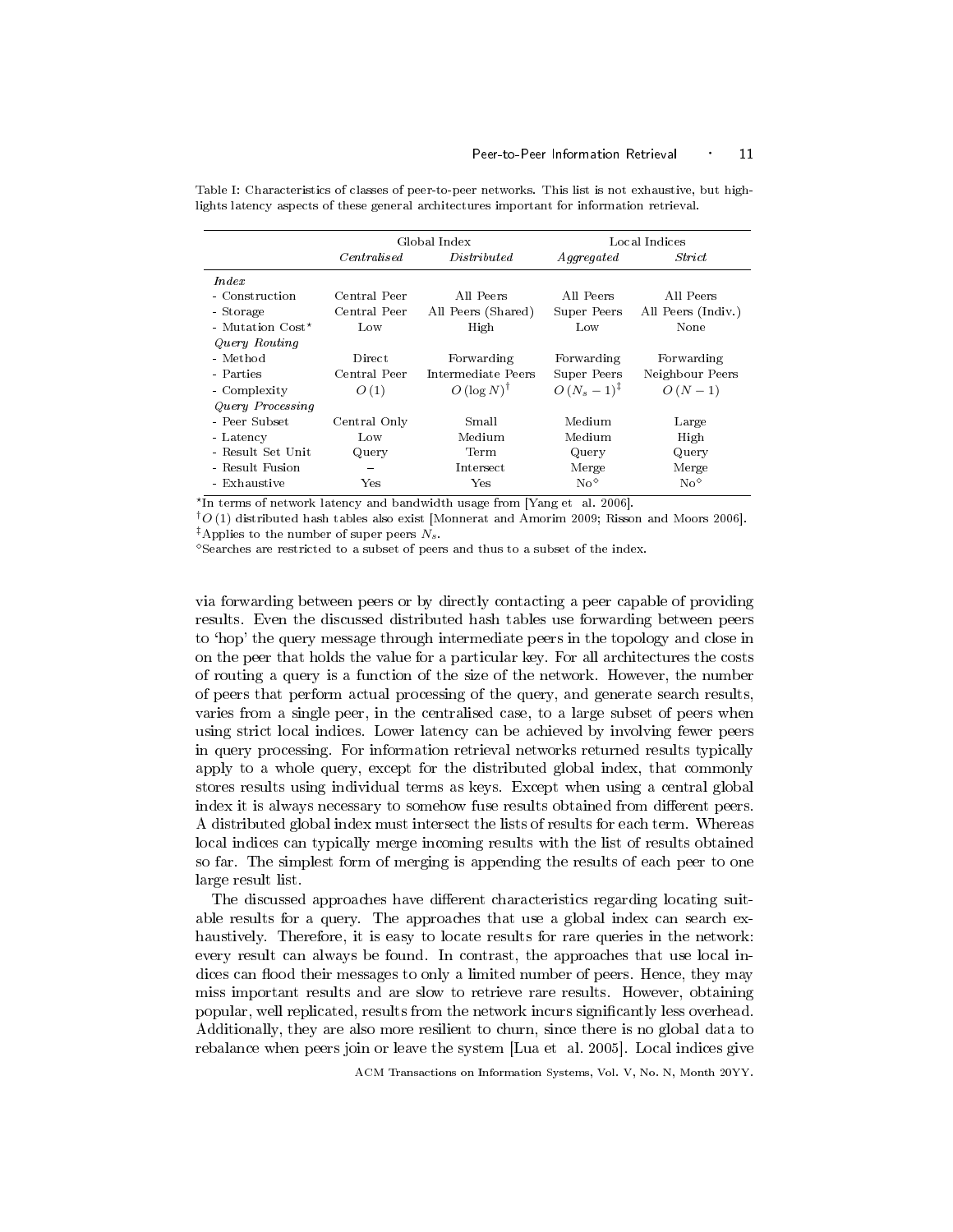|                    | Global Index |                         | Local Indices |               |
|--------------------|--------------|-------------------------|---------------|---------------|
|                    |              | Centralised Distributed | Aggregated    | <i>Strict</i> |
| <b>Bit Torrent</b> |              |                         |               |               |
| Fast Track         |              |                         |               |               |
| FreeNet            |              |                         |               |               |
| Gnutella           |              |                         |               |               |
| Gnutella2          |              |                         |               |               |
| Kad                |              |                         |               |               |
| Napster            |              |                         |               |               |

Table II: Classification of free text *search* in peer-to-peer file sharing networks.

the peers a higher degree of autonomy, particularly in the way in which they may shape the overlay network [Daswani et al. 2003]. Advanced processing of queries, such as stemming, decompounding and query expansion, can be done at each peer in the network when using local indices as each peer receives the original query. When using a global index these operations all have to be done by the querying peer, which results in that peer executing multiple queries derived from the original query thereby imposing extra load on the network. Furthermore, one should realise that an index is only a part of an information retrieval solution and can not solve the problem of relevance by itself [Zeinalipour-Yazti et al. 2004].

Solutions from different related fields apply to different architectures. Architectures using a global index have more resemblance to cluster and grid computing, whereas those using a local index have most in common with federated information retrieval. Specifically, usage of local indices gives rise to the same challenges as in federated information retrieval: resource description, collection selection and search result merging, as we will discuss later in Section 3.3 [Callan 2000].

An index usually consists of either one or two layers: a *one-step index* or a twostep index. In both cases the keys in the index are terms. However, in a one-step index the values are direct references to document identifiers, whereas in a twostep index the values are peer identifiers. Hence, a one-step index requires only one look-up to retrieve all the applicable documents for a particular term. Strict local indices are always one-step. In a two-step index the first look-up yields a list of peers. The second step is contacting one, or more, peers to obtain the actual document identifiers. A one-step index is a straight *document index*, whereas a two-step index actually consists of two layers: a *peer index* and a document index per peer. A network with aggregated local indices is two-step when the leaf peers are involved in generating search results and the aggregated indices contain leaf peer identifiers. Two-step indices are most commonly used in combination with a distributed global index: the global index maps terms to peers that have suitable results for those terms. Note that a distributed global index requires contacting other peers most of the time for index look-ups: even if we would store terms as keys and document identifiers as values, to perform a look-up one still needs to hop through the distributed hash table to find the associated value for a key. However, this is conceptually still a one-step index, since the distributed hash table forms one index layer. Note that some clustering approaches use a third indexing layer intended to map queries to topical clusters.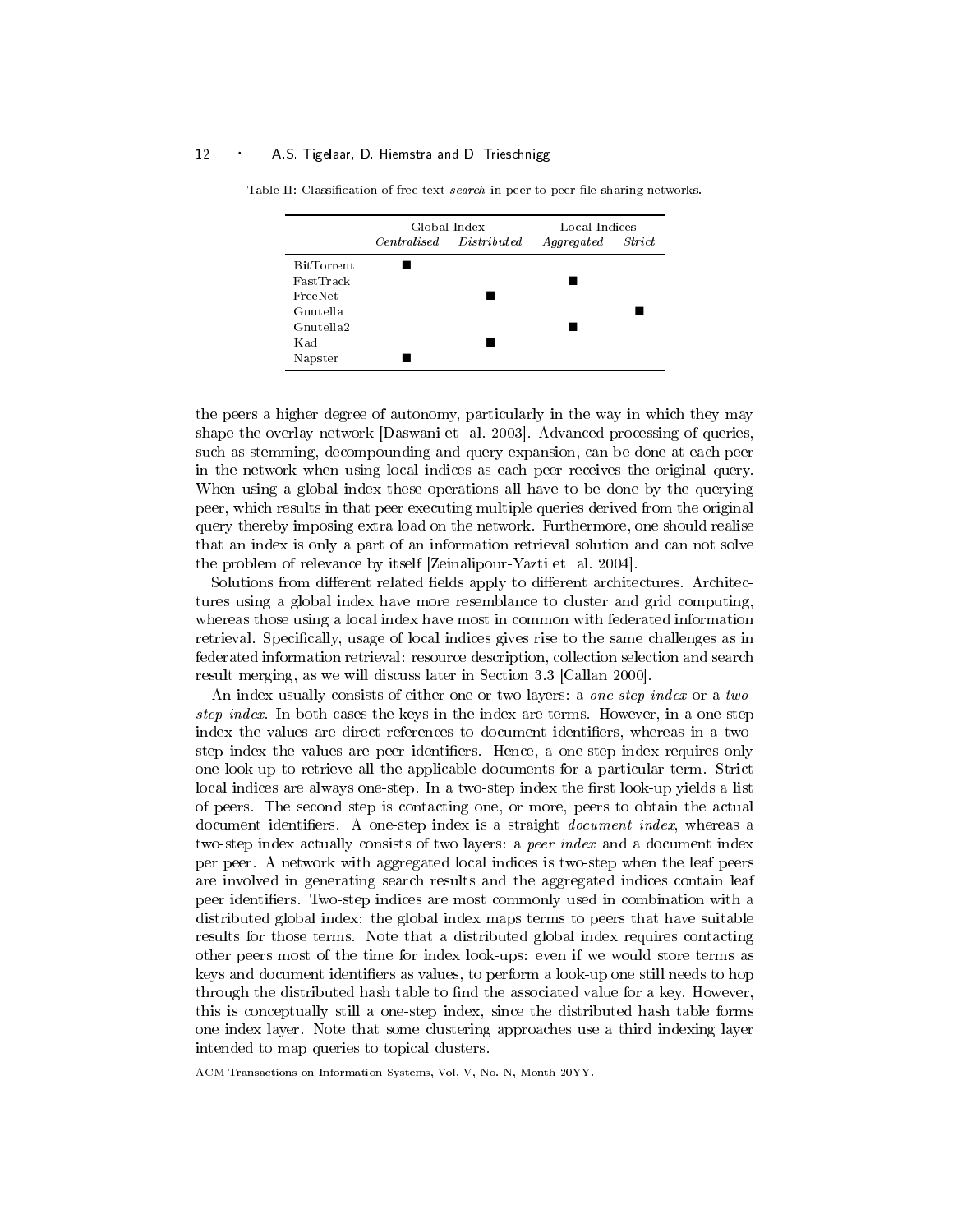## Peer-to-Peer Information Retrieval . 13

Peer-to-peer networks are conventionally classified as either structured or unstructured. The approach with strict local indices is classied as unstructured and the approach that uses a distributed global index as structured. However, we agree with [Risson and Moors 2006] that this distinction has lost its value. This is because most modern peer-to-peer networks assume some type of structure: the strict local indices approach is rarely applied. The two approaches are sometimes misrepresented as competing alternatives [Suel et al. 2003], whereas their paradigms really augment each other. Hence, some systems combine some properties of both [Rosenfeld et al. 2009]. The centralised global index is structured because the central party can be seen as one very powerful peer. However, the overlay networks that form at transfer time are unstructured. Similarly, the aggregated indices approach is sometimes referred to as semi-structured since it fits neither the structured nor the unstructured definition. We believe it is more useful to describe peer-to-peer networks in terms of their specific structure and application and the implications this has for real-world performance. Hence, we will not further use the structured versus unstructured distinction in this paper. Rather, we will focus on our primary application: searching in peer-to-peer networks, specically in the information retrieval context.

# 3. PEER-TO-PEER INFORMATION RETRIEVAL NETWORKS

# 3.1 Introduction

In an information retrieval peer-to-peer network the central task is searching: given a query return some list of document references: the search results. A query can originate from any peer in the network, and has to be routed to one or more other peers that can provide search results based on an index. The peers thus supply and consume results. A search result is a compact representation of a document. A document can contain text, image, audio, video or a mixture of these [Zeinalipour-Yazti et al. 2004]. A search result is sometimes called a *snippet* and at least includes a pointer to the full document and commonly additional meta-data like a title, a summary, the size of the document, etcetera. A concrete example: search results as displayed by modern search engines. Each displayed result links to the associated full document. The compact representation provides a first filtering opportunity for users enabling them to choose what links they want to follow.

Peer-to-peer information retrieval networks can be divided into two classes based on the location of the documents pointed to. Firstly, those with internal document references where the documents have to be downloaded from other peers within the network, for example: digital libraries [Lu and Callan 2006; Di Buccio et al. 2009]. Secondly, those with *external document* references where obtaining the actual documents, locating and transferring, is outside of the scope of the peer-to-peer network, for example: a peer-to-peer web search engine [Bender et al. 2005b].

In the next sections we compare peer-to-peer information retrieval networks with other applications and paradigms.

#### 3.2 Comparison with File Sharing Networks

File sharing networks are used to search for, locate and download files that users of the peer-to-peer network share. The searching in such networks is similar to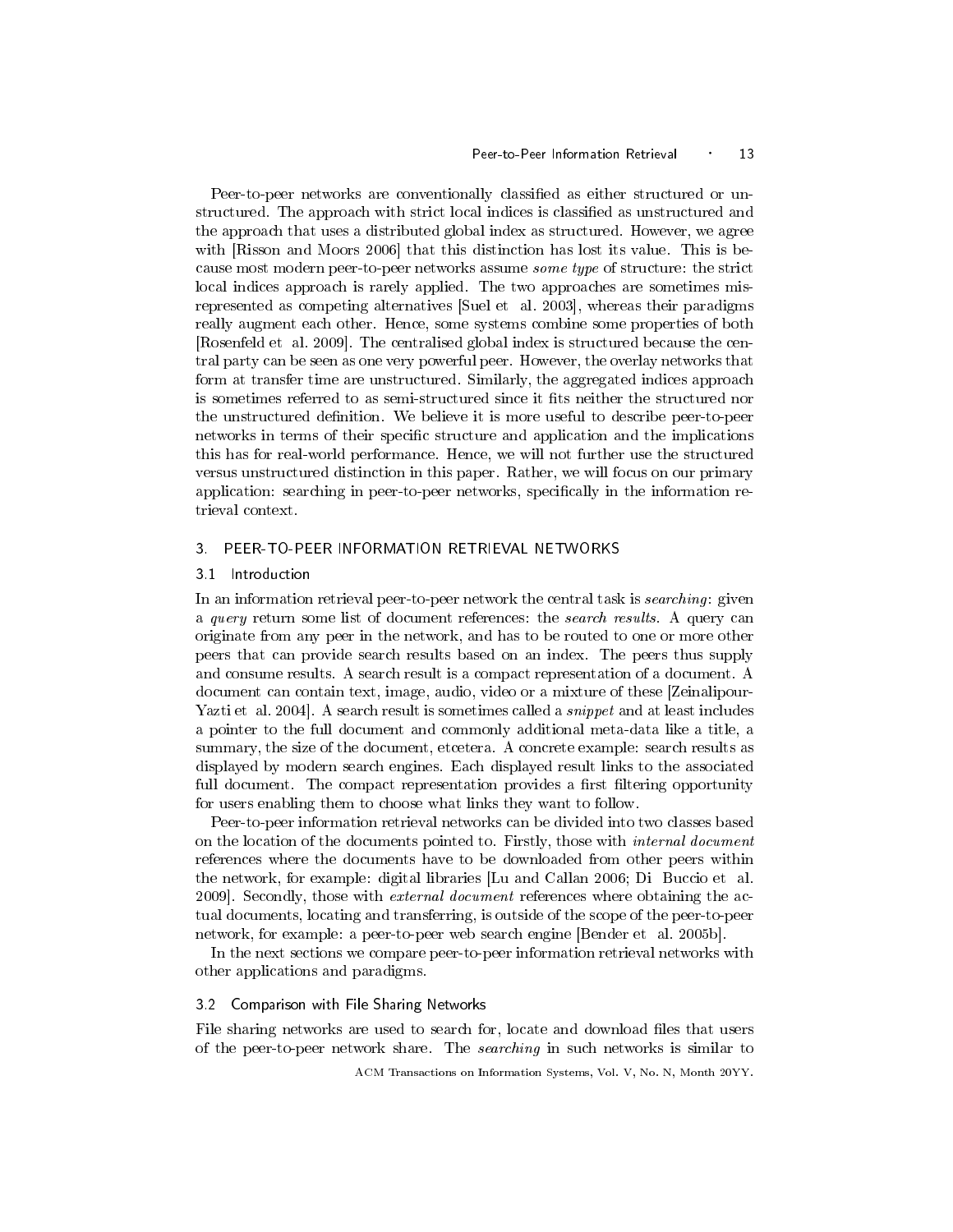peer-to-peer information retrieval. A free text query is entered after which a list of files is returned. After searching the user selects a file of interest to download which usually has some type of globally unique identifier, like a content-based hash. The next step is *locating* peers that have a copy of the file. The file may then be either transferred from one specific peer, or from several peers simultaneously in which case specific parts of the file are requested from each peer that are stitched back together after the downloads complete.

The tasks of locating peers and especially transferring content are the primary application of le sharing networks and the focus area of research and performance improvements. Searches in such networks are usually for known-items, whereas in information retrieval networks the intent is more varied [Lu 2007]. While some information retrieval networks also provide locating and downloading operations, they typically focus on optimisations for the search task. Besides this general difference in focus, there are at least three concrete differences as well.

Firstly, the search index for file sharing is usually based only on the names of the files available on the network and not on their content as is the case for information retrieval. Such a name index is smaller than a full document index [Suel et al. 2003]. Hence, there are also fewer postings for each term which makes it less costly to perform intersections of posting lists, an operation common in a distributed global index [Reynolds and Vahdat 2003]. Because of their small size a centralised index scales well for these name-based indices [Lu 2007]. However, centrally searched networks have become unpopular largely because of legal reasons.

Secondly, when a file is added to a file sharing index it does not change. If an adjusted version is needed, it is simply added as a new file. Hence, index updates are not required. In contrast in an information retrieval network when the underlying document changes, the associated search results generated from that document have to change as well. Hence, the index needs to be updated so that the search results reflect the changes to the document pointed to.

Thirdly, since the emphasis in a file sharing network is on downloading files as fast as possible it is important to have a high throughput. In contrast, in information retrieval the search task dominates in which low latency is the most important [Reynolds and Vahdat 2003]. More concretely: it is acceptable if the network takes half a minute to locate the fastest peers for a download, whereas taking that long is not acceptable for obtaining quality search results. Table III summarises the differences assuming a two-step index and a peer-to-peer web search engine for information retrieval. For file sharing the index shown is the one used for *locating* a specific file, whereas for information retrieval it is for searching. The first step mapping is always made at the level of the whole peer-to-peer network, whereas the second step mapping is made at a specific peer.

## 3.3 Comparison with Federated Information Retrieval

In federated information retrieval<sup>1</sup> there are three parties as depicted in Figure 2: *clients* that pose queries, one *mediator*, and a set of search servers that each

 $1$ This is also referred to as distributed information retrieval. However, 'distributed' can be confused with general distributed systems such as server farms and grids. Hence, we stick to the now more popular term federated information retrieval.

ACM Transactions on Information Systems, Vol. V, No. N, Month 20YY.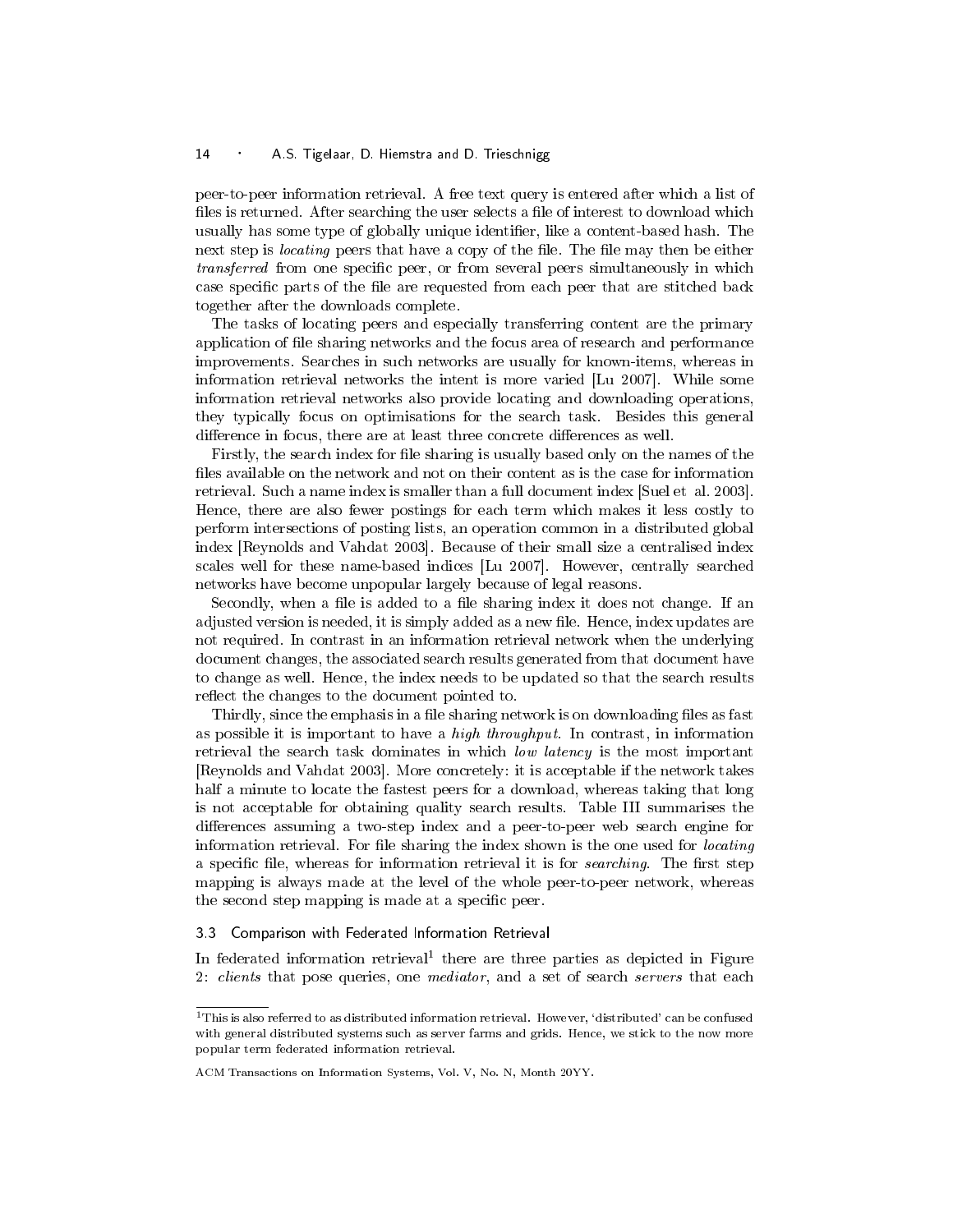|                        | File Sharing                  | Information Retrieval           |
|------------------------|-------------------------------|---------------------------------|
| Application            | Locating                      | Searching                       |
| Index                  |                               |                                 |
| $-$ Content            | File identifiers              | Document content                |
| – Size                 | Small                         | Large                           |
| - Dominant Operation   | Append                        | Update                          |
| - Document Location    | Internal                      | External                        |
| - First Step Mapping   | $fileid \rightarrow \{peer\}$ | $term \rightarrow \{peer\}$     |
| - Second Step Mapping  | $fileid \rightarrow file$     | $term \rightarrow \{document\}$ |
| - Mapping Type         | Exact Look-up                 | Relevance Ranking               |
| – Result Fusion        | Trivial                       | Difficult                       |
| Dominant Data Exchange |                               |                                 |
| – Unit                 | Files                         | Search results                  |
| – Size                 | $Megabytes+ (large)$          | Kilobytes (small)               |
| - Emphasis             | High throughput               | Low latency                     |

Table III: Differences between locating for file sharing and searching in information retrieval using a two-step index.



Fig. 2: Schematic depiction of federated information retrieval. Each circle represents a peer in the network, those at the left are clients. Peers with double borders, at the right, are servers that maintain local indices marked with L. In between is the mediator node denoted with an M. The arrows indicate the origin of queries and the direction in which these flow through the system.

discloses a collection of documents: resembling strict local indices. The search process begins when a client issues a query to the mediator. The mediator has knowledge of a large number of search servers and contacts an appropriate subset of these for answering the query. Each search server then returns a set of search results for the query. The mediator merges these results into one list and returns this to the client [Callan 2000].

Similarities. There are three challenges that form the pillars of federated information retrieval which it has in common with peer-to-peer information retrieval [Callan 2000]. Firstly, the resource description problem: the mediator either needs to receive from each search server an indication of the queries it can handle [Gravano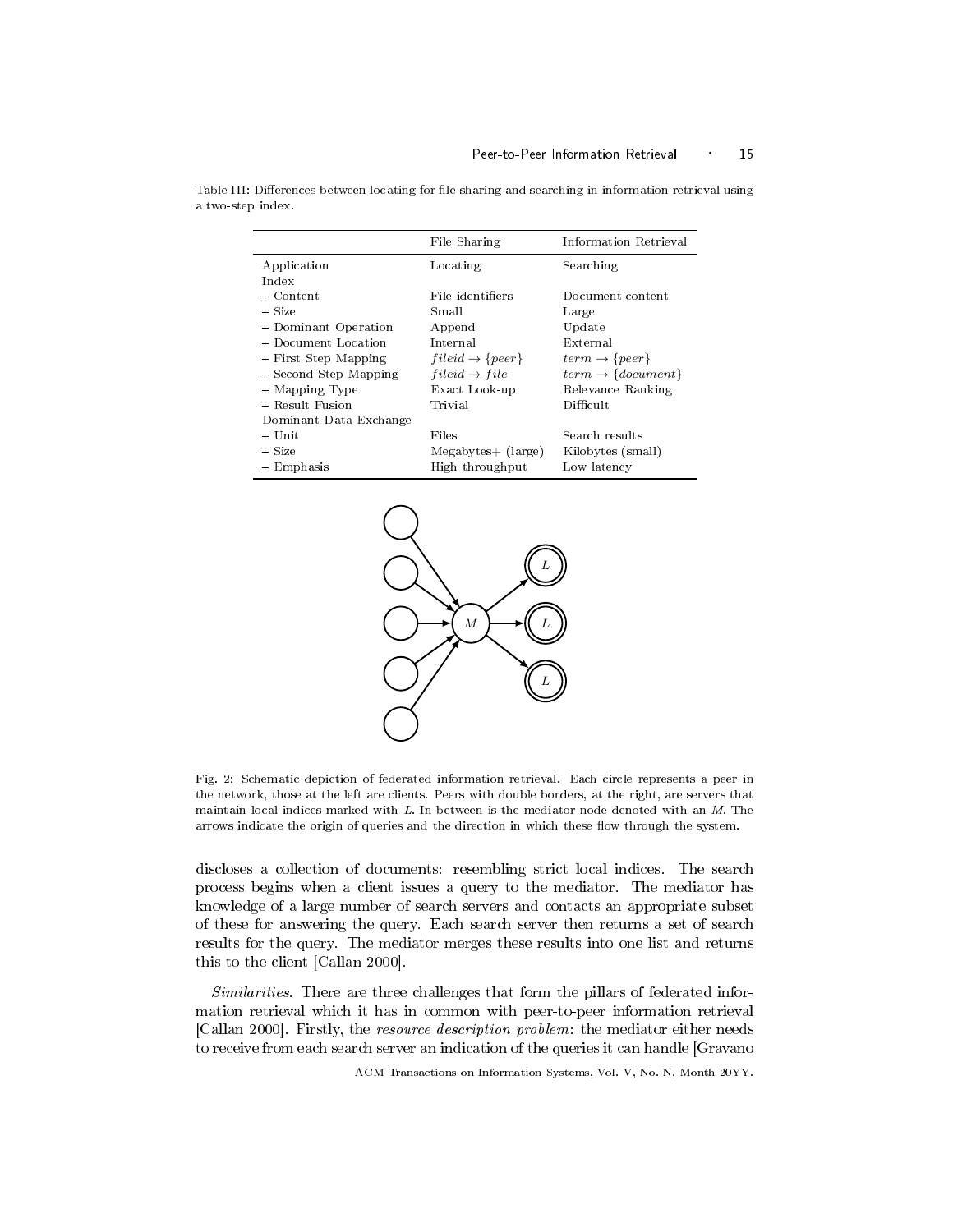et al. 1997, in the case of *cooperative* servers, or the mediator needs to find this out by probing the search servers if they are uncooperative [Du and Callan 1998; Shokouhi and Zobel 2007]. In either case the end result is a resource description of the search server. These descriptions are typically kept small for efficiency reasons, large collections can be described with a relatively small amount of data [Tigelaar and Hiemstra 2010]. The description can consist of, for example: summary statistics, collection size estimates, and/or a representative document sample. In a peer-to-peer information retrieval network the peers need to know to what other peers they can send a query. Hence, resource descriptions are also needed. The advantage of peer-to-peer networks is that peers are always cooperative and speak a designed and agreed upon protocol, which makes exchanging resource descriptions somewhat easier. However, peers may have an incentive to cheat about their content, which creates unique challenges specific to peer-to-peer networks.

Secondly, the *collection selection problem*: after acquiring resource descriptions the next step is selecting a subset of search servers that can handle the query. When the mediator receives a new query from a client it can quickly score it locally against the acquired resource descriptions to determine the servers most likely to yield relevant search result for the query. The algorithms for determining the best servers in federated information retrieval can be divided in two groups. Firstly, those that treat resource descriptions as big documents without considering individual documents within each resource: CORI, CVV and KL-Divergence based [Callan et al. 1995; Yuwono and Lee 1997; Xu and Croft 1999]. Secondly, those that do consider the individual documents within each resource: GlOSS, DTF, ReDDE [Gravano et al. 1999; Si and Callan 2003a; Nottelmann and Fuhr 2007]. Although considering individual documents gives better results, it also increases the complexity of the resource descriptions and the communication costs. Additionally, most of the existing resource selection algorithms are designed for use by a single mediator party which makes them difficult to apply in a network with, for example, aggregated local indices. Resource selection according to the unique characteristics of peer-to-peer networks requires the development of new algorithms [Lu 2007].

Thirdly, the result merging problem: once the mediator has acquired results from several search servers these need to be merged into one coherent list. If all servers would use the same algorithm to rank their results this would be easy. However, this is rarely the case and exact ranking scores are commonly not included. The first step in merging is to normalise the scores globally, so that they are resource independent. In federated information retrieval CORI or the Semi-Supervised Learning (SSL) merging algorithm can be used for this [Si and Callan 2003b]. However, in peer-topeer environments the indexed document collections often vary widely in their sizes which makes CORI unlikely to work well. SSL requires a sample database which makes it undesirable in peer-to-peer networks cautious about bandwidth usage. An alternative approach is to recalculate document scores at the mediator as done by Kirsch's algorithm [Kirsch 1997] which is quite accurate and has low communication costs by only requiring each resource to provide summary statistics. However, this also requires knowledge of global corpus statistics which is costly to obtain in peerto-peer networks with local indices. Result merging in peer-to-peer information retrieval networks requires an algorithm that can work effectively with minimum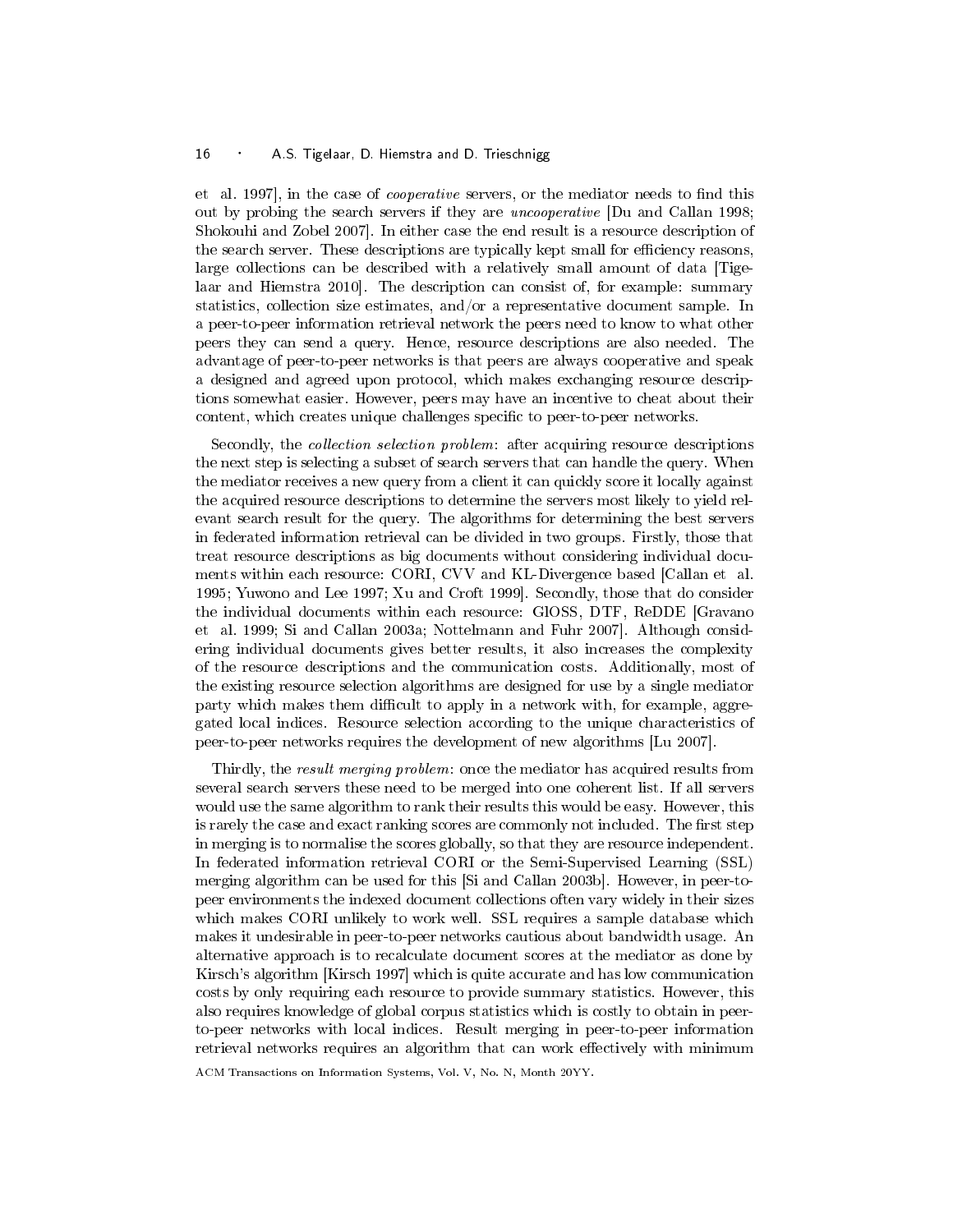additional training data and communication costs, for which none of the existing result merging algorithms directly qualify. Result merging in existing networks has so far relied on simple methods based on frequency, and has not provided any solution to relevance-based result integration [Lu 2007].

 $Differences.$  The first noticeable difference with peer-to-peer information retrieval is the strict specialisation of the various parties. The clients only issue queries whereas the search servers only serve search results. This also determines the shape of the rigid overlay network that forms: a bipartite graph with clients on one side, servers on the other side and the mediator in the middle. Indeed, federated information retrieval is much closer to the conventional client-server paradigm and commonly involves machines that already `know' each other. This contrasts peerto-peer networks where peers take on these roles as needed and frequently interact loosely with 'anonymous' other machines. Additionally, a peer-to-peer network is subject to significant churn, availability and heterogeneity problems which only mildly affect federated information retrieval networks due to the strict separation of concerns [Lu 2007].

A second difference is the presence of the mediator party. To the clients the mediator appears as one entry point and forms a façade: clients are never aware that multiple search servers exist at all. This has the implication that all communication is routed through the mediator which makes it a single point of failure. In practice a mediator can be a server farm to mitigate this. However, it still remains a single point of control, similar to completely centralised search systems, which can create legal and ethical difficulties. A peer-to-peer network with one central 'mediator' point for routing queries is conceptually close to a federated information retrieval network [Lu 2007]. However, most peer-to-peer networks lean towards distributing this mediation task, mapping queries to peers that can provide relevant search results, over multiple peers.

# 4. EXISTING RESEARCH

## 4.1 Introduction

Peer-to-peer information retrieval has been an active research area for about a decade. In this section we first reveal the main focus of peer-to-peer information retrieval, followed by an in-depth overview of optimisation techniques developed over the years.

A practical view on the goal of peer-to-peer information retrieval is minimising the number of messages sent per query while maintaining high recall and precision [Zeinalipour-Yazti et al. 2004]. There are several approaches to this which represent trade-offs. Let us start with the two common strategies to partition indices over multiple machines: partition-by-document and partition-by-keyword [Li et al. 2003]. In partition-by-document each peer is responsible for maintaining a local index over a specific set of documents: the postings for all terms of a particular document are located at one specific peer. In some cases the documents themselves are also stored at that peer, but they need not be. The strict local indices and aggregated local indices architectures are commonly used in peer-to-peer networks that use this type of partitioning. In contrast, in partition-by-keyword each peer is responsible for storing the postings for some specific keywords in the index. A natural architecture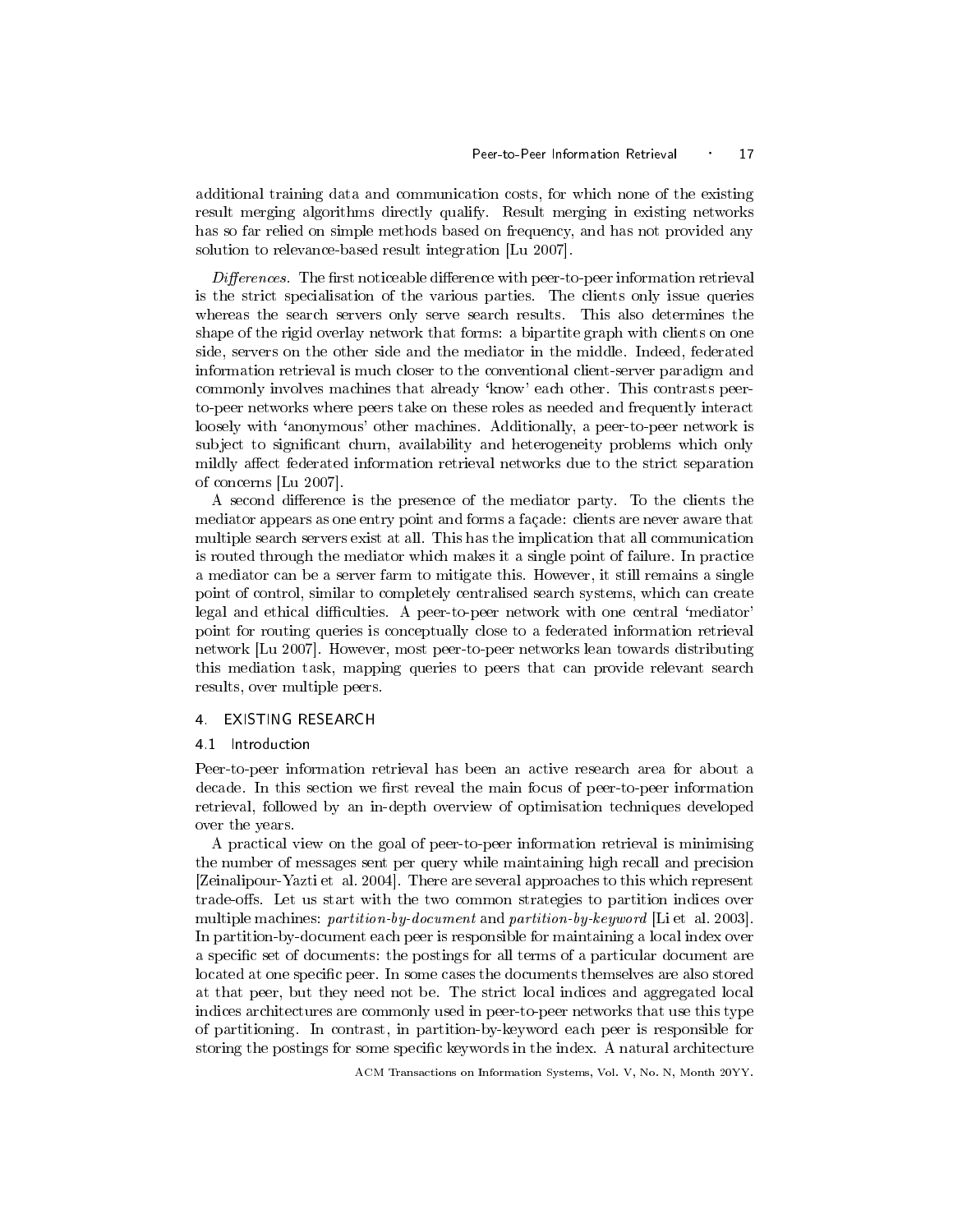for this is the distributed global index.

An early investigation into the feasibility of a peer-to-peer web search network was done by [Li et al. 2003]. They view partition-by-document as a more tractable starting point, but show that partition-by-keyword can get within range of the performance of partition-by-document by applying various optimisations to a distributed global index. In contrast [Suel et al. 2003] conclude that partition-bydocument approaches scale poorly, because document collections do not 'naturally' cluster in a way that allows query routing to a small fraction of peers and thus each query requires contacting nearly all peers in the system. Perhaps due to this paper much of the research in peer-to-peer information retrieval has focused on partition-by-keyword using a distributed global index [Klampanos and Jose 2004].

Unfortunately, a distributed global index is not without drawbacks since it is intended for performing efficient look-ups, not for efficient search [Bawa et al. 2003]. Firstly, a hash table provides load balancing rather naively, by resorting to the uniformity of the hash function used [Triantafillou et al. 2003]. As term posting lists differ in size this can cause hotspots to emerge for popular terms which de-balances the load. Secondly, the intersection of term posting lists used in distributed global indices ignore the correlations between terms which can lead to unsatisfactory search accuracy [Lu 2007]. Thirdly, the communication cost for an intersection grows proportionally with the number of query terms and the length of the inverted lists. Several optimisations have been proposed such as storing multiterm query results for a particular term locally to avoid intersections and requiring each peer to store additional information for terms strongly correlated with the terms it already stores. The choice of resource descriptions in a distributed global index is thus limited by the high communication costs of index updates: full-text representations are unlikely to work well due to the massive network traffic that this requires. Fourthly, skewed corpus statistics as a result of term partitioning may lead to globally incomparable ranking scores. Finally, distributed hash tables are vulnerable to a variety of network attacks that compromise the security and privacy of users [Steiner et al. 2007].

Many authors fail to see a number of benefits unique to partition-by-document local indices, such as the low costs for finding popular items, advanced query processing, cheap index updates and high churn resilience. Admittedly, the primary challenge for such indices is routing the query to suitable peers. Our stance is that both approaches have their merit and complement each other. Recent research indeed confirms the effectivity of using local indices for popular query terms and a global index for rare query terms [Rosenfeld et al. 2009].

[Li et al. 2003] concludes that web-scale search is not possible with peer-to-peer technology. The overhead introduced by communication between peers is too large to offer reasonable query response times given the capacity of the Internet. However, much work, discussed in the next section, has been done since their paper and the nature and capacity of the Internet has changed signicantly in the intervening time.

[Yang et al. 2006] compare the performance of several peer-to-peer architectures for information retrieval combined with common optimisations. They test three approaches: a distributed global index augmented with Bloom filters and caching;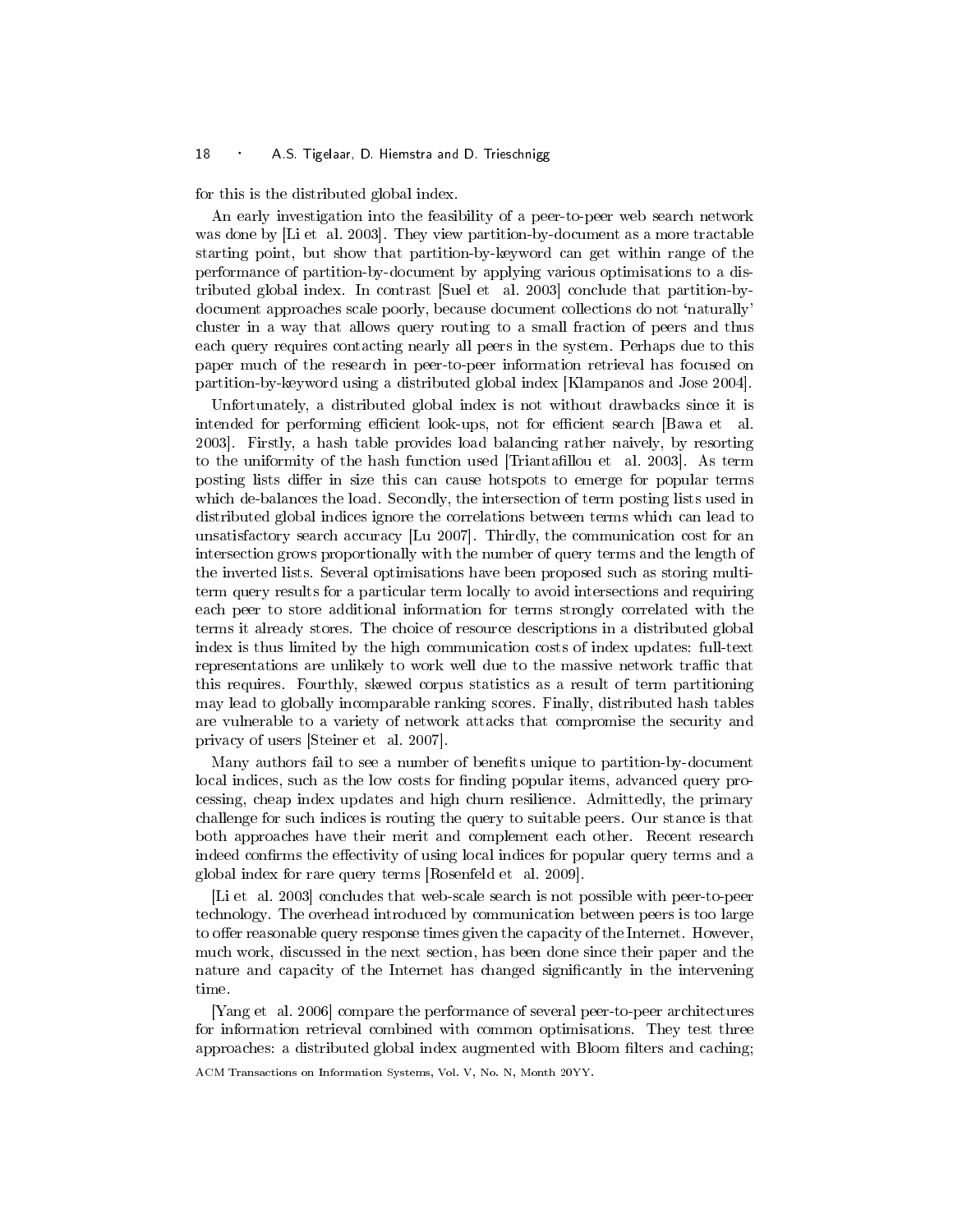aggregated local indices with query flooding; and strict local indices using random walks. All of these are one-step term-document indices. Interestingly, they all consume approximately the same amount of bandwidth during query processing, although the aggregated local indices are the most efficient. However, the distributed global index offers the lowest latency of these three approaches, closely followed by aggregated local indices and strict local indices being orders of magnitude slower. For all approaches the forwarding of queries in the network introduces the most latency, while answering queries is relatively cheap. Even though the distributed global index is really fast its major drawback rears its ugly head at indexing and publishing time. When new documents are added to the network this uses six times as much bandwidth and nearly three times as much time compared to the aggregated local indices for updating the posting lists. Strict local indices resolve all this locally and incur no costs in terms of time or bandwidth for publishing documents. This study clearly shows that an architecture should achieve a balance between retrieval speed and update frequency.

### 4.2 Optimisation Techniques

In this section we discuss several optimisation approaches. There are two reasons to use these techniques. One is to reduce bandwidth usage and latency, the other is to improve the quality and quantity of the search results returned. Most techniques discussed influence both of these aspects and offer trade-offs, for example: one could compromise on quantity to save bandwidth and on quality to reduce latency.

4.2.1 Approximate Intersection of Posting Lists with Bloom Filters and Min-Wise Independent Permutations. [Cuenca-Acuna et al. 2003; Reynolds and Vahdat 2003; Suel et al. 2003; Zhang and Suel 2005; Michel et al. 2005a; Michel et al. 2006]

When using a distributed global index a multi-term query requires multiple lookups in the distributed hash table. The posting list for each term needs to be intersected to find the the documents that contain all query terms. Exchanging posting lists can be costly in terms of bandwidth, particularly for popular terms with many postings, thus smaller Bloom filters derived from these lists can be transferred instead. Bloom filters were first used in the peer-to-peer information retrieval context by [Reynolds and Vahdat 2003].

A Bloom filter is an array of bits. Each bit is initially set to zero. Two operations can be carried out on a Bloom filter: inserting a new value and testing whether an existing value is already in the filter. In both cases  $k$  hash functions are first applied to the value. An insert operation, based on the outcome, sets  $k$  positions of the Bloom filter to one. Membership tests read the  $k$  positions from the Bloom filter. If all of them equal one the value *might be* in the data set. However, if one of the k positions equals zero the value is *certainly not* in the data set. Hence, false positives are possible, but false negatives never occur [Bloom 1970; van Heerde 2010, p. 82. Bloom filters are an attractive approach for distributed environments because they achieve smaller messages which leads to huge savings in network I/O [Zeinalipour-Yazti et al. 2004]

Consider an example in the peer-to-peer information retrieval context: peer Q poses a query q consisting of terms a and b. We assume that term a has the longest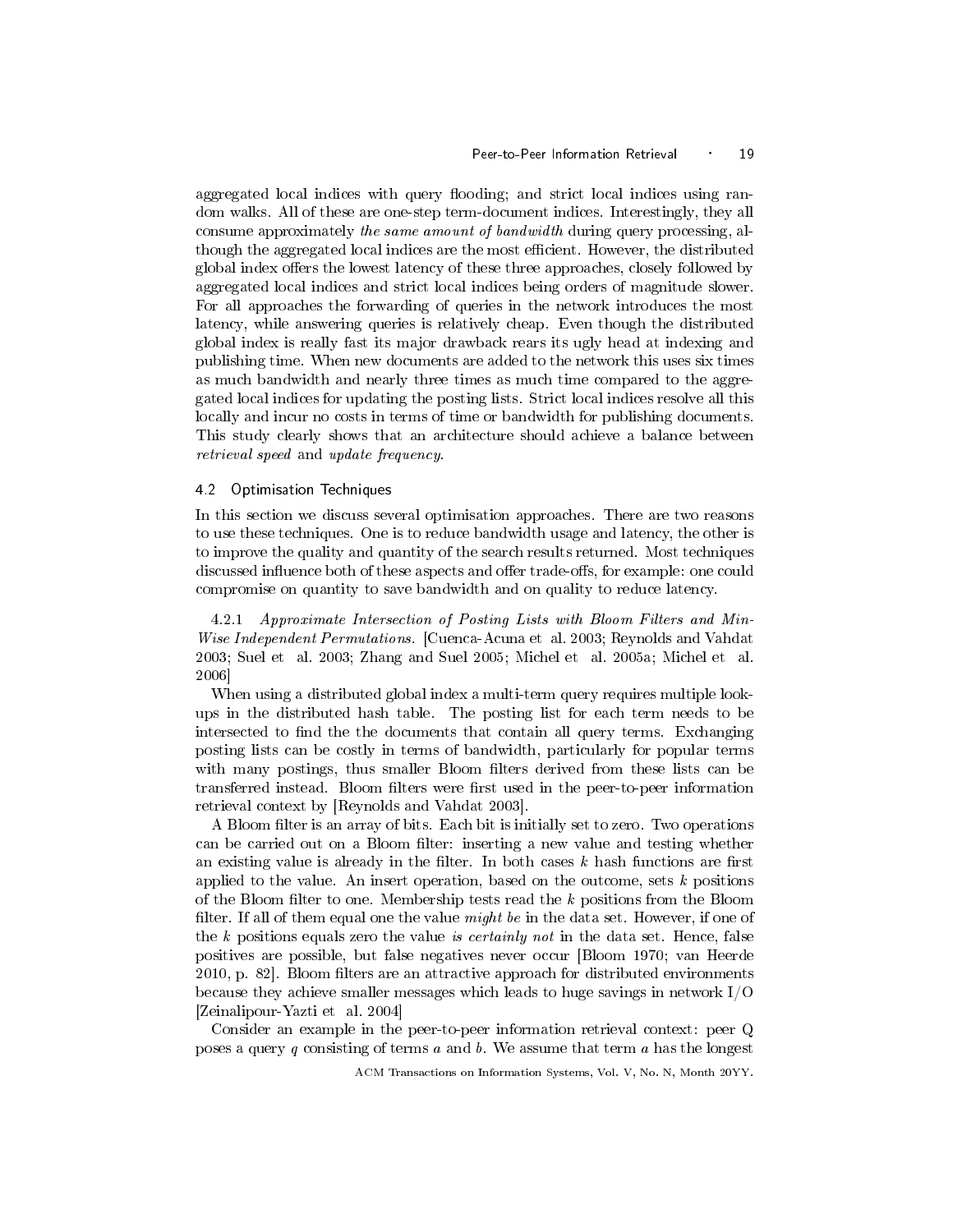posting list. Peer A holds the postings  $P(a)$  for term a, derives a Bloom filter  $F(a)$ from this and sends it to peer B that contains the postings  $P(b)$  for term b. Peer B can now test the membership of each document in  $P(b)$  against the Bloom filter  $F(a)$  and send back the intersected list  $P(b) \cap F(a)$  to peer Q as final result. Since this can still contain false positives, the intersection can instead by sent back to peer A, which can remove false positives since it has the full postings  $P(a)$ , the result is then  $P(a) \cap (P(b) \cap F(a))$ : the true intersection for terms a and b, which can be sent as result to peer Q. Bandwidth savings occur when sending the small  $F(a)$  instead of the large  $P(a)$  from peer A to B. However, this approach requires an extra step if one wants to remove the false positives [Reynolds and Vahdat 2003].

False positives are the biggest drawback of Bloom filters: the fewer bits used, the higher the probability a false positive occurs. Large collections require more bits to be represented than smaller ones. Unfortunately, Bloom filters need to have the same size for intersection and union operations. This makes them not well suited to peer-to-peer networks in which the peers have collections that vary widely in the number of documents they contain.

Bloom filters can be used to perform approximate intersection of posting lists. However, as a step prior to that it is also interesting to estimate what an additional posting list would do in terms of intersection to the lists already obtained. This task only requires cardinality estimates and not the actual result of an intersection. While Bloom filters can be used for this, several alternatives are explored by [Michel et al. 2006]. The most promising is Min-Wise Independent Permutations (MIPs). This requires a lists of numeric document identifiers as input values. Firstly, this method applies  $k$  linear hash functions, with a random component, to the values each yielding a new list of values. Secondly, the resulting  $k$  lists are all sorted, yielding k permuted lists, and the minimum value of each of these lists is taken and added to a new list: the MIP vector of size  $k$ . The fundamental insight is that each element has the same probability of becoming the minimum element under a random permutation. The method estimates the intersection between two MIP vectors by taking the maximum of each position in the two vectors. The number of distinct values in the resulting vector divided by the size of that vector forms an estimate of the overlap between them. The advantage is that even if the input MIP vectors are of unequal length, it is still possible to use only the first few positions of the vectors to get a, less accurate, approximation. [Michel et al. 2006] show that MIPs are much more accurate than Bloom filters for this type of estimation.

4.2.2 Reducing the Length of Posting Lists with Highly Discriminative Keys. [Skobeltsyn et al. 2009; Luu et al. 2006]

An alternative way of reducing the costs of posting list intersection for a distributed global index is by making the lists themselves shorter. To achieve this instead of building an index over single terms, one can build one over entire multiterm queries. This is the idea behind highly discriminative keys. No longer are all terms posted in a global distributed index, but instead multi-term queries are generated from a document's content that discriminate that document well from others in the collection. The result: more postings in the index, but shorter posting lists. This offers a solution to one of the main drawbacks of using distributed hash tables: intersection of large posting lists.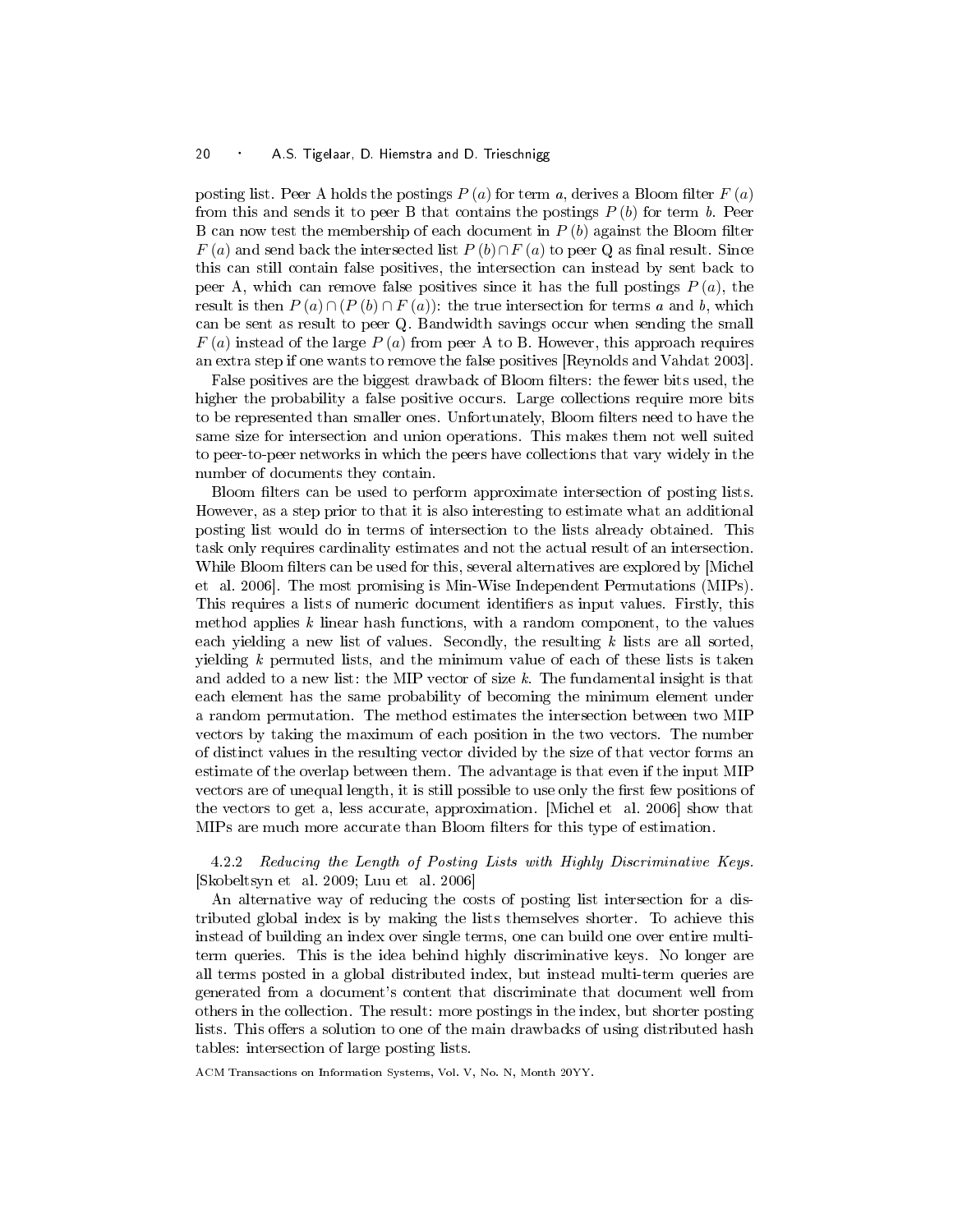4.2.3 Limiting the Number of Results to Process with Top k Approaches. Processing only a subset of items during the search process can yield performance benefits: less data processing and lower latency. Various algorithms, discussed below, can be used to retrieve the top items for a particular query without having to calculate the scores for all the items. Retrieving top items makes sense as it has been shown that users of web search engines prefer quality over quantity with respect to search results: more precision and less recall [Oulasvirta et al. 2009]. Top k approaches have been applied to various architectures and at various stages in peer-to-peer information retrieval:

## $\text{Top } k$  results requesting [Cuenca-Acuna et al. 2003]

A simple way to optimise the system is to only request the top results. Approaches that use local indices always apply a variable form of limited result requesting implicitly by bounding the number of hops made when flooding or by performing a random walk that terminates. However, that number can also be explicitly set to a constant by the requester as is done for the globally replicated index used by [Cuenca-Acuna et al. 2003]. They first obtain a list of  $k$  search results and keep contacting nodes as long as the chance of them contributing to this top  $k$  remains high. The top results stabilise after a few rounds.

Top k query processing [Suel et al. 2003; Balke et al. 2005; Michel et al. 2005a; Zhang and Suel 2005]

This approach has its roots in the database community, particularly in the work of [Fagin et al. 2001]. Several variations exist, all with the same basic idea: we can determine the top  $k$  documents given several input lists without having to examine these lists completely and while not adversely affecting performance. This is often used in cases where a distributed global index is used and posting lists have to be intersected. The threshold algorithm is the most popular [Michel et al. 2005a; Suel et al. 2003]. This algorithm maintains two data structures: a queue with peers to contact for obtaining search results and a list with the current top  $k$  results. Peers in the queue are processed one by one, each returning a limited set of k search results of the form (document, score) sorted by score in descending order. For a distributed global index these are the top items in the posting list for a particular term. The algorithm tracks two scores for each unique document: worst and best. The worst score is the sum of the scores for a document d found in all result lists in which d appeared. The best score is the worst score plus the lowest score (of some other document) encountered in the result lists in which d did not appear. Since all the result lists are truncated, this last score forms an upper bound of the best possible score that would be achievable for document d. The current top  $k$  is formed by the highest scoring documents seen so far based on their worst score. If the best score of a document is lower than the threshold, which is the worst score of the document at position  $k$ in the current top  $k$  results, it need not be considered for the top  $k$ . The algorithm thus bases the final intersection on only the top  $k$  results from each peer, which provably yields performance equivalent to `sequentially' intersecting the entire lists. This thus saves both bandwidth and computational costs without negatively affecting result quality. A drawback is that looking up document scores requires random access to the result lists [Suel et al. 2003]. [Zhang and Suel 2005] later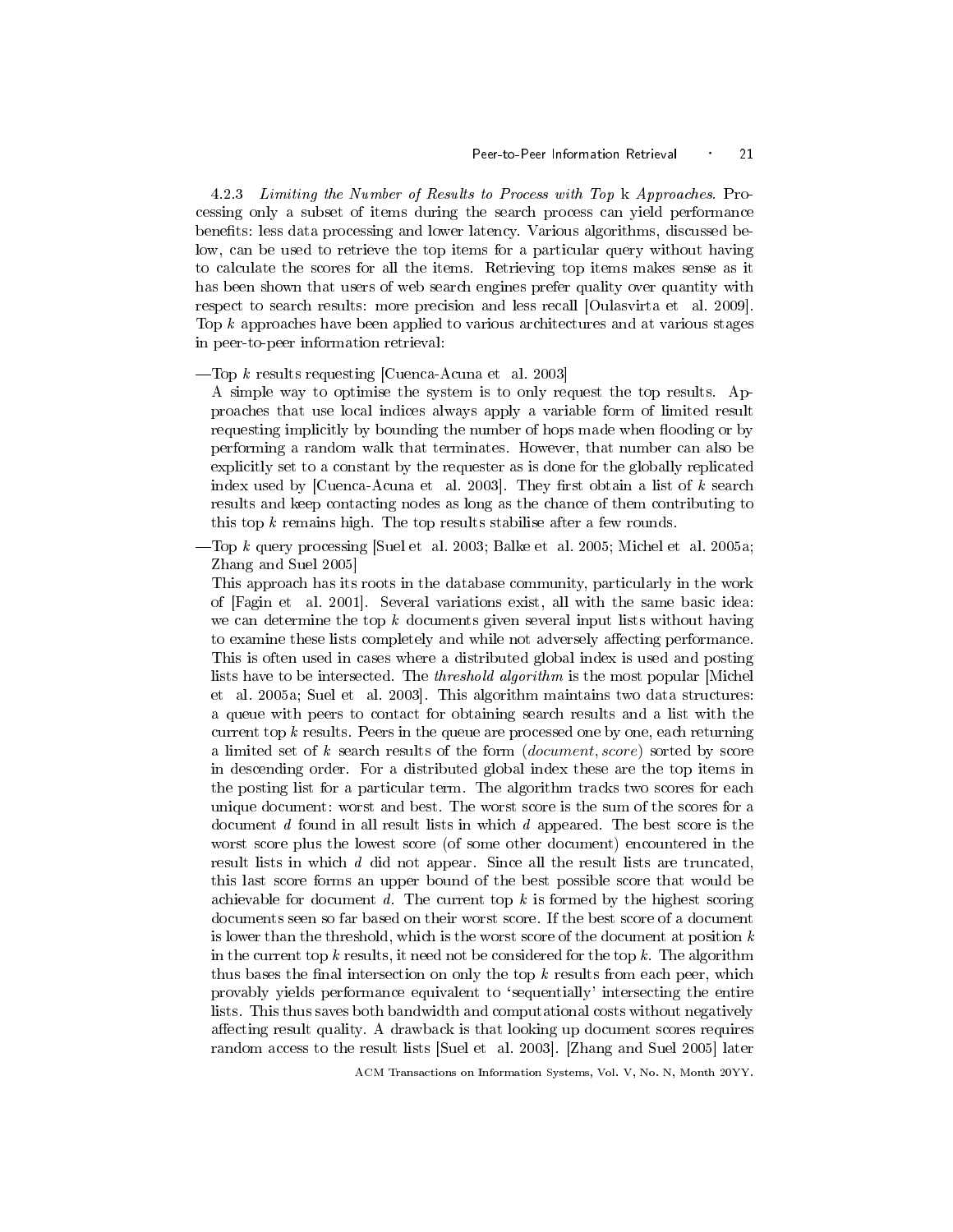investigate the combination of top  $k$  query processing with several optimisation techniques. They draw the important conclusion that different optimisations may be appropriate for queries of different lengths. [Balke et al. 2005] show that top  $k$  query processing can also be effective in peer-to-peer networks with aggregated local indices.

 $\overline{-}$ Top k result storing [Tang et al. 2002; Tang and Dwarkadas 2004; Skobeltsyn and Aberer 2006; Skobeltsyn et al. 2007; Skobeltsyn et al. 2009] One step further is only *storing* the top  $k$  results for a query, or term, in the index. [Skobeltsyn and Aberer 2006] take this approach as a means to further reduce traffic consumption. Related to this is the approach of [Tang and Dwarkadas 2004] that store postings only for the top terms in a document. They state that while indexing only these top terms might degrade the quality of search results, it likely does not matter since such documents would not rank high for queries for the other non-top terms they contain anyway.

4.2.4 Reducing the number of Peers involved in Index Look-ups by Global Index Replication. [Cuenca-Acuna et al. 2003; Galanis et al. 2003]

Look-ups to map queries to peers are expensive when they involve contacting other peers regardless of the architecture used. What if a peer can do all look-ups locally? The authors of the PlanetP system explore this novel approach. They essentially replicate a full global index at each peer: a list of all peers, their IP addresses, current network status and their Bloom filters for terms. This information is spread through the network using gossip. If something changes at a peer it gossips the change randomly to each of its neighbours until enough neighbouring peers indicate that they already know about the rumour. Each peer that receives rumors also spreads it in the same way. There is the possibility that a peer misses out on a gossip, to cope with this the authors periodically let peers exchange their full directory and they also piggyback information about past rumors on top of new ones. Whilst this is an interesting way to propagate indexing information, it is unfortunately also slow: it takes in the order of hundreds of seconds for a network of several thousand peers to replicate the full index information at each peer. This approach has not seen widespread adoption and is perhaps best suited to networks with a small number of peers due to scalability issues [Zeinalipour-Yazti et al. 2004].

Although we prefer to label this approach as a global index, it can also be viewed as a very extreme form of aggregation where each peer holds aggregate data on every other peer in the network. Note that this approach differs from a single-hop distributed hash-table, since it uses no hashing and no distributed keyspace. Hence, the topology of the network is not determined by a keyspace.

4.2.5 Reducing Processing Load by Search Result Caching. [Reynolds and Vahdat 2003; Skobeltsyn and Aberer 2006; Skobeltsyn et al. 2007; Zimmer et al. 2008; Skobeltsyn et al. 2009; Tigelaar and Hiemstra 2011; Tigelaar et al. 2011]

It makes little sense to reconstruct the search result set for the same query over and over again if it does not really change. Performance can be increased significantly by caching search results. [Skobeltsyn and Aberer 2006] use a distributed hash table to keep track of peers that have cached relevant search results for specific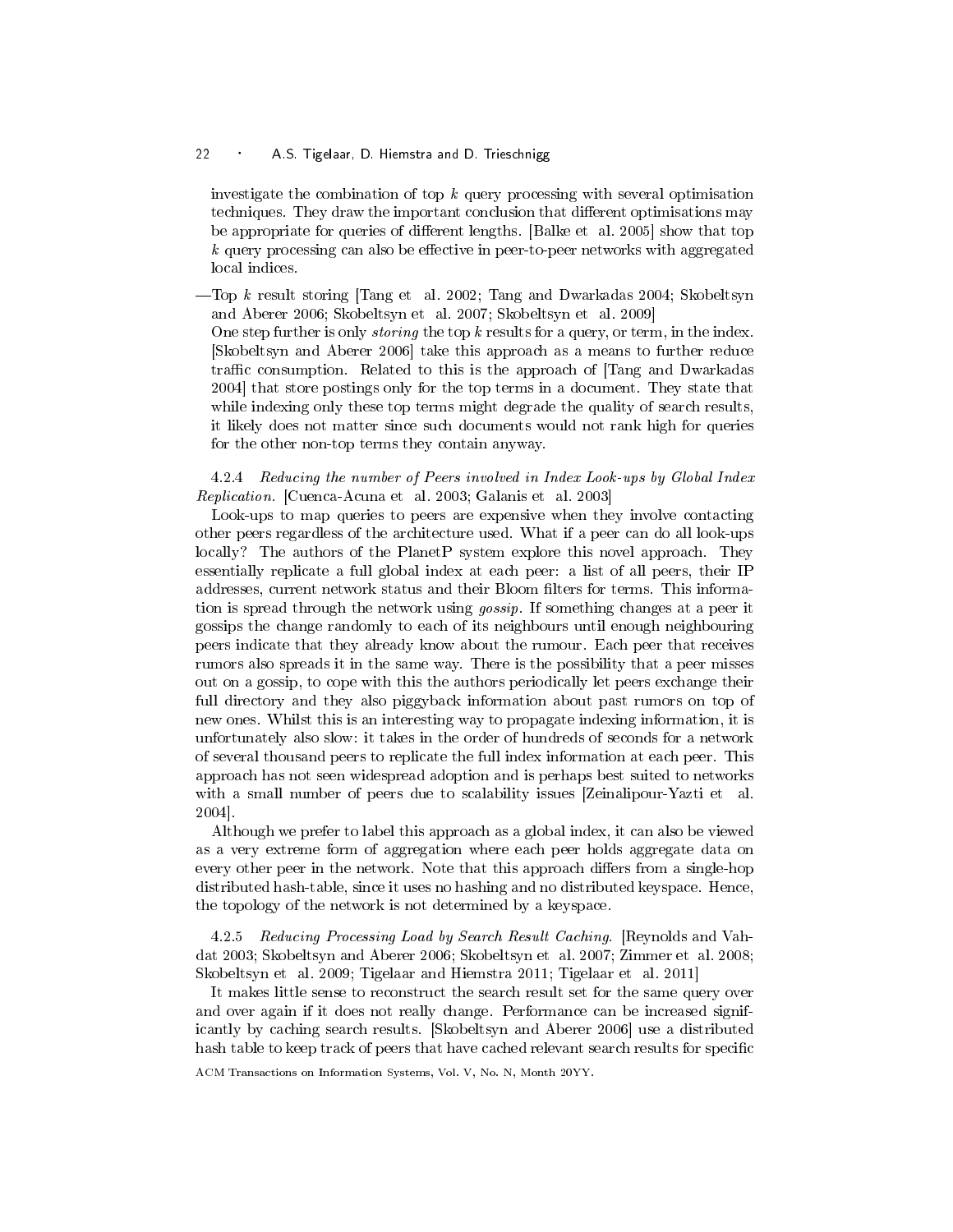terms. Initially this table is empty, and each (multi-term) query is first broadcast through the entire peer-to-peer network, using a shower broadcast with costs  $O(n)$ for a network of n peers. After this step the peer that obtained the search results registers itself as caching in the distributed hash table for each term in the query. This allows for query subsumption: returning search results for subsets of the query terms in the absence of a full match. The authors base the content of the index on the queries posed within the network, an approach they term *query-driven indexing*. This significantly reduces network traffic for popular queries while maintaining a global result cache that adapts in real-time to submitted queries.

4.2.6 Reducing the Number of Peers Involved in Query Processing by Clustering. [Bawa et al. 2003; Sripanidkulchai et al. 2003; Crespo and Garcia-Molina 2004; Klampanos and Jose 2004; Akavipat et al. 2006; Klampanos and Jose 2007; Lu and Callan 2007; Lele et al. 2009; Tirado et al. 2010]

When using local indices, keeping peers with similar content close to each other can make query processing more efficient. Instead of sending a query to all peers it can be sent to a cluster of peers that covers the query's topic. This reduces the total number of peers that need to be contacted for a particular query. Unfortunately, content-based clustering does not occur naturally in peer-to-peer networks [Suel et al. 2003]. Hence, [Bawa et al. 2003] organise a peer-to-peer networks by using topic segmentation. They arrange the peers in the network in such a way that only a small subset of peers, that contain matching relevant documents, need to be consulted for a given query. Clustering peers is performed based on either document vectors or full collection vectors. They then use a two-step process to route queries based on the topic they match. They first find the cluster of peers responsible for a specific topic and forward the query there. After this the query is flooded within the topical cluster to obtain matches. They conclude that their architecture provides good performance, both in terms of retrieval quality and in terms of latency and bandwidth. Unfortunately, their system requires a central directory for initially finding a good topic cluster for query routing. [Akavipat et al. 2006] show how to do clustering without such a central directory.

[Klampanos and Jose 2007] evaluate cluster-based architectures for large-scale peer-to-peer information retrieval focusing on single-pass clustering with both a variable and fixed number of clusters. They find that the predominantly small size of web documents makes them hard to relate to other documents thereby leading to poor clustering. Clustering mechanisms fail to discover the structure of the underlying document distribution leading to the situation where not enough relevant sources can be contacted to route a query to. This is due to the loss of information inherent in the creation of cluster centroids. They propose two solutions. Firstly, replicating documents part of popular clusters on multiple peers, leading to a significant improvement in effectiveness. Although this does not solve the problem for unpopular topics, it could work sufficiently well for most users. Secondly, by assuming a relevance feedback mechanism exists and using this to alter the centroids of the global topic clusters. The weight of each term in a cluster is then determined by the relevance of that cluster to the query based on the feedback. They show the usefulness of both replication and relevance feedback which lead to better query routing and higher precision, further emphasizing relevance-feedback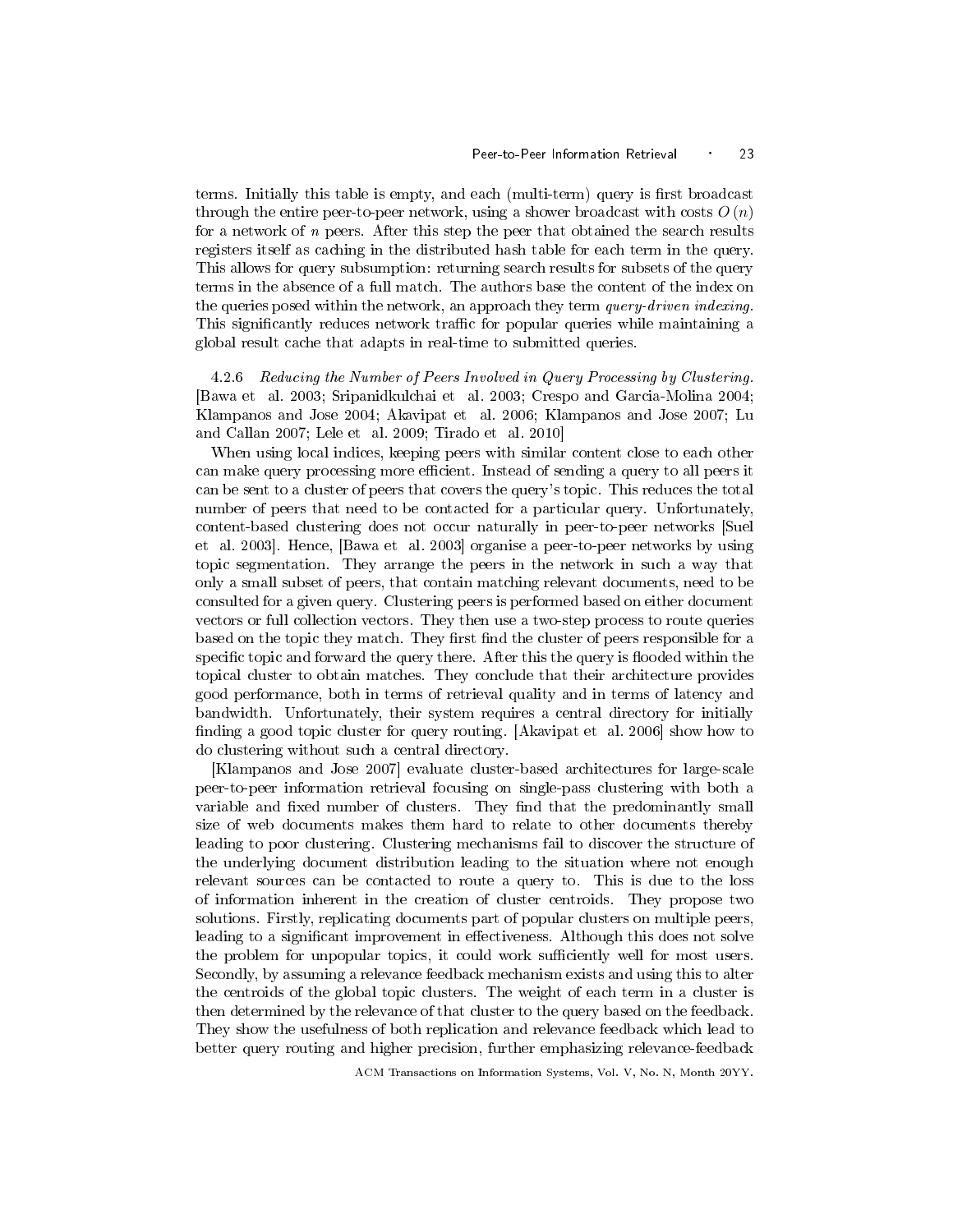as a promising and natural evolution of current peer-to-peer information retrieval technologies.

Interest-based clustering works either by shortening the path lengths between peers with similar interest, meaning: peers which pose similar queries, or by bringing peers with a particular interest closer to peers with matching content. Although not exactly the same, both aim to reduce the number of hops needed for obtaining relevant content. In the first case by leveraging cached information present at peers with similar interests: caches at other consuming peers, while the second case brings one closer to the origin of information: providing peers that contain original content [Sripanidkulchai et al. 2003; Akavipat et al. 2006].

The two clustering approaches, by content and by interest, can also be combined.

# 4.2.7 Reducing Latency and Improving Recall using Random Walks. [Lv et al. 2002; Yang et al. 2006]

Peer-to-peer systems with local indices are conventionally searched with query flooding. That approach is theoretically exhaustive, but because of tractability it is applied in a non-exhaustive way by bounding the number of hops. [Lv et al. 2002] propose an alternative to this by using random walks. Instead of searching in a breadth first manner: forwarding the queries to all neighbours, we search depth first: by forwarding the query only to one neighbour. Such a walk originates from the querying peer, and randomly steps forward through the network. Peers that have relevant results send these back directly to the originating peer. Peers participating in the walk ocassionally check the satisfication the originating peer has with respect to the the number of results obtained so far and terminate the walk based on this. [Yang et al. 2006] find that this approach is slow, but multiple walks can be started in parallel to decrease the latency. Similar to random walks [Kalogeraki et al. 2002] propose to forward query messages to a randomly selected fraction of neighbouring peers. However, this still increases messaging costs exponentially when increasing the fraction whereas for random walkers this remains linear.

4.2.8 Reducing Latency and Improving Recall using Directed Walks. [Adamic et al. 2001; Joseph 2002; Kalogeraki et al. 2002; Yang and Garcia-Molina 2002; Tsoumakos and Roussopoulos 2003; Zhong et al. 2003; Zeinalipour-Yazti et al. 2004; Li et al. 2009; Song et al. 2010]

[Adamic et al. 2001] routes query messages via high-degree nodes: those with high connectivity, and shows that this both decreases search time and increases the network penetration. [Yang and Garcia-Molina 2002] forward query messages to peers that previously returned the most query results. In a similar vein [Tsoumakos and Roussopoulos 2003] introduce adaptive probabilistic search where each peers maintains a probabilistic routing table for each query that either originated from it or traveled through it. The initial peer that submits a query broadcasts it to all its neighbours, but from there on the query message is forwarded only to the neighbour that has the highest probability of obtaining results based on past feedback. [Zeinalipour-Yazti et al. 2004] build upon this and proposes a mechanism where peers actively build profiles of neighbouring peers based on the most recent queries they responded to, similar to [Joseph 2002]. A peer scores incoming queries against the profiles of its neighbours ranking them both qualitively, based on their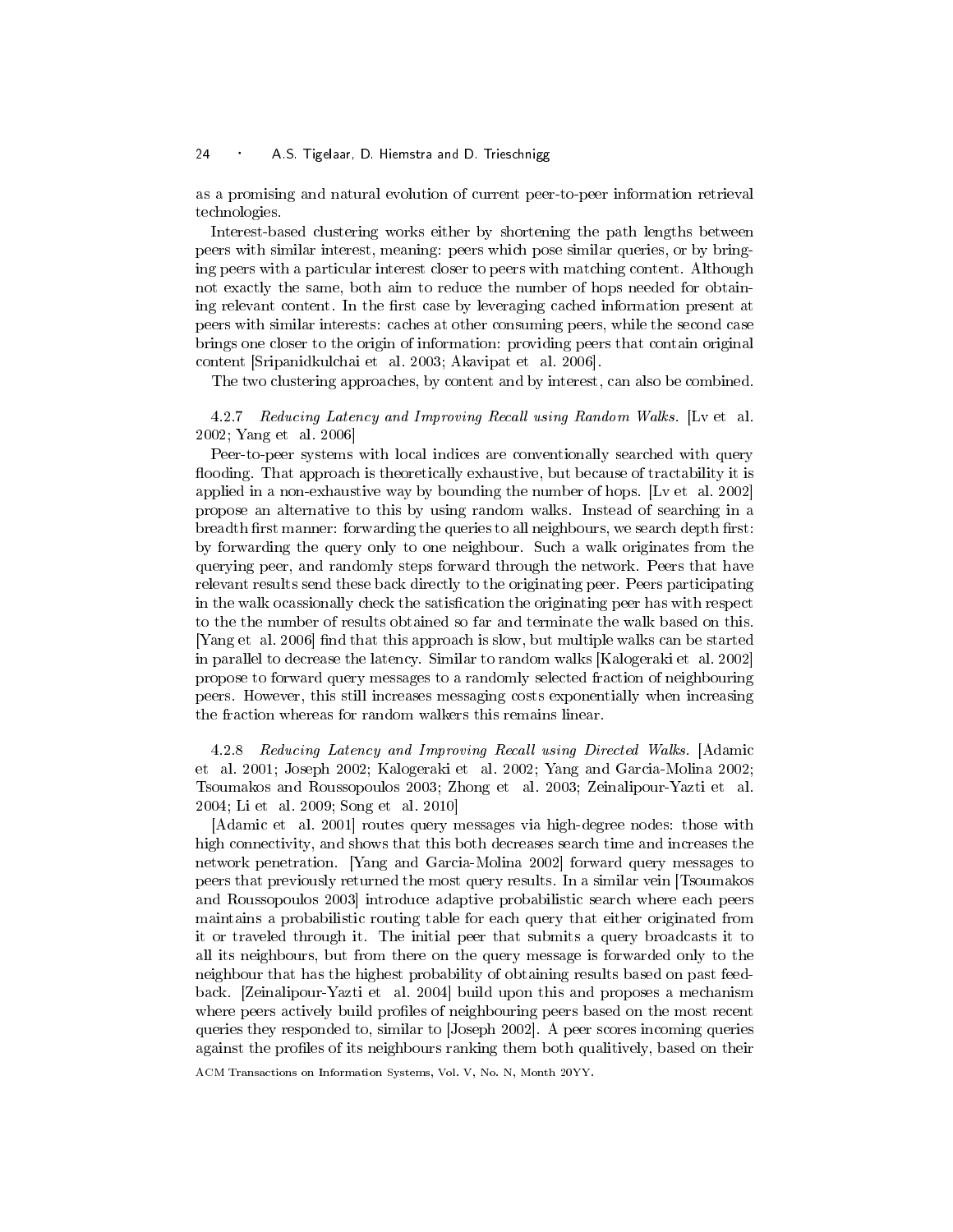| Name              | References                                                       |  |
|-------------------|------------------------------------------------------------------|--|
| DCT / ALVIS       | [Luu et al. 2006; Skobeltsyn and Aberer 2006]                    |  |
|                   | [Skobeltsyn et  al. 2007; Skobeltsyn et  al. 2009]               |  |
| DHI / SPINA       | [Di Buccio et al. 2009]                                          |  |
| DTF               | [Fuhr 1999; Nottelmann and Fuhr 2007]                            |  |
| pSearch / eSearch | Tang et al. 2002; Tang and Dwarkadas 2004                        |  |
| MINERVA           | [Bender et al. 2005b; Chernov et al. 2005; Bender et al. 2006]   |  |
|                   | Michel et al. 2006; Bender et al. 2007]                          |  |
|                   | [Zimmer et _al. 2008]                                            |  |
| NeuroGrid         | [Joseph 2002]                                                    |  |
| ODISSEA           | [Suel et al. 2003; Zhang and Suel 2005]                          |  |
| PHIRST            | [Rosenfeld et al. 2009]                                          |  |
| Planet P          | [Cuenca-Acuna et al. 2003]                                       |  |
| <b>SETS</b>       | Bawa et al. 2003]                                                |  |
| Sixearch          | [Akavipat et  al. 2006; Menczer et  al. 2008; Lele et  al. 2009] |  |

Table IV: Selection of literature regarding several peer-to-peer information retrieval systems.

cosine similarity, and quantitatively: the number of previously returned results. This outperforms basic flooding, random forwarding [Kalogeraki et al. 2002], and pure quantitative directed routing [Yang and Garcia-Molina 2002].

[Zhong et al. 2003] consider an economic approach to query routing in mobile networks using a simple, cheat-proof, credit based system which relies on a central credit authority that charges peers for sending messages. Credit can be obtained with real money or by forwarding messages for other peers. [Li et al. 2009] take this work as inspiration and apply it to peer-to-peer networks with local indices. When a peer issues a query it offers a reward for the results. Specifically, neighbouring peers are promised this premium as payment when relevant search results are returned via them. Peers may choose to which other peers they forward a query and do so in return for a part of the premium offered to them. Finally, when the query routing process discovers a peer that has relevant search results, it passes these back along the path to the peer that initiated the query. Along the way each peer is given the promised reward. This reward currency can be used to issue new queries by each peer and thus encourages participation in routing. The authors show that their approach better utilizes the peer-to-peer network's capacity than both query flooding and random walks.

# 5. EXISTING SYSTEMS

Many peer-to-peer information retrieval systems have been developed for various applications. These systems often borrow elements from file sharing networks and federated information retrieval with various levels of success. Most research systems focus on either the domain of computing grids, digital libraries or the web.

Table IV lists references to some of the literature that describes several major research systems developed. Figure 3 shows a classification breakdown of each of these peer-to-peer information retrieval systems plus all other research systems discussed.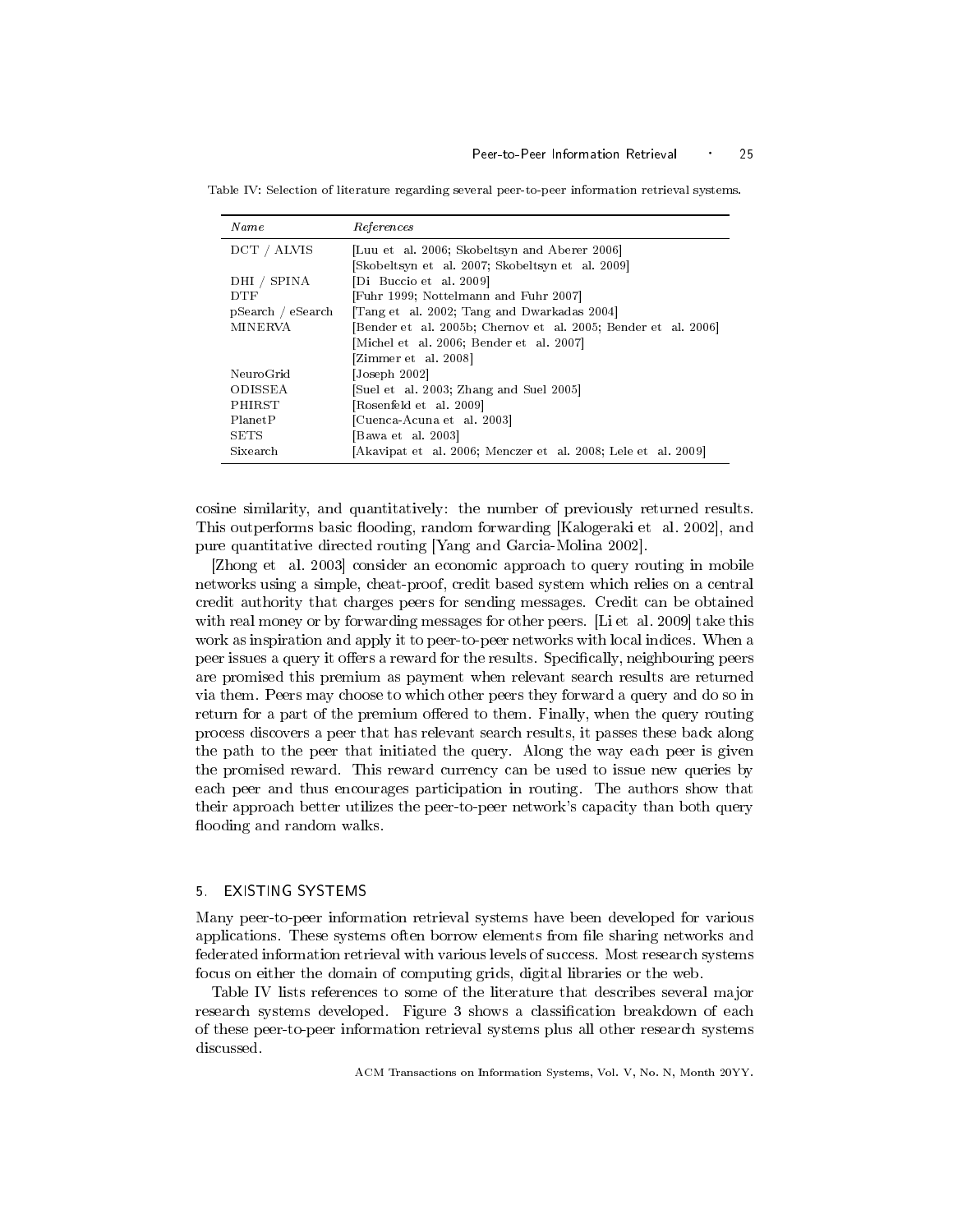

Fig. 3: Classification of peer-to-peer information retrieval research systems. See Section 2.5 and Section 4.2 for an explanation of the rectangular distinctions. Clustering in this diagram means explicit interest-based or content-based clustering and not the random clusters that can occur naturally when using aggregated local indices.

#### 5.1 Scientific Systems

Although many research systems exist, we restrict ourselves to a subset of them in this section. We discuss systems that stand out because of either their pioneering nature or by their use of an interesting mix of techniques.

 $Sizearch$ . One of the first peer-to-peer information retrieval systems was the Infrasearch project, which later became JXTASearch [Waterhouse et al. 2002; Klampanos and Jose 2004] which is also the basis for Sixearch [Akavipat et al. 2006; Lele et al. 2009]. Sixearch consists of several components: a topical crawler, a documentindexing system, a retrieval engine, JXTA for peer-to-peer network communication, and a contextual learning system. They use an XML-based architecture and assume that the query consists of a structured customisable set of fields. A book collection could for example have the fields: title, author, etcetera. This approach is not geared too well towards full-text retrieval since it is based on the structure of queries rather than that of the content shared [Klampanos and Jose 2004]. Supplier peers publish, for each query field, a set of keywords for which they believe they can provide relevant results: their resource description. Consumer peers pose structured queries which are then routed to appropriate supplier peers using hubs. The query routing bases itself on content profiles of neighbouring peers continually improved using reinforcement learning based on past interactions. Fusion of search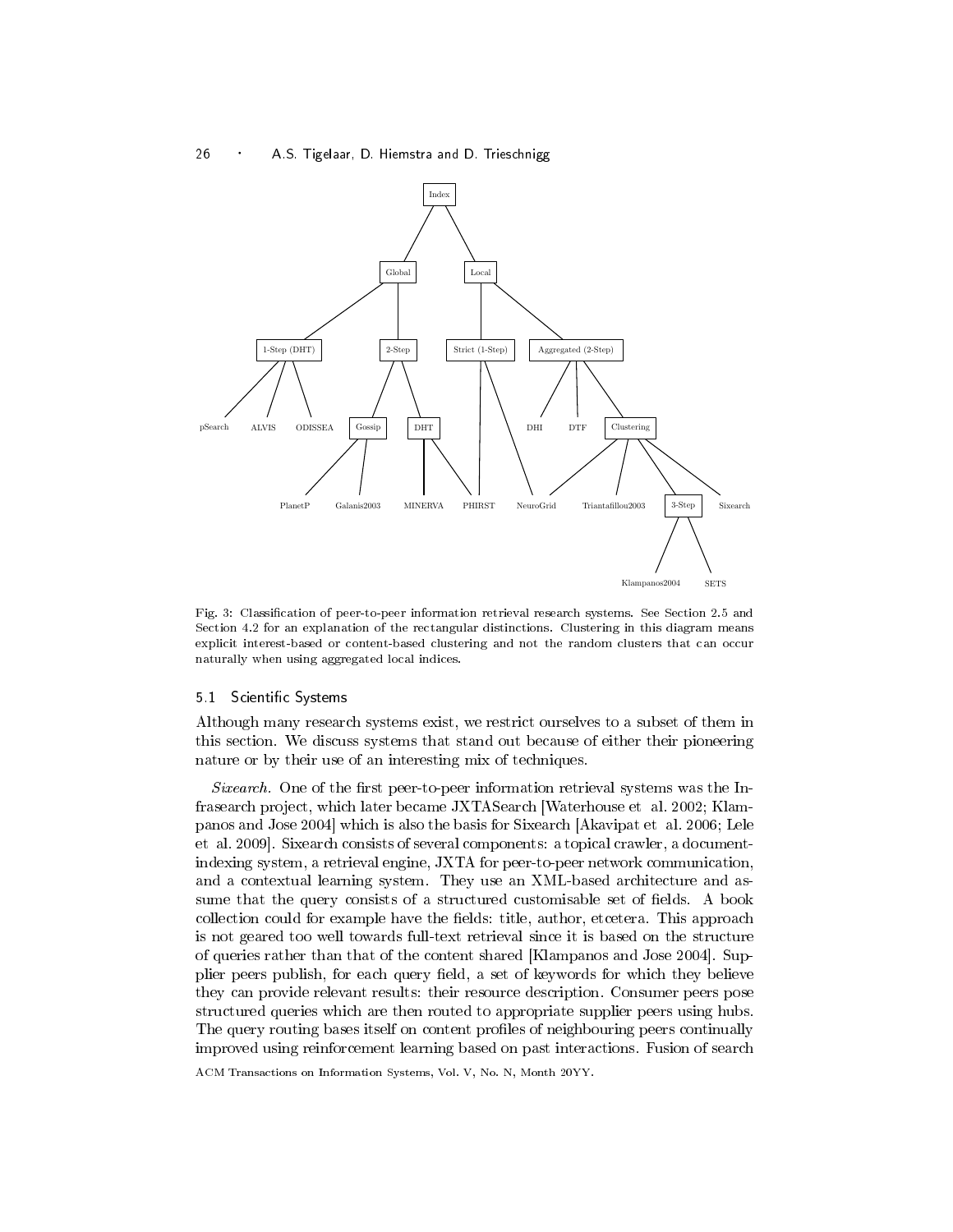results returned by multiple peers uses a simple voting algorithm. The authors want to improve their system by focusing on contextual learning and social collaboration. They intend to extend their system with a reputation system as a security component to distinguish spammers from honest peers [Menczer et al. 2008].

ODISSEA. [Suel et al. 2003] introduce the ODISSEA peer-to-peer architecture. Their system consists of two tiers. The lower tier consists of peers that maintain a distributed global index. The postings for a term are always located at a single peer. The upper tier consists of update peers that insert or update documents in the system, like a crawler or a web server, and query peers that use the lower tier to answer queries. The novelty in their approach is both in the specialisation of peers as well as in their usage of a distributed global term-document index. The specialisations make that in their system the peers responsible for storing, constructing and querying the index are in fact disjunct. This resembles the completely centralised approach commonly used by modern search engines where some machines just store documents in the index, some crawl to keep the index fresh and (external) others only query. In contrast to those systems, ODISSEA offers an open indexing and searching infrastructure in which every machine that speaks the protocol can participate as peer.

When handling multi-term queries, the posting list intersections are conducted in ascending order of term posting list size: from small to large, as this greatly reduces the amount of data that needs to be transferred. Furthermore, they apply top k query processing to minimise bandwidth usage. The authors suggest optimisation of query execution, compression, and pruning techniques as important future work. Furthermore, they state that web scale information retrieval is a much more challenging application than file sharing.

MINERVA. [Bender et al. 2005b] assume that each peer performs its own crawls and builds a local index. A peer first searches its own local index to find relevant search results. If these results are unsatisfactory, the peer can consult a global distributed index which contains for each term in the network a list of peers that have relevant documents: a two-step index. This global index also contains statistics regarding the local indices maintained by each peer. The authors show that properly estimating the overlap between search results can reduce the number of peers that need to be contacted for complete recall by more than sixty percent. However, the look-ups in a distributed hash table remain expensive. [Bender et al. 2006] propose to use correlations among individual terms in a query to reduce the number of look-ups: the peer that handles the first term in the query also, adaptively, stores what peers to contact for the remaining query terms. This significantly reduces the number of involved peers, while sustaining the same level of recall. Nevertheless, popular terms can cause severe load imbalances if a single peer bears responsibility for storing all postings for one term. [Michel et al. 2005b] propose creating one-step term-document indices in MINERVA for popular terms to reduce response times. Since posting lists are usually scanned sequentially, from the best to worst scoring document for a particular term, they use an order preserving hash function<sup>2</sup> to store the postings for a term sorted by descending score over multiple peers. The

<sup>&</sup>lt;sup>2</sup>Such a function guarantees that if  $a > b$ , then  $hash(a) > hash(b)$ .

ACM Transactions on Information Systems, Vol. V, No. N, Month 20YY.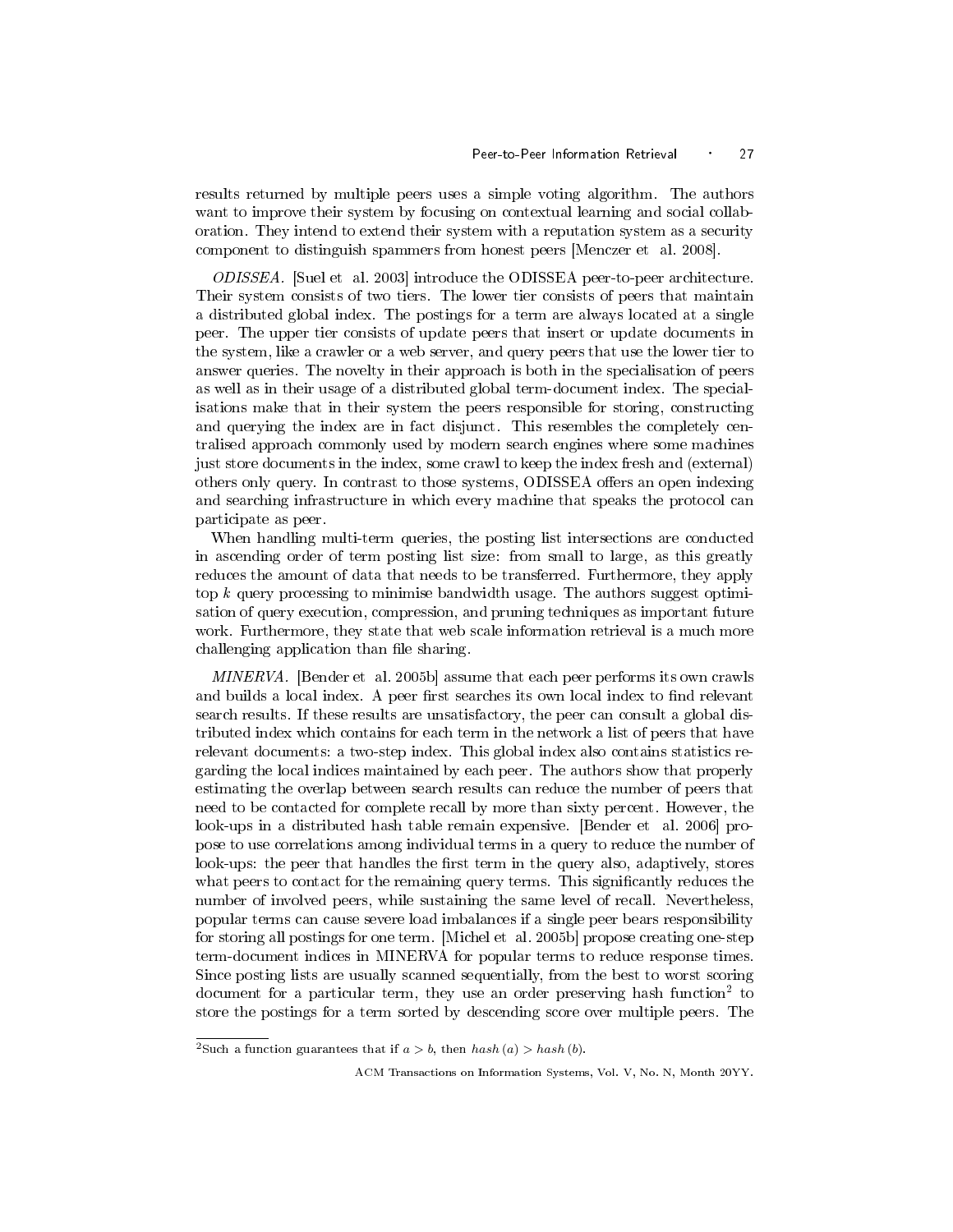authors apply top  $k$  query processing to further reduce load. This can be further optimised by applying search result caching [Zimmer et al. 2008]: storing cached search results for each complete query on peers that store the postings for one of the query terms. These results contain meta information that helps in judging whether they are still fresh enough and whom to contact for refreshed results. The authors show that cycling out the least frequently used item is the best cache management strategy for a bounded cache. They experiment with both exact caching: matching a multi-term query exactly, and approximate caching: matching term subsets of a multi-term query. They find that both approaches save valuable network resources without compromising result quality.

In later work [Bender et al. 2005a] consider the novelty of additional resulting documents in addition to the pure quality using a modified federated information retrieval collection selection algorithm. This also appears in [Michel et al. 2006] where they focus on further optimizing query routing. Furthermore, they experiment with Bloom filters and Min-Wise Independent Permutations, showing that the latter is better suited for obtaining result set size estimations.

ALVIS. [Luu et al. 2006] introduce the ALVIS Peers system. This is a distributed global index approach, with several innovations. During final result fusion each peer that generated an index entry is contacted and asked to recompute the document score based on global and local statistics, thereby generating globally comparable scores. Instead of storing postings for individual terms, the authors use highly discriminative keys. This introduces the problem of having to store many more keys than in a conventional term-peer index. To mitigate this, in later work [Skobeltsyn et al. 2007; Skobeltsyn et al. 2009] they combine their approach with query-driven indexing storing only popular keys in the index and apply top  $k$  result storing. While this has a penalty for less popular, long tail, queries, [Shokouhi et al. 2007] already showed that query logs can be effectively used to prune irrelevant keys from an index without much performance loss.

PHIRST. The differences between global and local indices give rise to a difficult trade-off. We have to choose between fast, but costly and inflexible, exact search or slow, but cheap and flexible, approximate search. [Rosenfeld et al. 2009] present an approach to peer-to-peer full-text search that combines global and local indices for different types of terms. They keep only the low frequency terms in a hash table, while estimating the counts for common terms via limited query flooding. Newly added documents likely contain more well known highly frequent terms and less new low frequency terms. Because of this effect they claim that their approach leads to a proportionally smaller index as the number of indexed documents and peers increases compared to a full index kept in a distributed hash table. [Loo et al. 2004; Huebsch et al. 2005] already showed that this hybrid approach improves recall and response times and incurs less bandwidth overhead for search in file sharing.

Klampanos2004. [Klampanos and Jose 2004] attempt to apply standard information retrieval approaches in a peer-to-peer environment. They combine aggregated local indices with content clustering. They assume that each peer indexes its own documents and finds content clusters in its own collection. At the network level each peer joins one or more content-aware groups based on its local clusters. The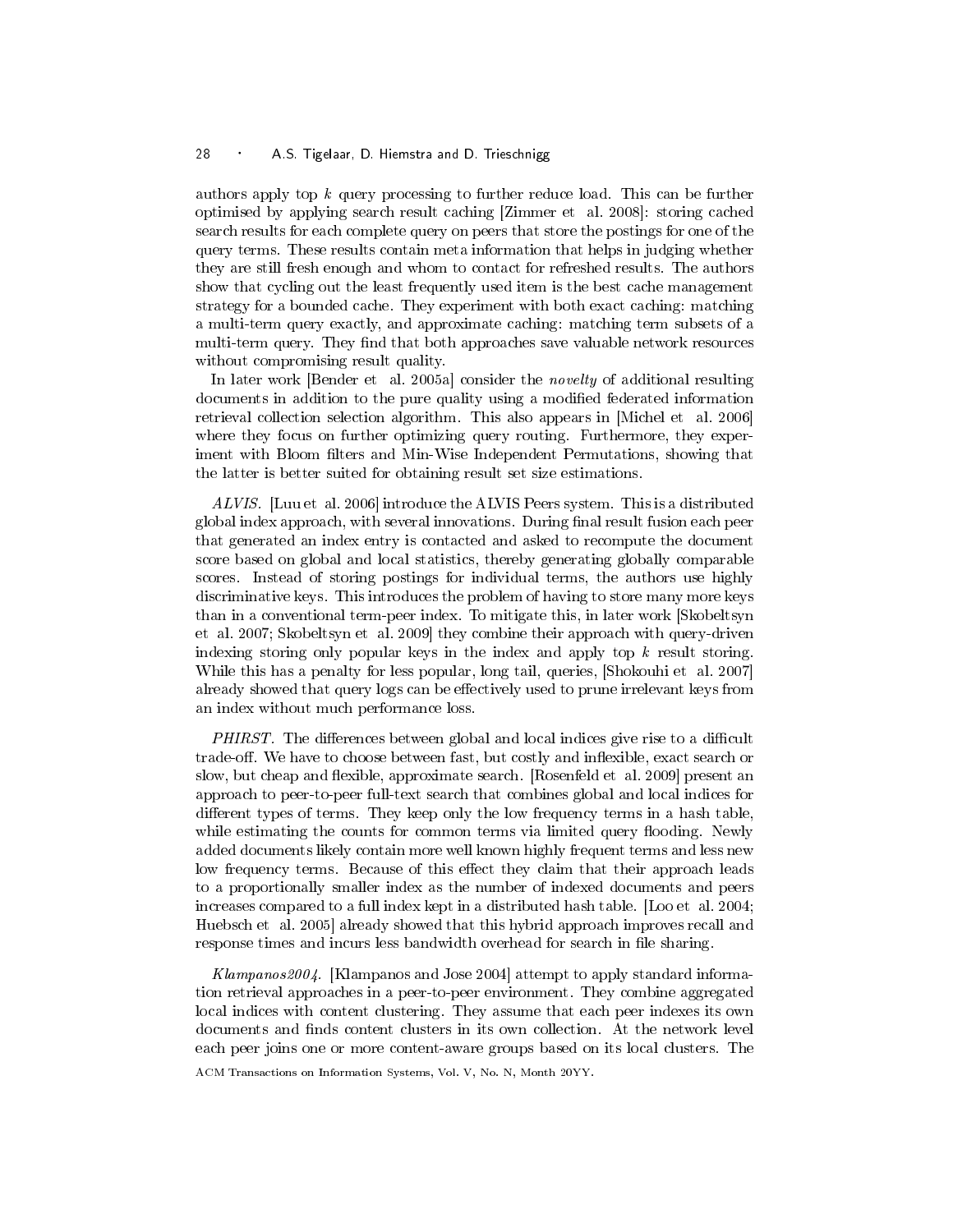content-aware groups are, potentially overlapping, clusters of peers. Each super peer stores the descriptors of each of these groups in the network and given a query can score it against them. A simplified version of Dempster-Shafer theory, a way to combine evidence from multiple sources into one common belief, is used to fuse the results given by multiple peers. This seems to perform well, while contacting a low number of peers: usually one or two, sometimes three and rarely six.

NeuroGrid. [Joseph 2002] introduces an adaptive decentralised search system called NeuroGrid which uses hybrid indexing: initially all the peers have their own local document index, but when they join the network they create a peer index of their neighbouring peers. This closely resembles aggregated local indices, but with each peer functioning as a super peer. Initially a NeuroGrid network is a simple message flooding network. The novelty in the approach is in the adaptive routing of queries. User responses to search results, the absence of positive feedback or explicit negative feedback, are recorded. When NeuroGrid has to select a subset of peers to forward a query to it tries to maximise the chance of receiving positive feedback for the returned results based on these previous experiences. In case of positive feedback the querying peer establishes a direct link to the responding peer in the overlay network. This type of clustering gradually increases connectivity and makes all peers become more knowledgeable concerning the content of their neighbours. This approach also reduces the length of the path that queries need to travel over time. The system prefers reliable peers: those that respond to queries and supply on-topic results of interest to the user. Well-connected peers are more influential on the statistical learning process.

Galanis 2003. [Galanis et al. 2003] propose organising all the data sources on the Internet in a large peer-to-peer network where queries are answered by relevant sites. They assume that each peer is essentially an XML search engine that maintains a local index. When a peer joins the network it sends other peers a summary of its data: a small set of selected tags and keywords representative for its content. A join thus generates a wave of messages, making their approach geared towards networks with very low churn. Alternatively such information can also be piggybacked when sending queries as in [Di Buccio et al. 2009]. Peers also acquire, initially from neighbouring peers, content summaries of other peers in the system and maintain their own peer index. The authors experiment with replicating summaries to every peer and to peer subsets of various sizes. Their results suggest that using replication to every peer outperforms that of using subsets, although using large subsets can approach this performance. They compare full replication aggregated indices with a strict local indices approach and show aggregation increases query throughput with  $2071\%$  and offers 72 times faster response times.

 $Triantafillou2003$ . [Triantafillou et al. 2003] focus on enforcing fair load distribution among peers. They cluster documents into semantic categories and cluster peers based on the categories of documents they offer. The authors emphasise the need to impose some logical system structure to achieve high performance in a peerto-peer information retrieval network. Peers maintain a document index, that maps document identifiers to categories, a cluster index that maps categories to cluster identifiers, and a peer index that maps cluster identifiers to peers. The terms in a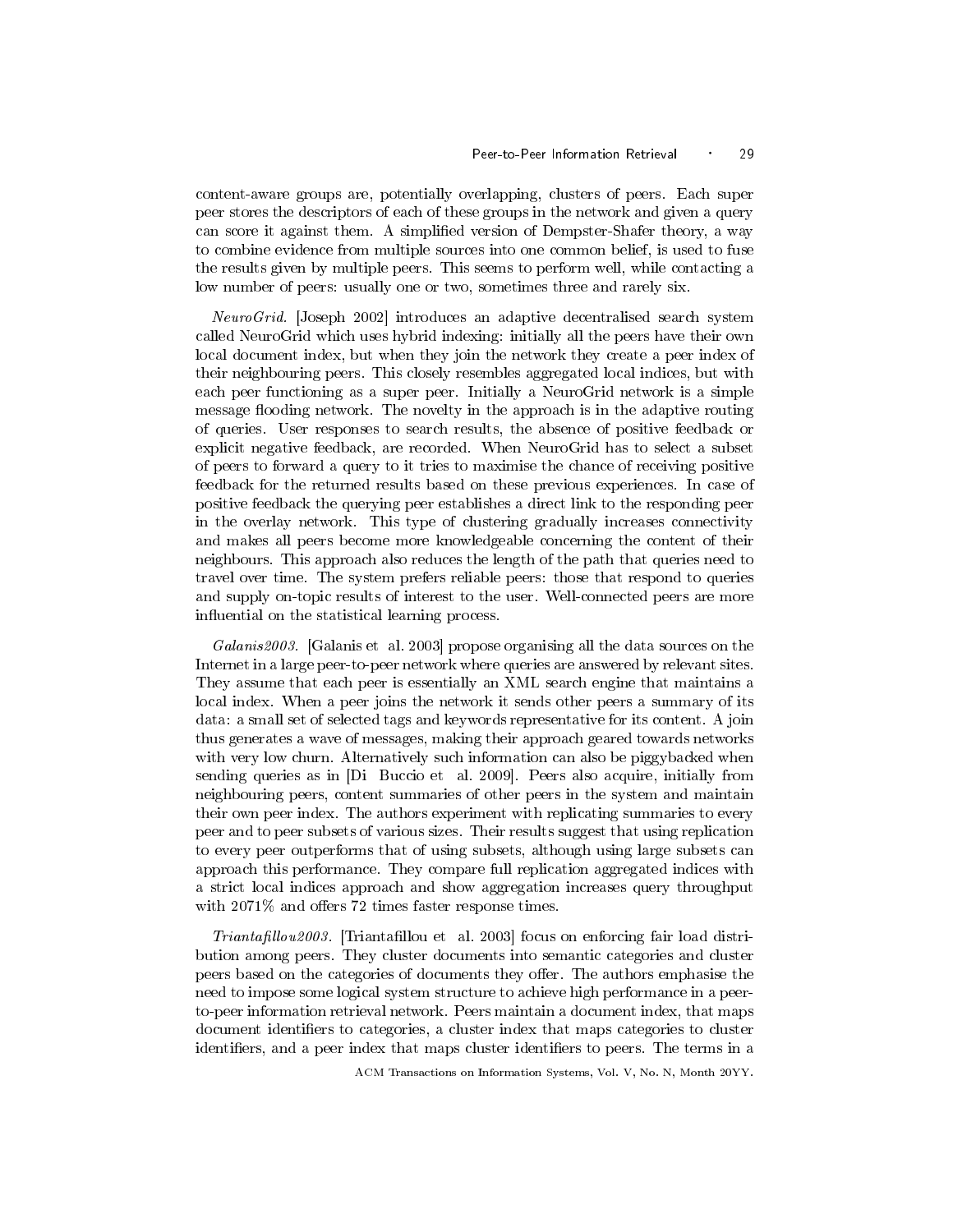query are first mapped to categories, then to clusters and finally to a random peer within the relevant clusters. This random peer tries to satisfy the query with its own local results, but if too few are available it forwards the query to neighbouring nodes in the same cluster. This repeats until there are sufficient results. Since selection is random each peer in a cluster is equally likely to be picked which achieves load balancing among peers within the same cluster. Peers are assigned to clusters based on the categories of documents they share. For load balancing among clusters the authors introduce the fairness index and a greedy algorithm to maximise this called MaxFair which also compensates for peers with different processing power, content distribution and storage capacities. The most powerful peer in each cluster is designated as leader which participates in the MaxFair algorithm. Categories may be dynamically reassigned to a different cluster to improve fairness based on the load of each cluster. They show that their approach is capable of maintaining fairness even when peers and document collections change.

#### 5.2 Non-Scientific Systems

Various developed systems exist that do not have direct scientific roots. In this section we list several of the better known systems. Although we attempt to give some details about the underlying technology used, it is often a bit harder to classify these systems as operational details are sometimes missing or not well documented.

## $Ya\,Cy.$  www.yacy.net

In YaCy each peer crawls parts of the web and builds a local index. When connected to the larger YaCy network the local index entries are injected into a distributed global index with a high-level of redundancy to ensure continuous availability. YaCy uses no centralised servers, but relies on a select set of machines that maintain seed lists for bootstrapping peers into the network. To protect user privacy it does not index deep web pages by default. However, parameters can be changed. YaCy is an open project with transparent protocols and positions itself as a counter-movement against the increasing influence of, and dependency on, proprietary search engines. As of July 2011 it consists of about 600 peers, which indexed 1.4 billion documents and serve about 130 000 queries daily.

#### Seeks. www.seeks-project.info

Aims to design and develop an open peer-to-peer network that provides social search overlay: clustering users with similar queries so they can share both query results, similar to interest-based clustering, but also their experiences with those results: making it a social network. It aims to make real-time, decentralised, web search a reality. To protect the privacy of users the queries are hashed. Seeks performs no crawling, instead relying solely on users to push content into the network. Although, it is initially populated with search results from major search engines. Seeks uses a distributed global index and seems to be in its infancy as of 2011.

## Faroo. www.faroo.com

A proprietary peer-to-peer search engine that uses a distributed global index and aims to 'democratise search'. They perform distributed crawling and ranking. Faroo encrypts queries and results for privacy protection. They claim to be the largest peer-to-peer search engine with as many as 2 million peers.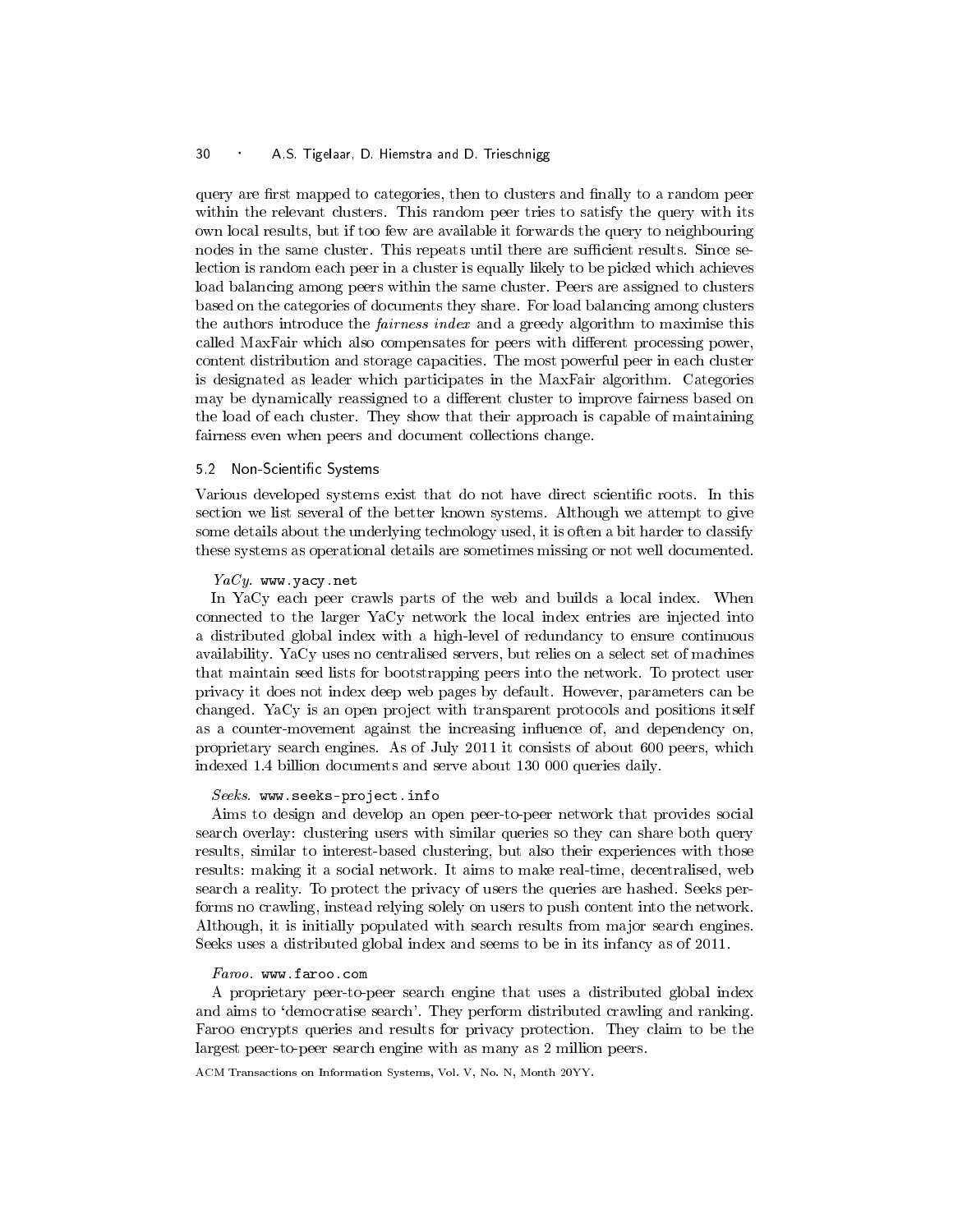## 6. THE FUTURE OF PEER-TO-PEER INFORMATION RETRIEVAL

## 6.1 Challenges

We have already seen some challenges that apply to peer-to-peer networks in general. In this section we discuss a subset of these aspects more important to peerto-peer information retrieval.

Latency. In peer-to-peer information retrieval the latency that occurs when executing searches is dominated by the number of peers involved in the routing and processing of queries. We have seen that local and global indices are suitable for different types of queries, and that there are many optimisations that can be applied to reduce the cost of storing and transmitting index information. Nevertheless, the challenge of optimally combining these techniques, and finding new ones, to keep the latency within acceptable bounds remains. The reason for this is primarily that there is no one good solution for all cases and that there is an increasing amount of information to index leading to greater latency problems. For any search system, it is important to serve search results quickly without compromising too much on the quality of the results. The technical causes of delay are irrelevant to users. After entering a query, the results should appear in at most 2 seconds. However, ideally the results are perceived as appearing instantaneously to compete with centralised solutions, which means a delay of 0.1 seconds. Anything below that is unlikely to positively impact the user experience [Nah 2004]. Most existing solutions rightly focus on reducing the number of hops and/or using parallelisation to reduce latency. Efficient query routing is a challenge specific to peer-to-peer information retrieval and directly tied to latency. More research in temporal aspects of querying could lead to more optimal tailored solutions.

Freshness. Keeping the index fresh is a challenge for every search engine. Solving this is largely the task of the web crawling component of a search engine. The index needs to be representative of the indexed websites, without incurring too much load on those sites to detect changes. Some web documents change quickly and some change rarely, and not every change that occurs is significant enough to warrant an index update [Risvik and Michelsen 2002]. In the ideal situation websites participate cooperatively in a peer-to-peer network and signal significant changes to themselves to the network. This would remove the need for crawling. However, peer-to-peer web search engines will initially have to cope with the existing situation. Having peers perform their own crawl seems a realistic approach, but introduces the same problems as with conventional web crawling. Since many updates can occur due to changing documents it is important that whatever index is used has minimal mutation overhead. Separate indexing strategies could be used for fast and slow changing web documents. A further challenge for freshness is the usage of distributed caching of postings lists or search results. These mechanisms decrease latency, but do so at the expense of freshness.

Evaluation. Even though a simulation can fix many of the free variables of a peerto-peer network, for rigorous comparison the same data needs to be used. There is a need for a common collection, a way to distribute this collection over multiple peers and a query set. There have been at least two attempts at establishing such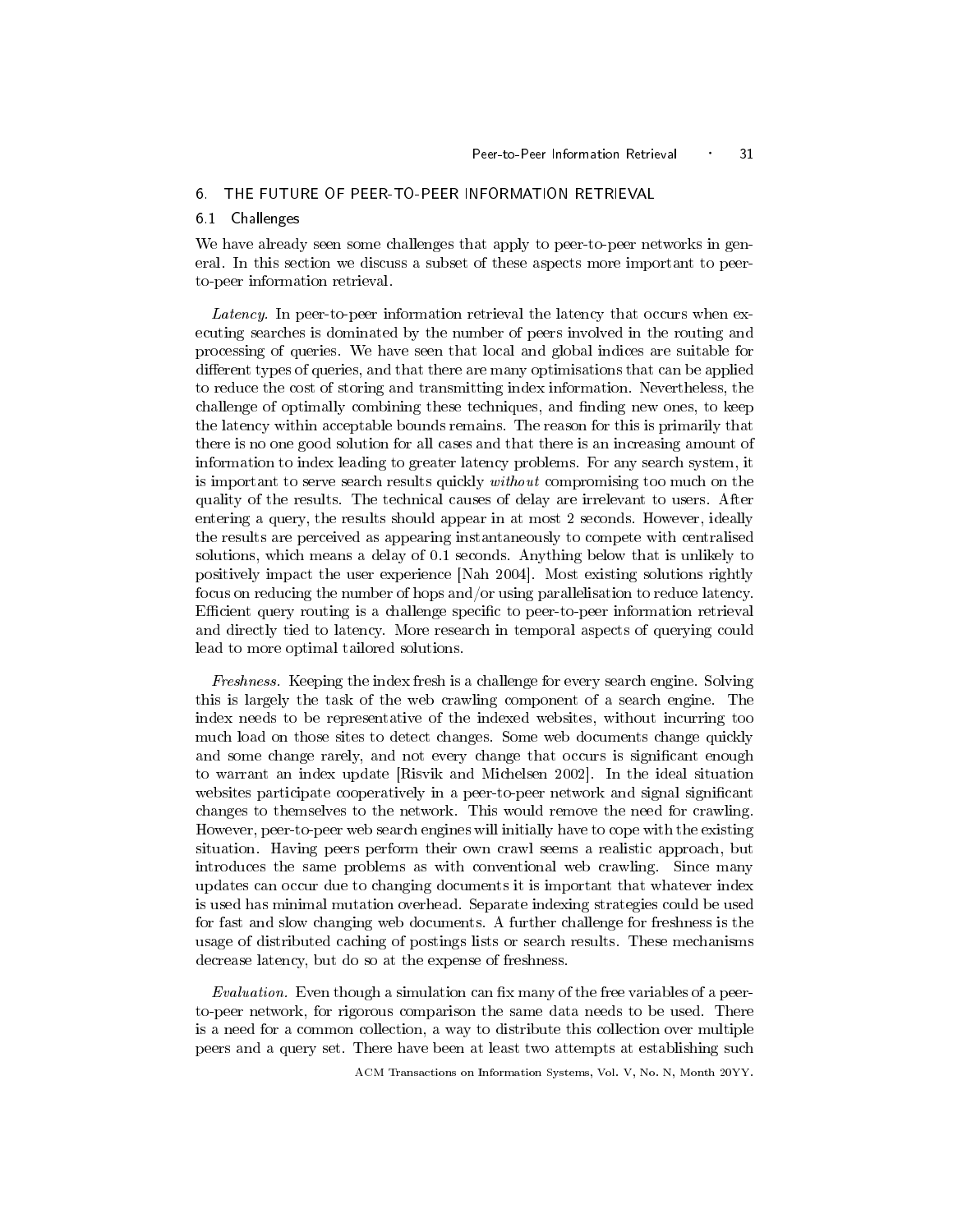a benchmark [Klampanos et al. 2005; Neumann et al. 2006], although they have not yet seen widespread adoption. [Klampanos et al. 2005] state that evaluating peer-to-peer information retrieval systems is a demanding and neglected task. They establish a number of different document test beds for evaluating these systems. They state that evaluation of these networks is particularly hard because of several reasons. Firstly, they are assumed to be very large which makes simulation more difficult. Secondly, they are subject to churn caused by normal peer on/off cycles and peers that crash or malfunction. Unfortunately, the impact of churn is not well investigated in peer-to-peer information retrieval experiments, as most assume an always-on environment [Zeinalipour-Yazti et al. 2004]. Thirdly, documents are not likely to be randomly placed at peers, instead their distribution is influenced by previous location and retrieval, and replication. Lastly, simulating user behaviour is complex. For example: realistically simulating how both collections and query frequencies change over time. This is usually circumvented by reflecting behaviour in the document distribution. However, it is difficult to reflect the application scenario to an extent where the results can be conclusive.

Different types of peer-to-peer information retrieval networks exist which have different document distributions. [Klampanos et al. 2005] present standardised distributions for three of these derived from the TREC WT10g collection using approximately 1.7 million documents. Firstly, the web domain where the distributions of documents follows a power-law. Secondly, loosely controlled grid networks with a uniform distribution of documents that impose an equal load on each peer. Thirdly, digital libraries where the distribution also follows a power law, although less extreme than for the web domain. Additionally, digital libraries are characterised by fewer peers which each share a signicantly larger amount of documents compared with peers in the other cases. Replication is simulated in all these domains by exploiting inter-domain links. The web and grid scenario's consist of approximately 11,680 peers, whereas 1,500 are used for the digital library case. [Lu 2007] also presents a test bed for digital libraries with 2500 peers.

## 6.2 Key Focus Areas

We believe there are several key areas which are important to focus on today to be able to create the peer-to-peer information retrieval systems of tomorrow. The following list is based on existing research and our own insights:

- -Combining the strengths of global and local indices and developing algorithms to easily shift appropriate content from one to the other based on term or query popularity. Existing systems do not scale well because they are solely based on either flooding the network with queries or because they require some form of global knowledge [Zeinalipour-Yazti et al. 2004].
- No architecture exists that offers the best solution for all peer-to-peer information retrieval problems, different architectures apply to different situations.
- Although good scalability properties are inherent to the peer-to-peer paradigm, systems that wish to support web-scale search need to focus on effectively distributing their load over a high number of peers: hundreds of thousands to millions [Triantallou et al. 2003]. An important reason for this is that peers are heterogeneous in terms of capacity and connectivity and are not dedicated server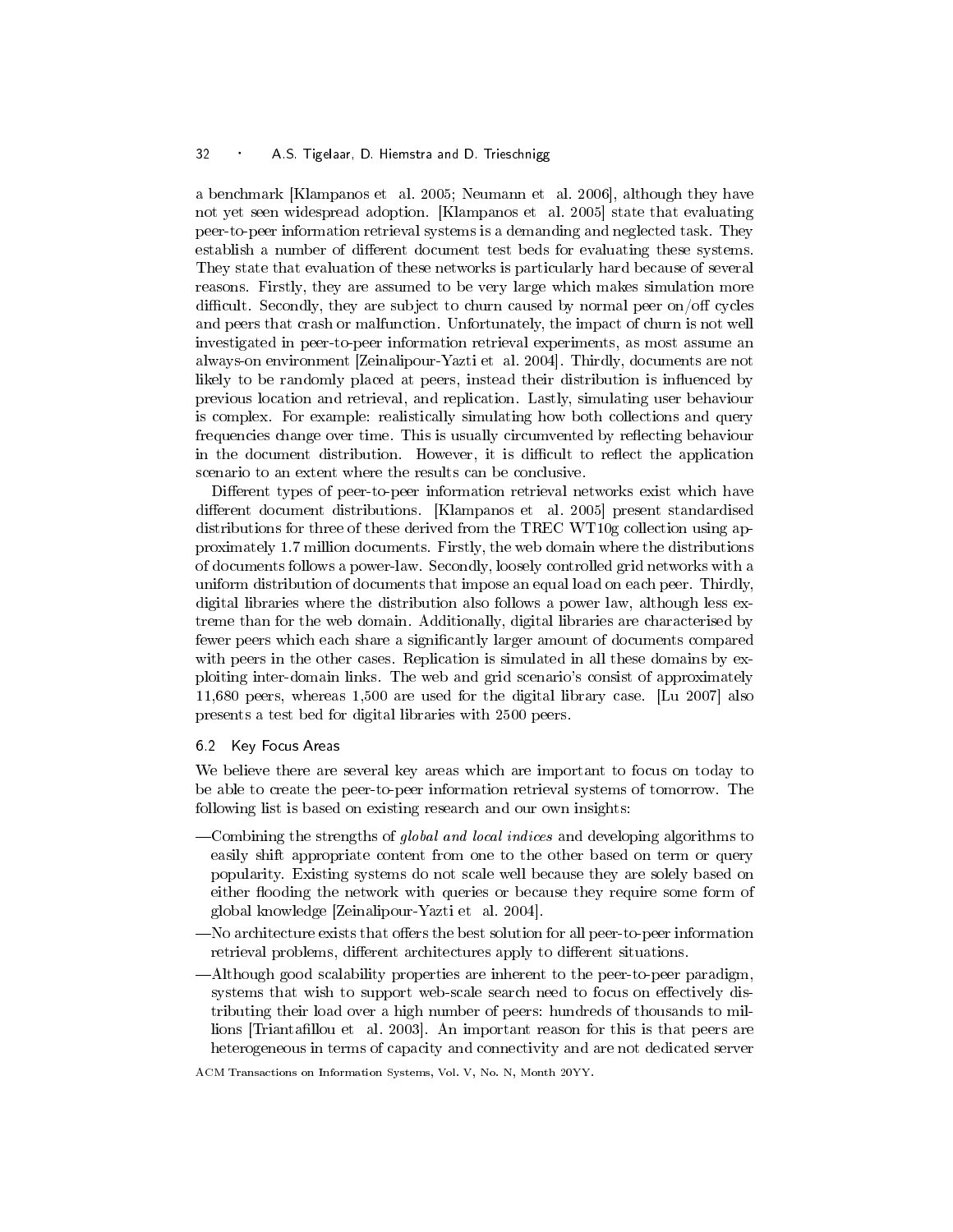machines: they have to perform many other tasks as well.

- Focusing on search results instead of documents. Which means shifting attention to networks that provide access to external documents emphasizing the search task: the core of peer-to-peer information retrieval.
- Investigating and improving the performance of *search result caches*. It is important to achieve a good balance between providing results which are sufficiently fresh, and not taxing the network for updating those results. This also should depend on the, predicted, mutation frequency of the resources pointed to.
- -Improving handling of *heterogeneity* among peers in web search. A few peers have a lot of documents to offer, whereas many peers have much smaller collections. These smaller collections are often devoted to specific topics which makes them appropriate for more specific queries.
- $\rightarrow$ Applying *clustering* at various levels as it simplifies both the construction of resource descriptions and query routing, resulting in reduced latency.
- Improving both *topology* and *query routing*, particularly for avoiding and routing around hotspots in networks. A good topology favours both effectiveness and efficiency, by making it possible for a query to reach a relevant target peer in few steps.
- Focusing on precision over recall. Achieving a hundred percent recall in peer-topeer systems would involve searching in all indices and is far too costly [Klampanos et al. 2005]. It is also unnecessary if the quality of the returned search results is high enough. Although this would require better result fusion techniques. Realise that in web search most users do not browse beyond the first page, but instead engage in query reformulation.
- Developing real-time distributed relevance-feedback mechanisms [Klampanos and Jose 2007]. Ideally, search result quality continually improves based on user feedback as is common for centralised search engines. The emerging trend of coupling this to social networks could be further explored.
- -Creating a number of large standardised *test collections* which apply to different types of peer-to-peer information retrieval networks. The work of [Klampanos et al. 2005] provides a good start, but is still somewhat conservative with respect to scale.
- -Focusing on tangible benefits of peer-to-peer networks rather than trying to appeal to users based on ethics or `coolness'. Give consumers of information proper incentive to search using such networks over other solutions. This is particularly important for peer-to-peer web search engines.
- -Realising that any web search service is a form of *adversarial information re*trieval: companies and people, suppliers of information, have an incentive to appear high up in rankings [Craswell and Hawking 2009]. Use this fact to improve the quality of service for the users.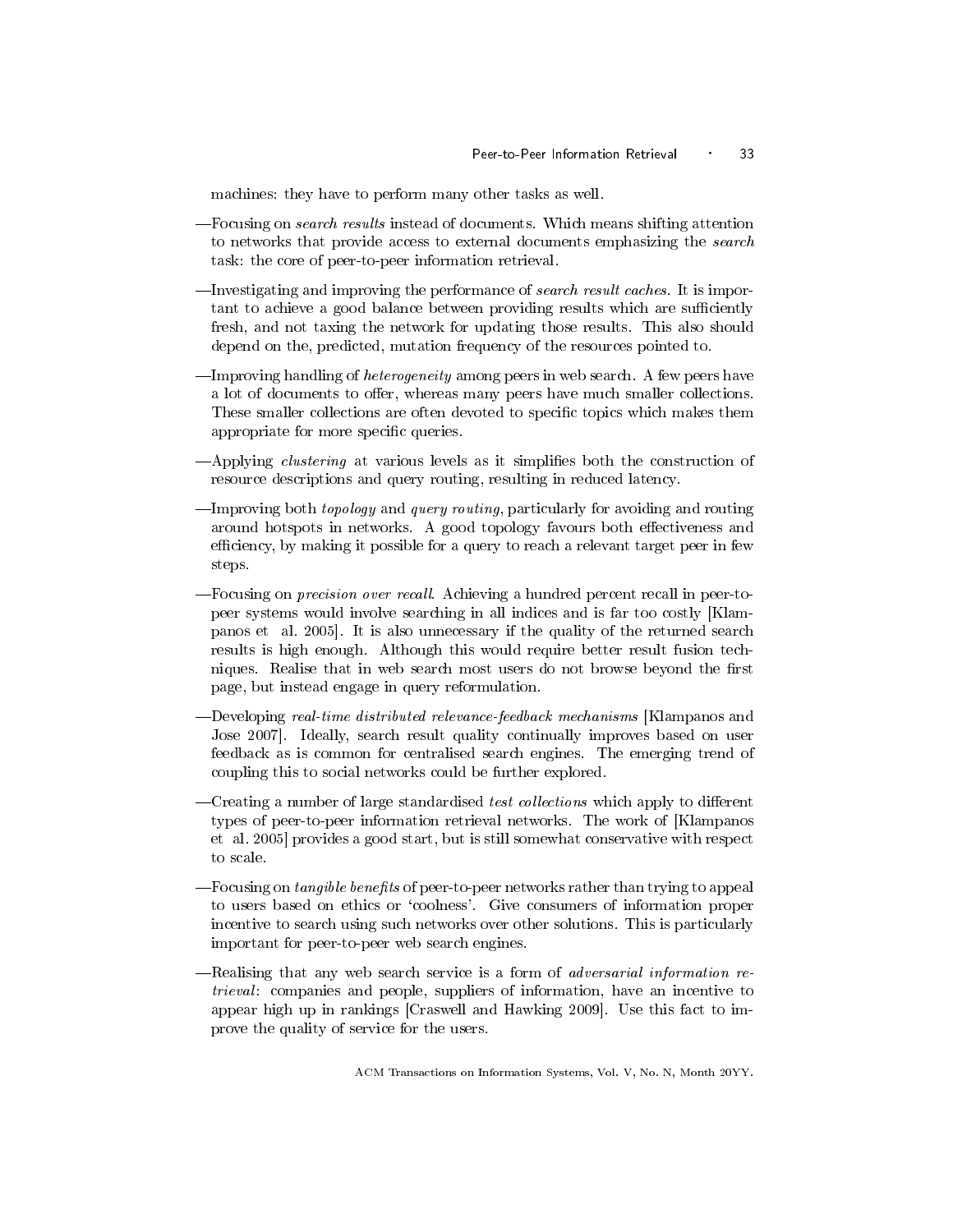## 7. CONCLUSION

In the peer-to-peer paradigm each node is equal and can both supply and consume resources. A peer-to-peer network typically consists of thousands of low-cost machines all with different processing and storage capacities as well as different link speeds. The advantages of these networks are that they have no central point of failure, are self organizing and self-scaling. In this paper we have focused on information retrieval networks used to exchange public data. We have identified a number of key challenges for peer-to-peer networks with respect to usage guarantees, behaviour of peers, and evaluation. We presented the three main tasks that every peer-to-peer system performs: searching, locating and transferring. Furthermore, we organised the main architectures around index placement: the centralised global index, the distributed global index, strict local indices and aggregated local indices. Each having different consequences for query routing and processing. We have also shown the difference between a one-step index, where keys map directly to documents, and a two-step index, where the keys map to peers and the peers themselves contain document mappings.

In peer-to-peer information retrieval the central task is searching in contrast with file sharing systems where the emphasis is on transferring. Many of the challenges in federated information retrieval significantly overlap with those in peer-to-peer information retrieval: resource description, collection selection and result merging. However, in federated information retrieval the mediator party plays an important role, and additionally exhibits a strict division between the consumers and providers of information.

In existing peer-to-peer information retrieval research we find both partition-bydocument and partition-by-keyword indexing approaches. We have shown various optimisations that can be applied to reduce bandwidth and latency and to improve the quality and quantity of the search results returned. Besides this we have given an overview and classification of existing systems. Finally, we have discussed the future of peer-to-peer information retrieval indicating specific challenges and key areas to focus on. The most important of which are: emphasising precision over recall, focusing on search results instead of documents, combining the strengths of local and global indices, applying clustering and using relevance feedback.

While peer-to-peer technology has seen widespread adoption in file sharing, it is not often used for solving information retrieval problems. This is unfortunate as it has the potential to offer a robust solution to the ethical and technical problems that plague centralised solutions and thus deserves more attention. We believe one of the primary reasons for its unpopularity in science is because the field lacks a clear definition that distinguishes it from related and overlapping fields like general peer-to-peer systems and federated information retrieval. Moreover, there was no overview of what has been done so far and what choices can be made when implementing a practical system. Both of these are important for future research and development of real-world systems. This paper provides a solid basis for this.

### ACKNOWLEDGMENTS

We gratefully acknowledge the support of the Netherlands Organisation for Scientific Research (NWO) under project DIRKA (NWO-Vidi), Number 639.022.809.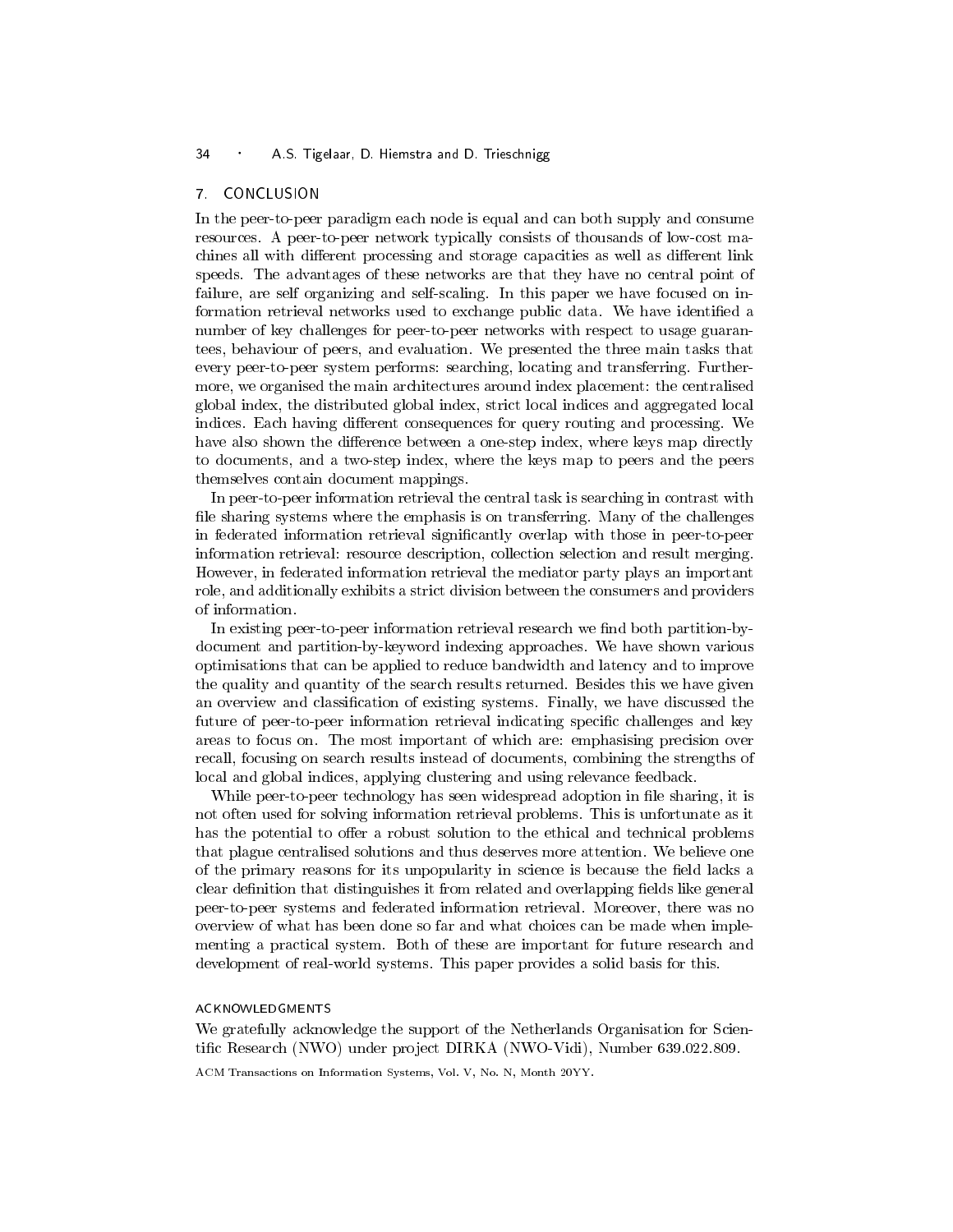#### **REFERENCES**

- Aberer, K. and Hauswirth, M. 2002. An overview on peer-to-peer information systems. In Proceedings of WDAS.
- Adamic, L. A., Lukose, R. M., Puniyani, A. R., and Huberman, B. A. 2001. Search in power-law networks. Physical Review E  $64$ , 4 (Sept.), 046135-1-046135-8.
- Akavipat, R., Wu, L.-S., Menczer, F., and Maguitman, A. G. 2006. Emerging semantic communities in peer web search. In Proceedings of P2PIR. ACM, New York, NY, USA, 1-8.
- Balke, W.-T., Nejdl, W., Siberski, W., and Thaden, U. 2005. Progressive distributed top-k retrieval in peer-to-peer networks. In Proceedings of ICDE. IEEE Computer Society, Washington, DC, USA, 174-185.
- Bawa, M., Manku, G. S., and Raghavan, P. 2003. Sets: Search enhanced by topic segmentation. In Proceedings of SIGIR. ACM, New York, NY, US, 306-313.
- Bender, M., Michel, S., Triantafillou, P., and Weikum, G. 2007. Design alternatives for large-scale web search: Alexander was great, aeneas a pioneer, and anakin has the force. In Proceedings of LSDIR2007 Workshop.
- Bender, M., Michel, S., Triantafillou, P., Weikum, G., and Zimmer, C. 2005a. Improving collection selection with overlap awareness in p2p search engines. In Proceedings of SIGIR. ACM, New York, NY, US, 67-74.
- Bender, M., Michel, S., Triantafillou, P., Weikum, G., and Zimmer, C. 2005b. Minerva: Collaborative p2p search. In Proceedings of VLDB (Demos).  $1263-1266$ .
- Bender, M., Michel, S., Triantafillou, P., Weikum, G., and Zimmer, C. 2006. P2p content search: Give the web back to the people. In Proceedings of IPTPS.
- BLOOM, B. H. 1970. Space/time trade-offs in hash coding with allowable errors. *Communications* of the  $A CM$  13, 7 (July), 422-426.
- Callan, J. 2000. Distributed Information Retrieval. Advances in Information Retrieval. Kluwer Academic Publishers, Chapter 5.
- CALLAN, J., LU, Z., AND CROFT, W. B. 1995. Searching distributed collections with inference networks. In Proceedings of SIGIR. ACM Press, 21-28.
- Chernov, S., Serdyukov, P., Bender, M., Michel, S., Weikum, G., and Zimmer, C. 2005. Database selection and result merging in p2p web search. In Proceedings of DBISP2P 2005. Springer Verlag, Heidelberg, DE, 26-37.
- Clarke, I., Sandberg, O., Wiley, B., and Hong, T. 2001. Freenet: A distributed anonymous information storage and retrieval system. In Proceedings of PET.  $46-66$ .
- COHEN, B. 2003. Incentives build robustness in bittorrent. In Proceedings of P2PEcon.
- Craswell, N. and Hawking, D. 2009. Web information retrieval. In Information Retrieval: Searching in the  $21st$  Century. Wiley, UK, 85-101.
- Crespo, A. and Garcia-Molina, H. 2004. Semantic overlay networks for p2p systems. In Proceedings of AP2PC. Springer, Heidelberg, DE, 1-13.
- Cuenca-Acuna, F. M., Martin, R. P., and Nguyen, T. D. 2003. Planetp: Using gossiping to build content addressable peer-to-peer information sharing communities. In Proceedings of HPDC.
- Daswani, N., Garcia-Molina, H., and Yang, B. 2003. Open problems in data-sharing peerto-peer systems. In Proceedings of ICDT. Springer, Heidelberg, DE,  $1-15$ .
- Di Buccio, E., Masiero, I., and Melucci, M. 2009. Improving information retrieval effectiveness in peer-to-peer networks through query piggybacking. In Proceedings of ECDL. 420–424.
- Du, A. and Callan, J. 1998. Probing a collection to discover its language model. Tech. Rep. UM-CS-1998-029, University of Massachusetts, Amherst, MA, US.
- FAGIN, R., LOTEM, A., AND NAOR, M. 2001. Optimal aggregation algorithms for middleware. In Proceedings of PODS. ACM, New York, NY, US, 102-113.
- FUHR, N. 1999. A decision-theoretic approach to database selection in networked ir.  $ACM$ Transactions on Information Systems  $17, 3$  (July),  $229-249$ .
- Galanis, L., Wang, Y., Jeffery, S., and DeWitt, D. 2003. Processing queries in a large peer-to-peer system. In Proceedings of CAiSE. Springer, Heidelberg, DE, 273-288.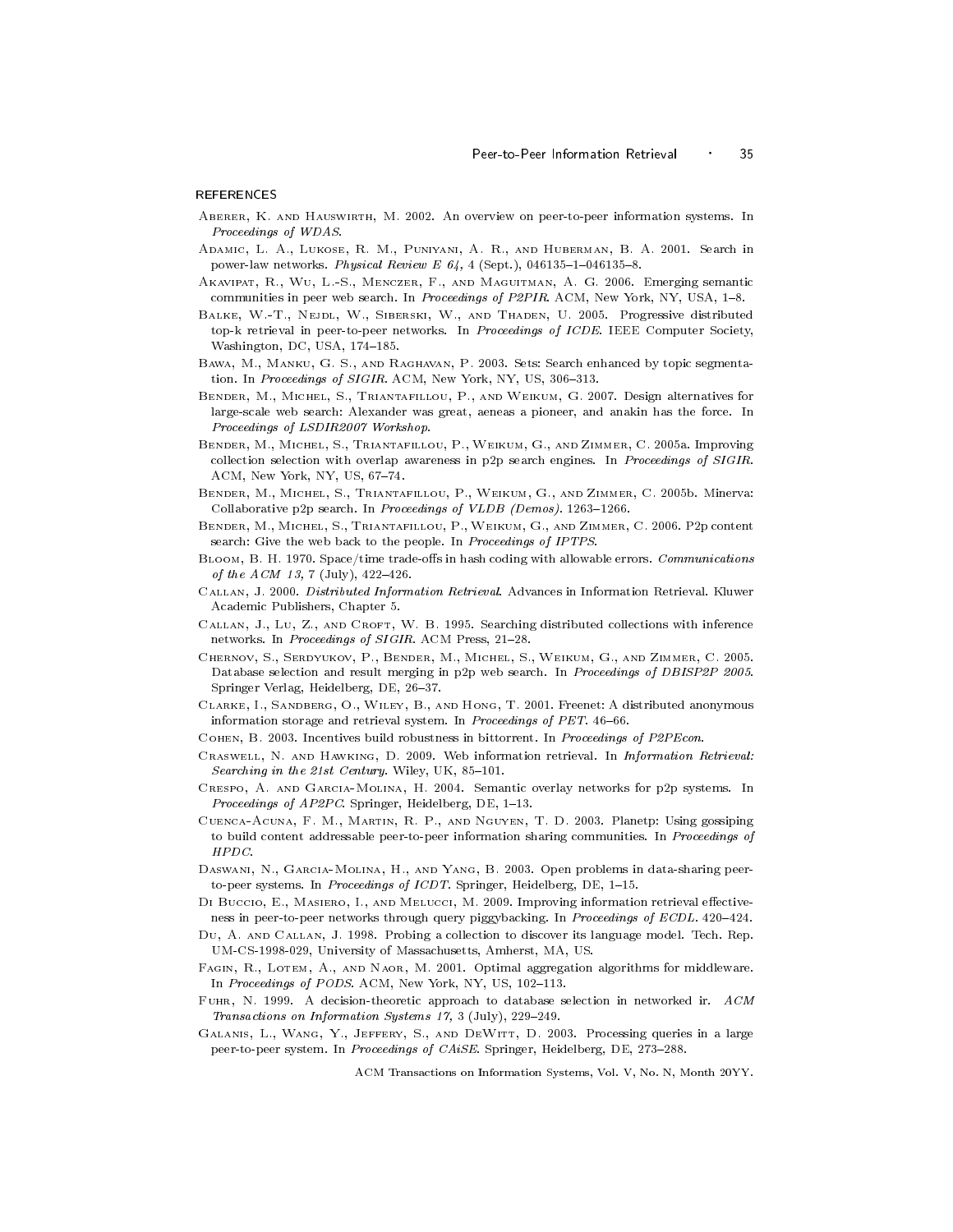- Girdzijauskas, S., Galuba, W., Darlagiannis, V., Datta, A., and Aberer, K. 2011. Fuzzynet: Ringless routing in a ring-like structured overlay. Peer-to-Peer Networking and Applications  $4, 3, 259-273$ .
- Gravano, L., Chang, K. C.-C., Garcia-Molina, H., Lagoze, C., and Paepcke, A. 1997. Stanford protocol proposal for internet retrieval and search. Tech. rep., Stanford University.
- Gravano, L., Garcia-Molina, H., and Tomasic, A. 1999. Gloss: Text-source discovery over the internet. ACM Transactions on Database Systems  $24, 2, 229-264$ .
- Huebsch, R., Chun, B., Hellerstein, J. M., Loo, B. T., Maniatis, P., Roscoe, T., SHENKER, S., STOICA, I., AND YUMEREFENDI, A. R. 2005. The architecture of pier: an internetscale query processor. In Proceedings of CIDR.
- Joseph, S. 2002. Neurogrid: Semantically routing queries in peer-to-peer networks. In Proceedings of Networking Workshops. 202-214.
- Kalogeraki, V., Gunopulos, D., and Zeinalipour-Yazti, D. 2002. A local search mechanism for peer-to-peer networks. In Proceedings of CIKM. ACM, 300-307.
- Kamvar, S. D., Schlosser, M. T., and Garcia-Molina, H. 2003. The eigentrust algorithm for reputation management in p2p networks. In Proceedings of WWW.
- Kirsch, S. T. 1997. Document retrieval over networks wherein ranking and relevance scores are computed at the client for multiple database documents.
- Klampanos, I. and Jose, J. M. 2007. An evaluation of a cluster-based architecture for peer-topeer information retrieval. In Proceedings of DEXA. 380-391.
- Klampanos, I. A. and Jose, J. M. 2004. An architecture for information retrieval over semicollaborating peer-to-peer networks. In Proceedings of SAC. ACM, New York, NY, US, 1078 1083.
- KLAMPANOS, I. A., POZNAŃSKI, V., JOSE, J. M., AND DICKMAN, P. 2005. A suite of testbeds for the realistic evaluation of peer-to-peer ir systems. In Proceedings of ECIR. 38-51.
- KLEINBERG, J. M. 2006. Complex networks and decentralized search algorithms. In Proceedings of ICM.
- Krishnan, R., Smith, M. D., Tang, Z., and Telang, R. 2002. The virtual commons: Why free-riding can be tolerated in file sharing networks. In Proceedings of ICIS.
- Kurose, J. F. and Ross, K. W. 2003. Computer Networking: A Top-Down Approach Featuring the Internet, 2nd ed. Addison-Wesley.
- Lele, N., Wu, L.-S., Akavipat, R., and Menczer, F. 2009. Sixearch.org 2.0 peer application for collaborative web search. In Proceedings of HT. ACM, New York, NY, US, 333-334.
- L<sub>I</sub>, C., Y<sub>U</sub>, B., AND Sycara, K. 2009. An incentive mechanism for message relaying in unstructured peer-to-peer systems. Electronic Commerce Research and Applications 8, 6, 315 -326.
- Li, J., Loo, B. T., Joseph, L., Hellerstein, J. M., Karger, D. R., Morris, R., and Kaashoek, M. F. 2003. On the feasibility of peer-to-peer web indexing and search. In Proceedings of IPTPS. Lecture Notes in Computer Science, vol. 2735. Springer, 207-215.
- Loo, B. T., HUEBSCH, R., STOICA, I., AND HELLERSTEIN, J. M. 2004. The case for a hybrid p2p search infrastructure. In Proceedings of IPTPS. 141-150.
- Lu, J. 2007. Full-text federated search in peer-to-peer networks. Ph.D. thesis, Carnegie Mellon University.
- Lu, J. and Callan, J. 2006. Full-text federated search of text-based digital libraries in peer-topeer networks. Information Retrieval 9, 4, 477-498.
- Lu, J. and Callan, J. 2007. Content-based peer-to-peer network overlay for full-text federated search. In In Proceedings of RIAO.
- Lua, E. K., Crowcroft, J., Pias, M., Sharma, R., and Lim, S. 2005. A survey and comparison of peer-to-peer overlay network schemes. Communications Surveys & Tutorials 7, 2, 7293.
- Luu, T., Klemm, F., Podnar, I., Rajman, M., and Aberer, K. 2006. Alvis peers: A scalable full-text peer-to-peer retrieval engine. In Proceedings of P2PIR. ACM, New York, NY, US,  $41 - 48.$
- ACM Transactions on Information Systems, Vol. V, No. N, Month 20YY.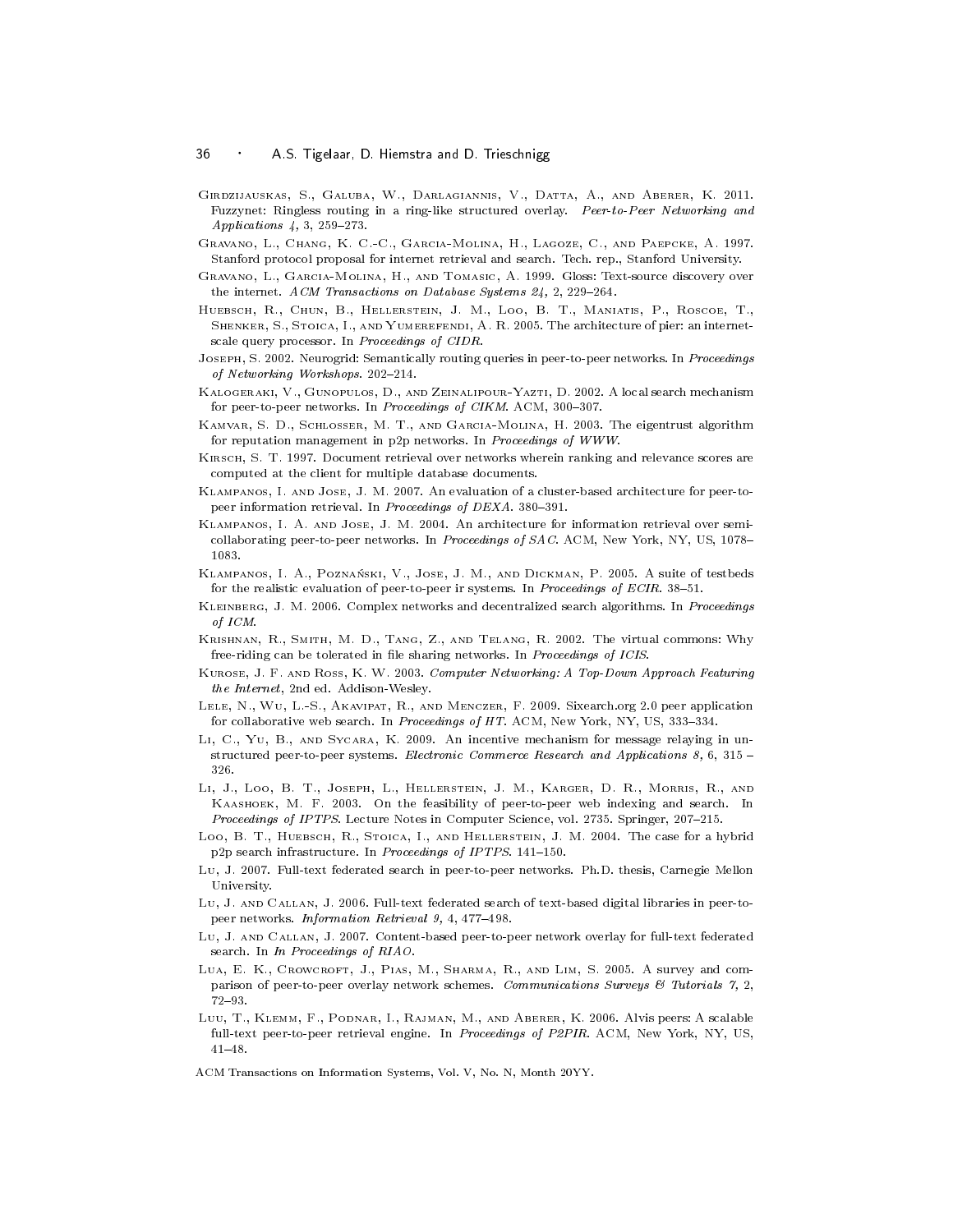- Lv, Q., CAO, P., COHEN, E., LI, K., AND SHENKER, S. 2002. Search and replication in unstructured peer-to-peer networks. In Proceedings of ICS. ACM, New York, NY, US, 84-95.
- Menczer, F., Wu, L.-S., and Akavipat, R. 2008. Intelligent peer networks for collaborative web search. Artificial Intelligence Magazine 29, 3, 35-46.
- Michel, S., Bender, M., Triantafillou, P., and Weikum, G. 2006. Iqn routing: Integrating quality and novelty in p2p querying and ranking. In Proceedings of EDBT. Lecture Notes in Computer Science, vol. 3896. Springer, 149-166.
- Michel, S., Triantafillou, P., and Weikum, G. 2005a. Klee: A framework for distributed top-k query algorithms. In Proceedings of VLDB. 637-648.
- MICHEL, S., TRIANTAFILLOU, P., AND WEIKUM, G. 2005b. Minerva infinity: A scalable efficient peer-to-peer search engine. In Proceedings of Middleware 2005. Springer, Heidelberg, DE, 60 81.
- Monnerat, L. and Amorim, C. 2009. Peer-to-peer single hop distributed hash tables. In  $Proceedings of GLOBECOM 2009. 1-8.$
- Nah, F. F.-H. 2004. A study on tolerable waiting time: How long are web users willing to wait? Behaviour & Information Technology 23, 3 (May), 153-163.
- Naicken, S., Basu, A., Livingston, B., and Rodhetbhai, S. 2006. A survey of peer-to-peer network simulators. In Proceedings of PGNet. EPSRC.
- Naicken, S., Livingston, B., Basu, A., Rodhetbhai, S., Wakeman, I., and Chalmers, D. 2007. The state of peer-to-peer simulators and simulations. SIGCOMM Computer Communication Review 37, 2 (Apr.), 95-98.
- Neumann, T., Bender, M., Michel, S., Weikum, G., Bonnet, P., and Manolescu, I. 2006. A reproducible benchmark for p2p retrieval. In Proceedings of EXPDB. ACM.
- NOTTELMANN, H. AND FUHR, N. 2007. A decision-theoretic model for decentralised query routing in hierarchical peer-to-peer networks. In Proceedings of  $ECIR$ . 148-159.
- Oulasvirta, A., Hukkinen, J. P., and Schwartz, B. 2009. When more is less: The paradox of choice in search engine use. In Proceedings of SIGIR. ACM, New York, NY, US, 516-523.
- REYNOLDS, P. AND VAHDAT, A. 2003. Efficient peer-to-peer keyword searching. In Proceedings of Middleware. Lecture Notes in Computer Science, vol. 2672. Springer, 997-997.
- Risson, J. and Moors, T. 2006. Survey of research towards robust peer-to-peer networks: Search methods. Computer Networks 50, 17 (Dec.), 3485-3521.
- Risvik, K. M. and Michelsen, R. 2002. Search engines and web dynamics. Computer Net $works 39, 3 (June), 289-302.$
- Rosenfeld, A., Goldman, C. V., Kaminka, G. A., and Kraus, S. 2009. Phirst: A distributed architecture for p2p information retrieval. Information Systems  $34$ , 2, 290-303.
- Shokouhi, M. and Zobel, J. 2007. Federated text retrieval from uncooperative overlapped collections. In Proceedings of SIGIR. ACM, New York, NY, US,  $495-502$ .
- Shokouhi, M., Zobel, J., Tahaghoghi, S. M. M., and Scholer, F. 2007. Using query logs to establish vocabularies in distributed information retrieval. Information Processing  $\mathcal{B}$ Management  $43, 1$  (Jan.), 169-180.
- Si, L. and Callan, J. 2003a. Relevant document distribution estimation method for resource selection. In Proceedings of SIGIR. ACM, New York, NY, USA, 298-305.
- Si, L. and Callan, J. 2003b. A semisupervised learning method to merge search engine results.  $ACM$  Transactions on Information Systems 21, 4 (Oct.), 457-491.
- SKOBELTSYN, G. AND ABERER, K. 2006. Distributed cache table: efficient query-driven processing of multi-term queries in p2p networks. In Proceedings of P2PIR. 33-40.
- SKOBELTSYN, G., LUU, T., ABERER, K., RAJMAN, M., AND PODNAR ZARKO, I. 2007. Querydriven indexing for peer-to-peer text retrieval. In Proceedings of WWW. ACM, New York, NY, US, 1185-1186.
- SKOBELTSYN, G., LUU, T., PODNAR ŽARKO, I., RAJMAN, M., AND ABERER, K. 2009. Querydriven indexing for scalable peer-to-peer text retrieval. Future Generation Computer Sys $tems 25, 89-99.$